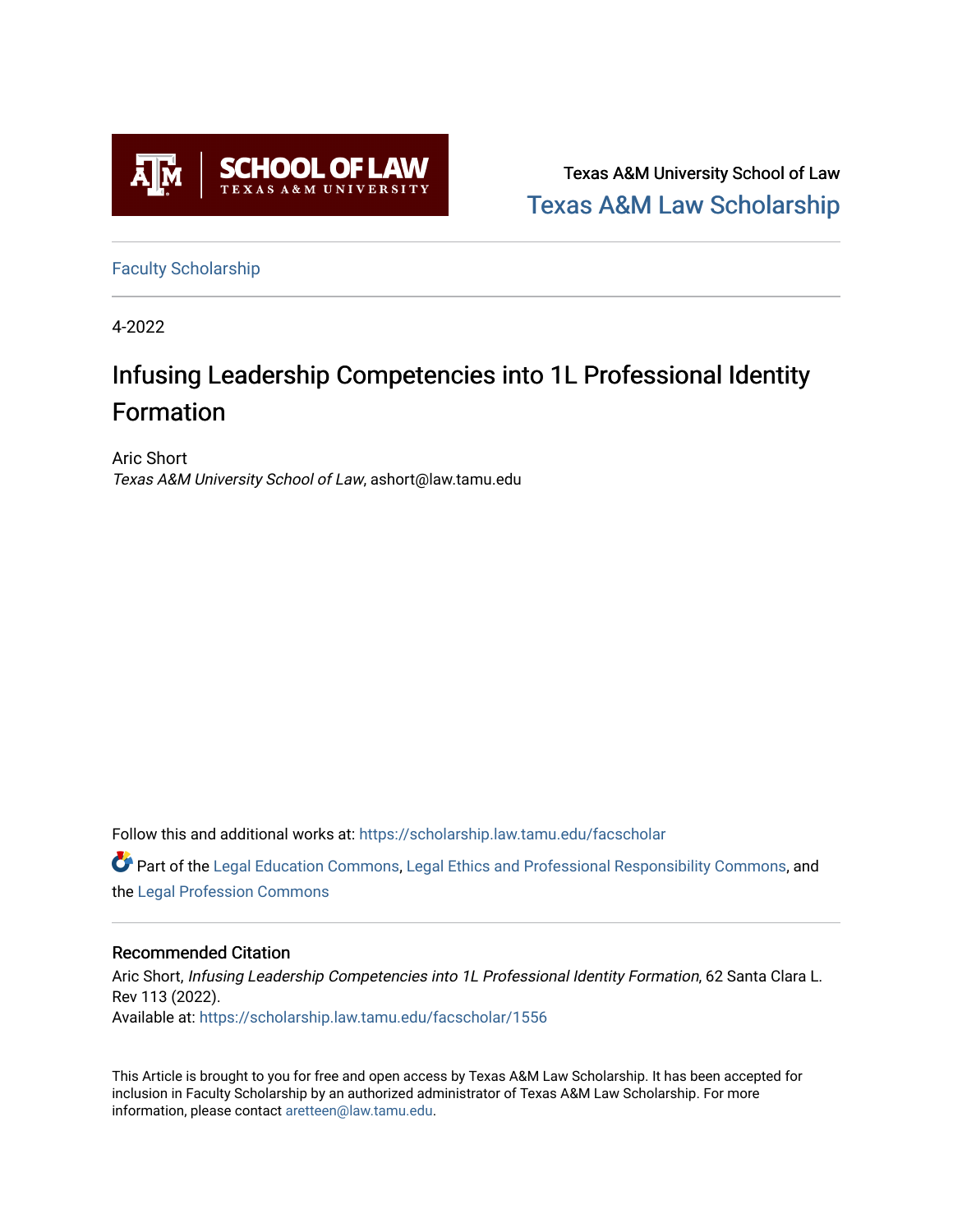# INFUSING LEADERSHIP COMPETENCIES INTO 1L PROFESSIONAL IDENTITY FORMATION

# Aric K. Short\*

Law schools across the country are beginning to address the growing need to incorporate leadership training into their curricula; however, very few explicitly cover leadership in the 1L year. This article argues for the value of providing leadership training to 1Ls as part of a required course on professional identity formation. Because foundational leadership concepts overlap in meaningful ways with core lawyering competencies, such integration is both practical and efficient. Beginning leadership in the 1L year allows law schools to build on that foundational material in later clinics, externships, upper-level classes, and other experiences, creating deeper leadership skills in their students. In addition, providing 1Ls with competency-focused leadership training can also provide a number of benefits to both students and the institution, including helping students improve their academic performance in their first year and reframing their experience to emphasize the development of skills that will help them interview most effectively for the jobs they want. In addition, leadership training can help 1Ls better process and deal with the normal challenges and pressures of law school that create mental health problems for many students. In fact, emphasizing those related benefits of 1L leadership training—specifically, helping students improve their grades and more effectively identify careers that are a good fit for them—may be the strongest selling points of such a program to many students.

 <sup>\*</sup> Professor of Law and Director, Professionalism and Leadership Program, Texas A&M University of Law.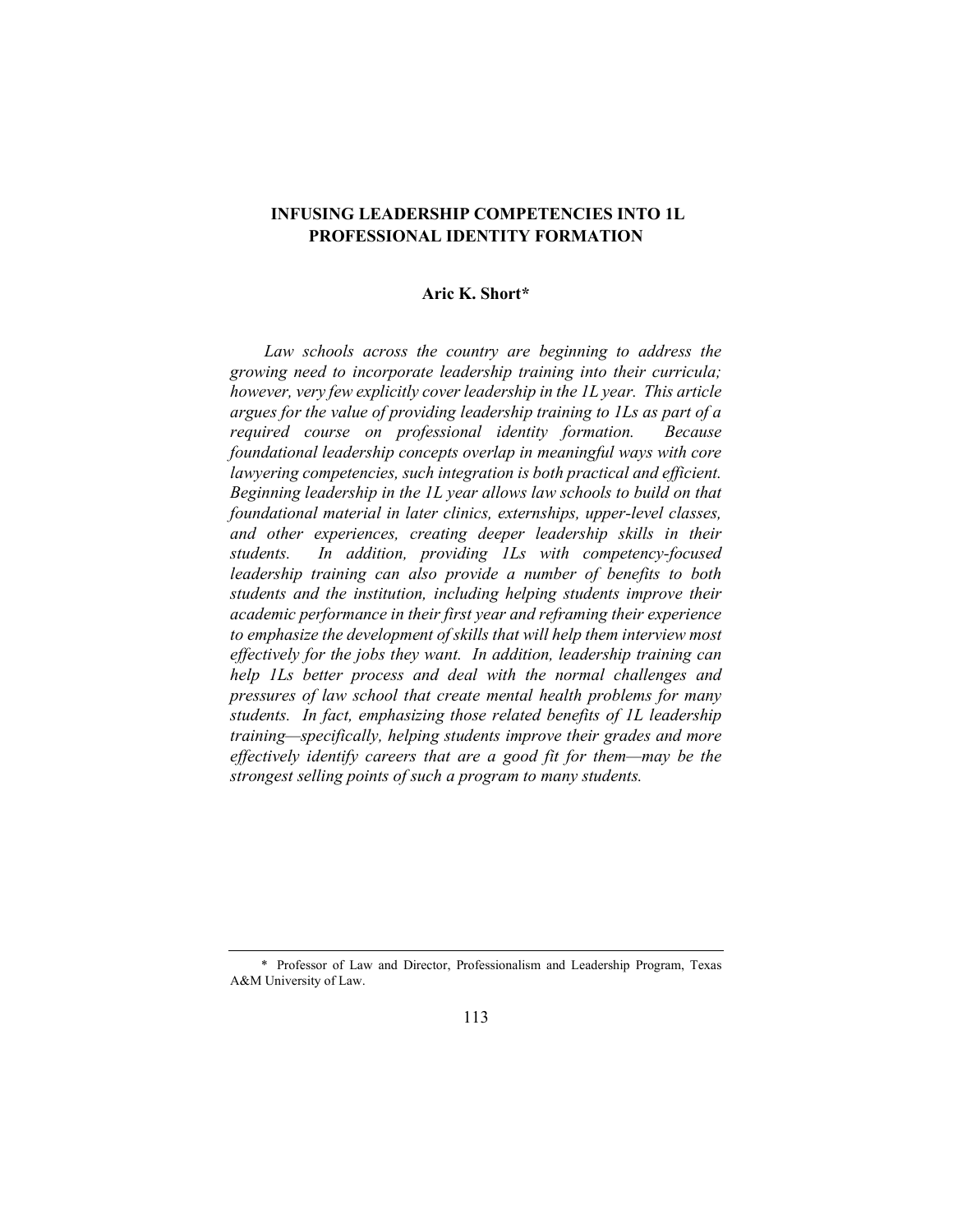# 114 SANTA CLARA LAW REVIEW [Vol:62

## TABLE OF CONTENTS

| L.   | Introduction                                             |  |
|------|----------------------------------------------------------|--|
| П.   | What Does Leadership Training for 1Ls Even Mean? 118     |  |
|      | A. Leadership-Related Content for a 1L Course119         |  |
|      | Logistics of a Leadership-Related Course121<br>В.        |  |
| III. | Professional Identity at Texas A&M Law School122         |  |
|      | A. Leadership and Professional Identity Competencies122  |  |
|      |                                                          |  |
|      |                                                          |  |
|      |                                                          |  |
|      |                                                          |  |
|      |                                                          |  |
|      | В.                                                       |  |
|      | IV. Value to Students and the Institution of Introducing |  |
|      | Leadership Competencies in a Required 1L Course129       |  |
|      | Equip Students with Strategies for Academic<br>А.        |  |
|      | Success That Can Be Applied Immediately129               |  |
|      | Reframe Law School to Prepare for a More<br><b>B.</b>    |  |
|      |                                                          |  |
|      | Construct a Personal Narrative and Prepare<br>C.         |  |
|      | for Effective Interviews and Professional                |  |
|      |                                                          |  |
|      | Address Mental Health Concerns Both Reactively<br>D.     |  |
|      |                                                          |  |
|      | Institutional Benefits of a 1L Course Integrating<br>Ε.  |  |
|      |                                                          |  |
|      |                                                          |  |
|      |                                                          |  |
|      | Begin a Commitment to Competency-Based<br>3.             |  |
|      |                                                          |  |
|      |                                                          |  |

# I. INTRODUCTION

Law schools are graduating students into a world of escalating complexity. Although somewhat familiar, we face wider political and societal problems in areas like health care, immigration, race, national security, and poverty, $<sup>1</sup>$  the ongoing global pandemic, with its myriad</sup> challenges, is sobering. This crisis has emphasized how interconnected

 <sup>1.</sup> See DEBORAH L. RHODE, LEADERSHIP FOR LAWYERS 3 (Rachel E. Barkow et al. eds., 3d ed. 2020).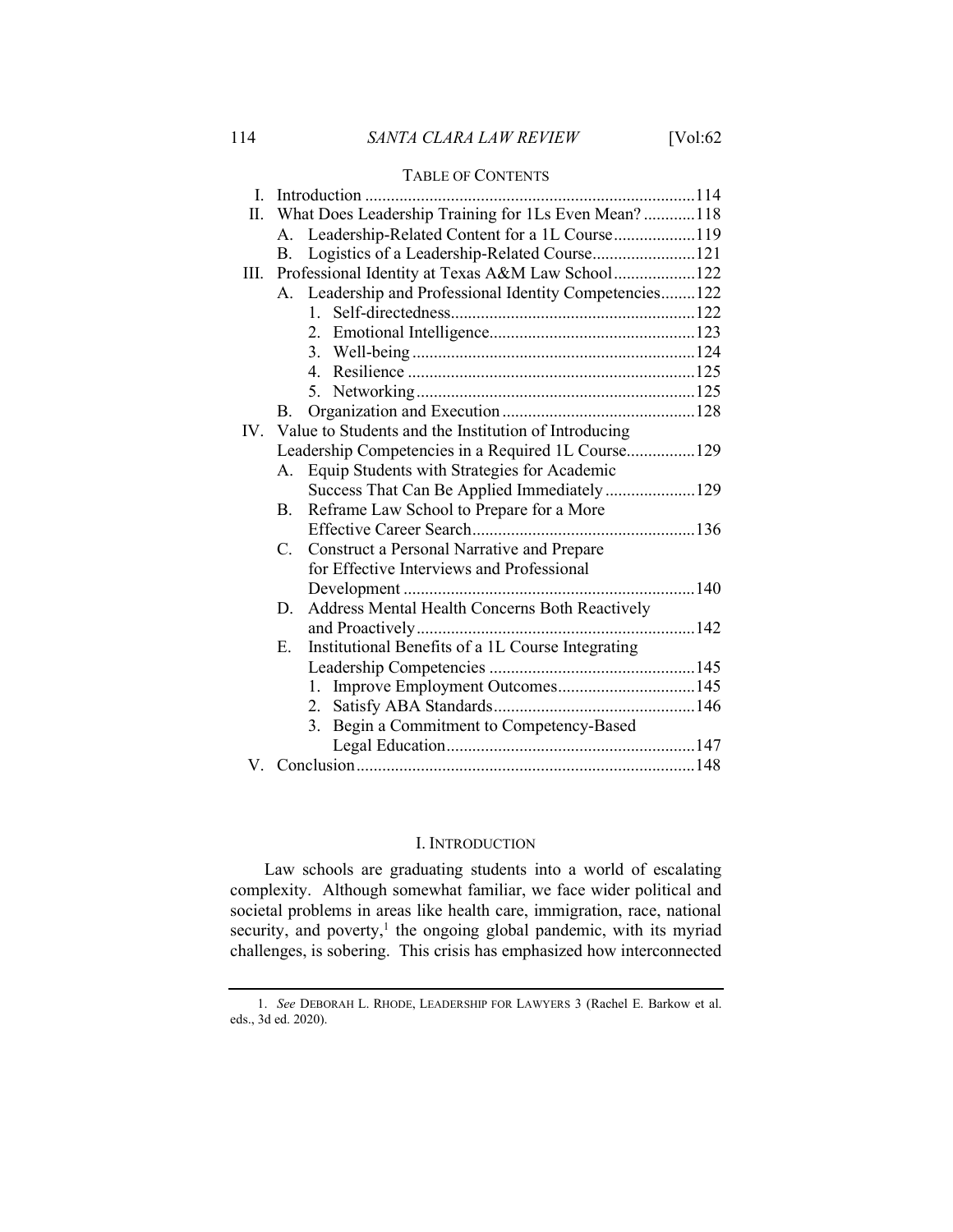the world is, both in the problems we share and in the value of understanding, collaboration, and cooperation across cultures to deal effectively and equitably with those problems. The pandemic has also revealed the importance of anticipating and quickly responding to emerging hazards. And beyond all of this focus on simply surviving and conquering threats to our well-being, we have a desperate need to identify paths that allow each of us to thrive and reach our full potential. In short, we have never required effective and skilled leaders more than today.<sup>2</sup>

The United States has always turned to lawyers for a large share of its leaders.<sup>3</sup> In government, lawyers serve in disproportionate numbers as members of Congress and elected and appointed officials at the state and local levels.<sup>4</sup> They have led countries and this country, in particular, during times of crisis and upheaval.<sup>5</sup> They also occupy executive suite positions in companies, run non-profit boards, and lead community initiatives.<sup>6</sup> And, of course, lawyers lead our delivery of legal services,<sup>7</sup> an endeavor that faces various pressures, disruptions, and questions<sup>8</sup>—including how to provide access to justice for those who

 <sup>2.</sup> Donald J. Polden, Educating Law Students for Leadership Roles and Responsibilities, 39 U. TOL. L. REV. 353, 359 (2008) (observing that law schools can and should be educating their students for the leadership roles they will be playing in an increasingly complicated global profession, because our communities and societies need greater leadership manifested in business, government, public policy, and in the legal profession).

<sup>3.</sup> See Deborah L. Rhode, Leadership in Law, 69 STAN. L. REV. 1603, 1605 (2017); Donald J. Polden, Symposium on Leadership Education for Lawyers and Law Students, 52 SANTA CLARA L. REV. 685, 685 (2012) (stating that leadership is a "core component for ethical engagement and success in the work of lawyers"); Ben W. Heineman, Jr., William F. Lee & David B. Wilkins, Lawyers as Professionals and as Citizens: Key Roles and Responsibilities in the 21st Century, HARV. L. SCH. CTR. ON LEGAL PROF. 9-11 (Nov. 20, 2014), https://clp.law.harvard.edu/assets/Professionalism-Project-Essay\_11.20.14.pdf (discussing the traditional roles of lawyers as including that of leader).

<sup>4.</sup> See RHODE, supra note 1; Leah Witcher Jackson Teague, Training Lawyers for Leadership: Vitally Important Mission for the Future Success (and Maybe Survival) of the Legal Profession and Our Democracy, 58 SANTA CLARA L. REV. 633, 635-36 (2018).

<sup>5.</sup> See Heineman, Lee & Wilkins, supra note 3, at 10-11.

<sup>6.</sup> See Teague, supra note 4, at 635.

<sup>7.</sup> See Heineman, Lee & Wilkins, supra note 3, at 10 (including leading as judges, attorneys general, and heads of law firms, bar associations, and law schools).

<sup>8.</sup> See generally Carrie Menkel-Meadow, Crisis in Legal Education or the Other Things Law Students Should be Learning and Doing, 45 MCGEORGE L. REV. 133 (2013).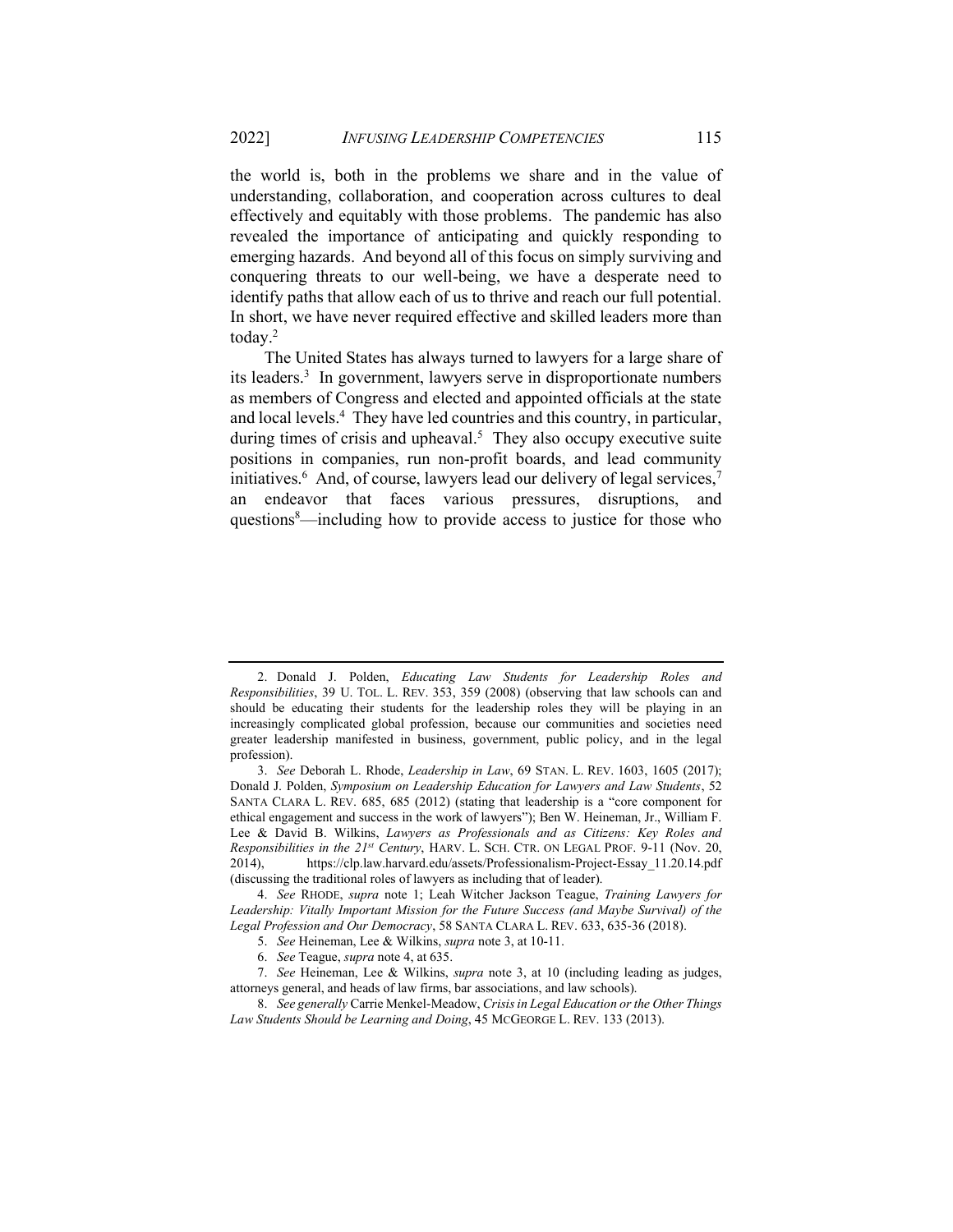cannot afford it.<sup>9</sup> In short, our students will lead—whether they currently think they will or not.<sup>10</sup>

Although society expects lawyers to serve in important formal and informal leadership roles, and despite the fact that leadership has been described as "one of the few existential purposes of law school,"<sup>11</sup> law students have not historically received any coherent training in leadership theory or practice.<sup>12</sup> Because of this omission, our graduates have been forced to learn leadership on the job, often as a secondary matter, while focusing primarily on establishing their law practices.<sup>13</sup>

Law schools were slow to recognize this training deficit, but they are now moving in the right direction.<sup>14</sup> On a national level, various symposia, in addition to this one, have been dedicated to leadership education in law schools.<sup>15</sup> In 2017, the Executive Committee of the Association of American Law Schools approved the creation of a new section on leadership.<sup>16</sup> Law schools have also begun adding leadership electives to their curricula and offering related certificates and other leadership programming.<sup>17</sup> Leadership courses in law school have gone from an elective at one school in 2003 to over twenty-six schools with leadership courses in 2018.<sup>18</sup> Reflecting this increased attention, twelve

11. See Scott A. Westfahl & David B. Wilkins, The Leadership Imperative: A Collaborative Approach to Professional Development in the Global Age of More for Less, 69 STAN. L. REV. 1667, 1705 (2017).

12. See Heineman, Lee & Wilkins, supra note 3, at 13-16; Westfahl & Wilkins, supra note 11, at 1707 (noting that traditionally, law schools provide leadership training "much more by chance than by design and without the consistency of instructional quality that law schools demand for the teaching of legal doctrine"); Faith Rivers James, Engaging Law Students in Leadership, 30 ST. LOUIS U. PUB. L. REV. 409, 411 (2011) ("Traditionally leadership has not been part of the law school curriculum.").

13. See James, supra note 12, at 411.

14. See Neil Hamilton, Leadership of Self: Each Student Taking Ownership Over Continuous Professional Development / Self-Directed Learning, 58 SANTA CLARA L. REV. 567, 567-68 (2018) [hereinafter Hamilton, Leadership of Self] (noting positive trends in leadership courses and learning objectives in United States law schools).

15. See Lawyers and Leadership: Raising the Bar, STAN. L. REV. (2017), https://www.stanfordlawreview.org/symposium/raising-the-bar/; see also 2020: Vision for Leadership Conference, BAYLOR U. L., https://www.baylor.edu/law/index.php?id=966106 (last visited Aug. 16, 2021).

16. See Teague, supra note 4, at 652-53.

17. See id. at 654-56 (tracing the development of leadership programs and courses in United States law schools).

18. See Hamilton, Leadership of Self, supra note 14, at 567-68.

<sup>9.</sup> See AM. BAR ASS'N COMM' ON THE FUTURE OF LEGAL SERVS., REPORT ON THE FUTURE OF LEGAL SERVICES IN THE UNITED STATES, 8 (2016), https://www.americanbar.org/content/dam/aba/images/abanews/2016FLSReport\_FNL\_WE B.pdf.

<sup>10.</sup> See Heineman, Lee & Wilkins, supra note 3, at 11 ("[L]leadership is a station to which many lawyers may aspire—and in which many will find themselves whether they aspire to be there or not.").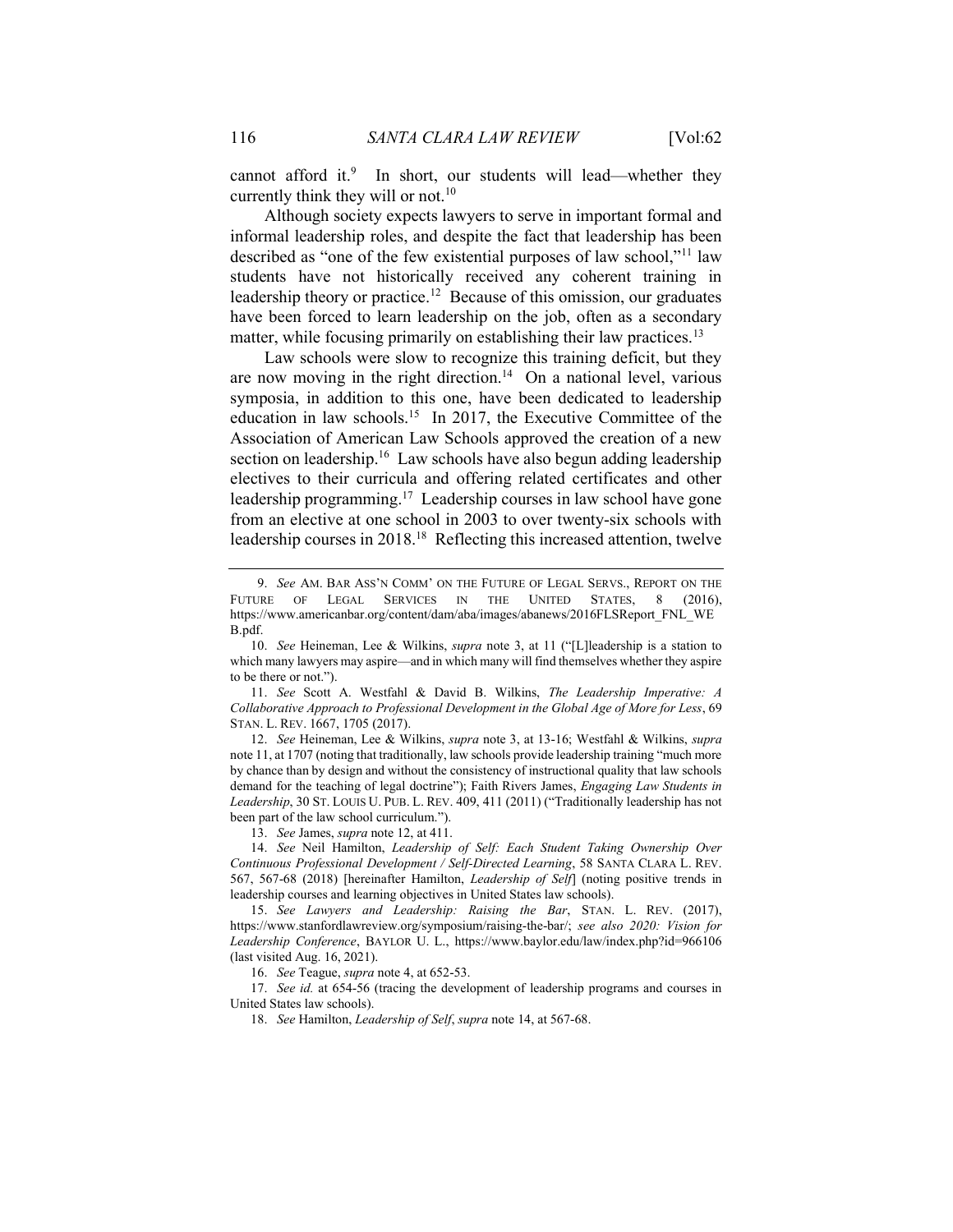United States law schools have specifically listed leadership as part of their programmatic learning outcomes as of this publication.<sup>19</sup>

Although some law schools expose their students to leadership training of some sort, many more do not. Among those that are, few make leadership courses mandatory, and an even smaller number require leadership training for  $1L$  students.<sup>20</sup> This is a lost opportunity. A required leadership-related course for 1L students would provide significant benefits to both students and the institution,<sup>21</sup> which would likely exceed any structural challenges and implementation costs associated with the program. Most directly, a required 1L course that addresses leadership could lay the foundation for a step-wise development of leadership competencies across three years of law school, connecting 1L courses with upper-level courses, and those courses with extra- and co-curricular activities offered by the institution.<sup>22</sup> If well-chosen, that content would also provide additional benefits to students, including helping them more effectively navigate the academic challenges of law school, as well as focus and drive their career search from their first weeks as a law student—essentially learning to effectively lead themselves. The result of more focused attention on leadership training, beginning in the 1L year, would likely be more successful and more satisfied law students who, upon

<sup>19.</sup> See Learning Outcomes  $302(c)$  and (d), U. ST. THOMAS, https://www.stthomas.edu/hollorancenter/learningoutcomesandprofessionaldevelopment/lear ningoutcomesdatabase/learningoutcomes302c/ (last visited Aug. 24, 2021).

 <sup>20.</sup> Among the schools with 1L required courses that focus explicitly on leadership are Elon University School of Law and the University of Tennessee School of Law. See James, supra note 12, at 417, 419; Douglas A. Blaze, Law Student Motivation, Satisfaction, and Well-Being: The Value of a Leadership and Professional Development Curriculum, 58 SANTA CLARA L. REV. 547, 556 (2019).

Mercer University School of Law also offers a related 1L course entitled, "The Legal Profession." See First Year Curriculum, MERCER U. SCH. L., https://law.mercer.edu/academics/registrar/course-descriptions/first-year-curriculum.cfm (last visited Aug. 24, 2021).

 <sup>21.</sup> This is an especially important time to consider a 1L leadership course. The American Bar Association's (ABA) Section on Legal Education and Admissions to the Bar is in the final stages of adopting a new  $\S 303(b)(3)$ , which would require law schools to provide "substantial opportunities to students for . . . the development of a professional identity." Memorandum from Scott Bales & William Adams to Interested Persons and Entities (Mar. 1, 2021) (on file at https://www.americanbar.org/content/dam/aba/administrative /legal\_ education\_and\_admissions\_to\_the\_bar/20210301-notice-and-comment-standards-303-and-508-rules-2-and-13.pdf). This proposed language, and the related proposed Interpretation, as well as the relationship between leadership and professional identity, are discussed more fully in Part III.

<sup>22.</sup> See James, supra note 12, at 417, 419 (outlining Elon University's step by step leadership curriculum throughout law school).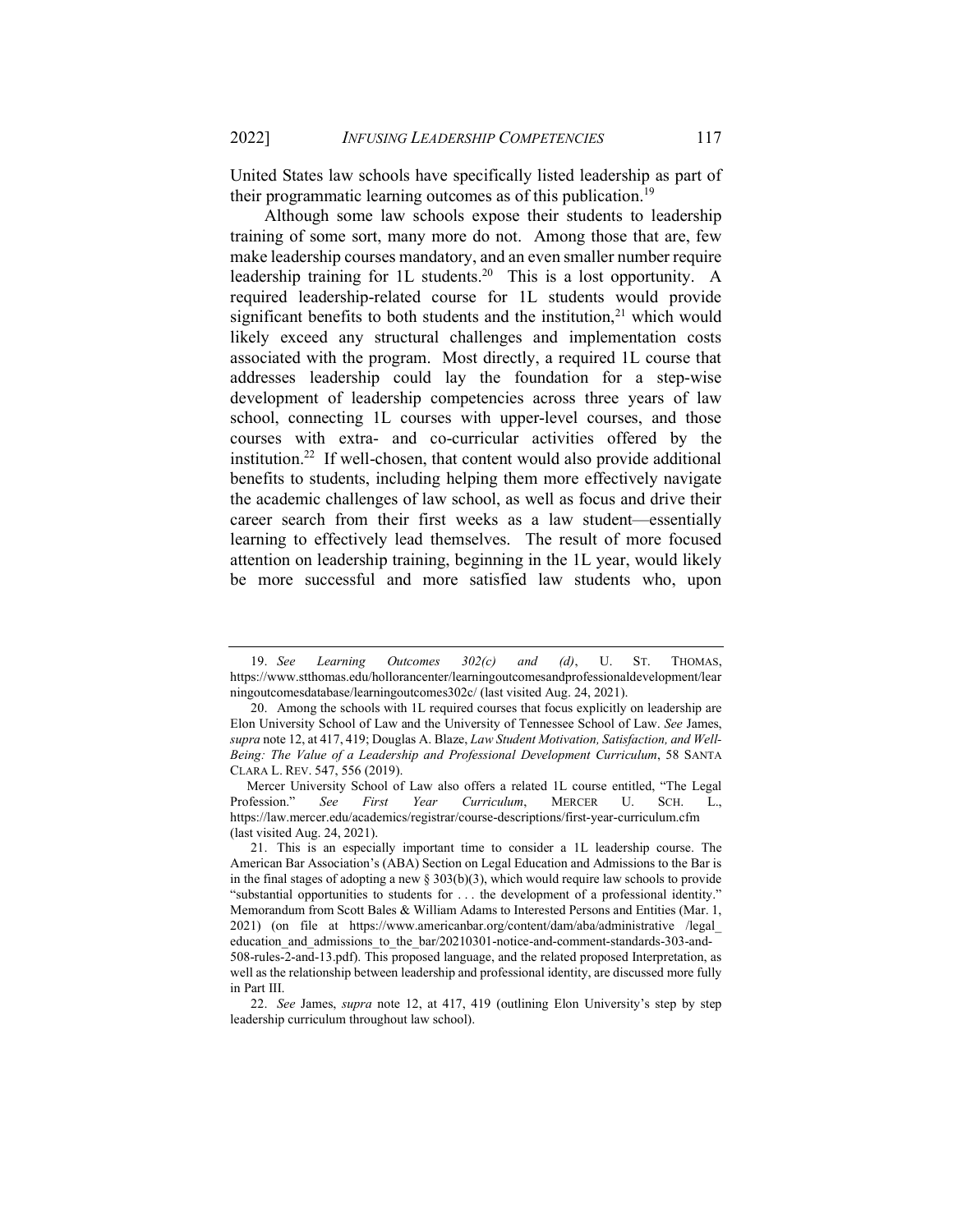graduation, would be better positioned to begin leading and serving their clients.

Part I addresses what "leadership training" might mean in a required 1L course, focusing on goals a school could pursue in planning and executing such a course, as well as course content and logistics. To provide one example of how to incorporate leadership competencies in this setting, Part II describes the core content areas of Professional Identity, a required 1L course at Texas A&M University School of Law. This section includes a discussion of self-directedness, emotional intelligence, resilience, well-being, and networking—each of which is foundationally important for the development of effective leaders and effective lawyers. This section also addresses how our law school implements Professional Identity. Drawing on the competencies laid out in Part II, Part III addresses additional reasons to include a similar 1L course beyond those related directly to leadership and lawyering development. As discussed in this section, coverage of leadership and professional identity competencies can be tailored to also address two of the main focus areas for most 1Ls: improving their grades and finding meaningful employment. As described more fully in this article, a required 1L course integrating these competencies provides a wide range of benefits for students and the institution, including providing students with a valuable step toward becoming the most effective advocates, counselors, and leaders possible within a rewarding and satisfying career.

#### II. WHAT DOES LEADERSHIP TRAINING FOR 1LS EVEN MEAN?

The topic of "leadership" is vast—including different systems for classifying leadership and defining that term<sup>23</sup>—and there are countless lists of important skills, personalities, traits, characteristics, and qualities of effective leaders.<sup>24</sup> One well-respected leadership and law text, for example, covers a daunting range of topics, including definitions and styles of leadership; challenges to leadership; the relationship between leader and follower; organizational learning; ethical decision-making; implicit bias; group decision-making; forms of influence; conflict management; communication strategies; accountability; managing versus leading; and leadership paradoxes, among others.<sup>25</sup> Clearly, a 1L

<sup>23.</sup> See PETER G. NORTHOUSE, LEADERSHIP: THEORY AND PRACTICE 5 (8th ed. 2016) (noting approximately sixty-five "different classification systems have been developed to define the dimensions of leadership").

<sup>24.</sup> See Teague, supra note 4, at 647-48 (describing the high number of classification systems within leadership, as well as the challenge of defining the concept, at all).

<sup>25.</sup> See RHODE, supra note 1.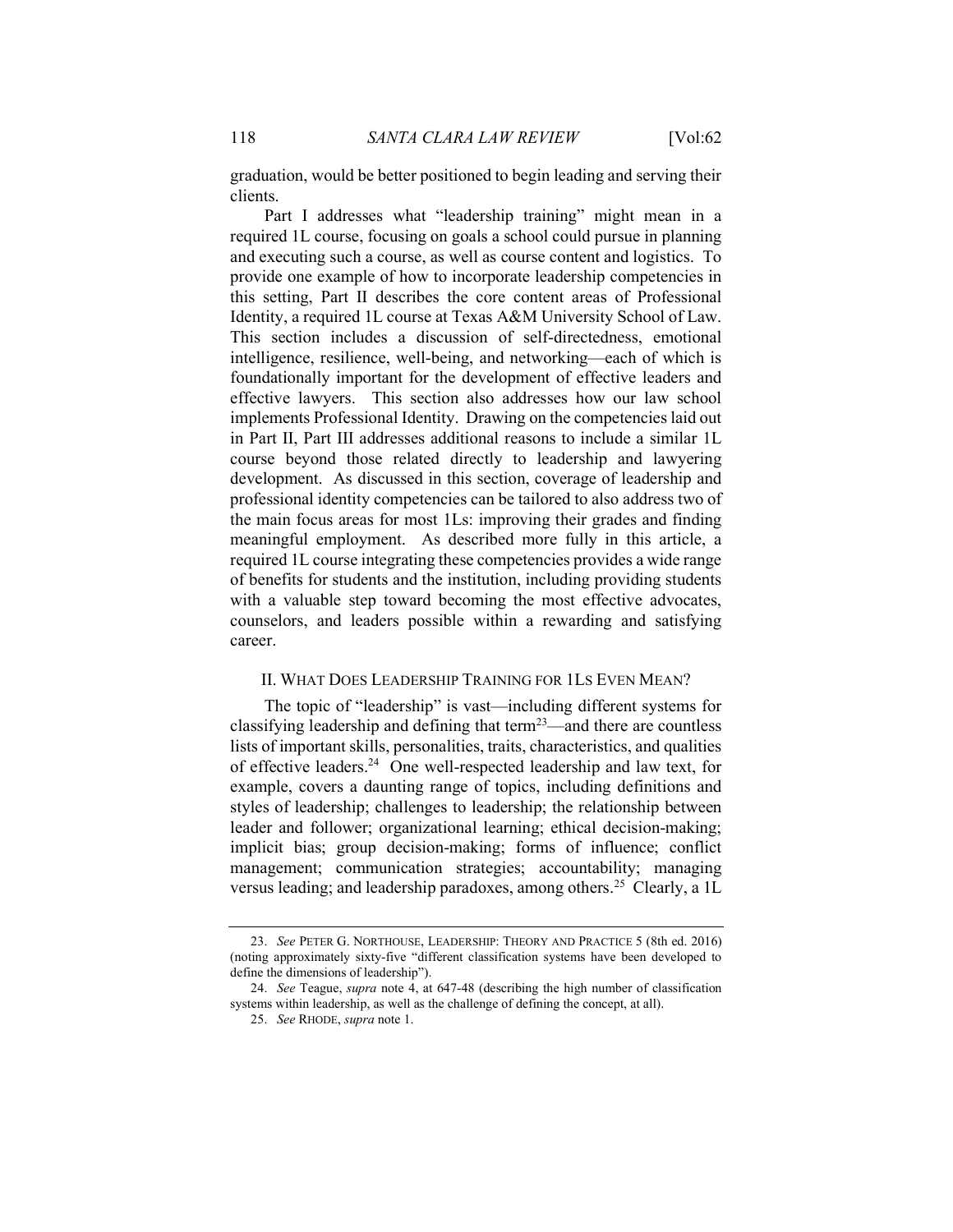course, particularly one limited to a credit or two, could not fully cover the vast waterfront of leadership.

As a starting point, introductory material defining leadership and explaining why this training is important for law students would seem an obvious choice for inclusion. Beyond that, schools will have to make choices about what to cover. In addition, they will have to make decisions about various structural and logistical issues for the class, including scheduling and how to assess student learning. The following two subsections briefly address those issues.

## A. Leadership-Related Content for a 1L Course

With a long list of valuable leadership sub-competencies to choose from,<sup>26</sup> each school will have to select and evaluate over time its own leadership themes based on institutional and other considerations.<sup>27</sup> In doing so, various criteria may help guide their selection.

Certain leadership topics might complement the mission or identity of the institution. Some schools might want to emphasize, for example, servant leadership or leadership in the public sphere, if they have other programs, centers, and areas of curricular concentration that complement those topics. Schools with required pro bono programs could fall into this category, as well. Other schools might have institutional reasons for emphasizing leadership skills in the context of diverse or multi-cultural groups, where diversity, inclusion, and implicit bias might be a focus. And some law schools have strong university-related values or core identities, such as religiously affiliated institutions, that the law school could address in the 1L course. Designing a 1L leadership experience to intentionally connect with larger institutional values may help students appreciate the broader purposes of their education, as well as potentially generate support from the central university administration.

The creation of a required 1L course addressing leadership competencies could provide an effective springboard to wider institutional planning related to the development of lawyering skills. If a set curriculum in the 1L course could be established, then other

<sup>26.</sup> See Teague, supra note 4, at 656-61 (discussing a number of possible topics for coverage in a law school leadership course, including the role of lawyers in society, selfassessment, ethical decision-making, wellness, and strategic planning).

 <sup>27.</sup> The University of Tennessee School of Law offers a required 1L course entitled "Lawyering and Professionalism." Dean Douglas Blaze teaches the course and has written about it. See Blaze, supra note 20. In that article, Dean Blaze identifies the following topics that he typically covers in that class: (1) promote maintenance (or restoration) of the students' sense of purpose; (2) support the students' sense of autonomy and control; (3) reinforce the relevance of what is being taught and learn to promote the need for mastery; and (4) directly address the students' well-being challenges. See id. at 557.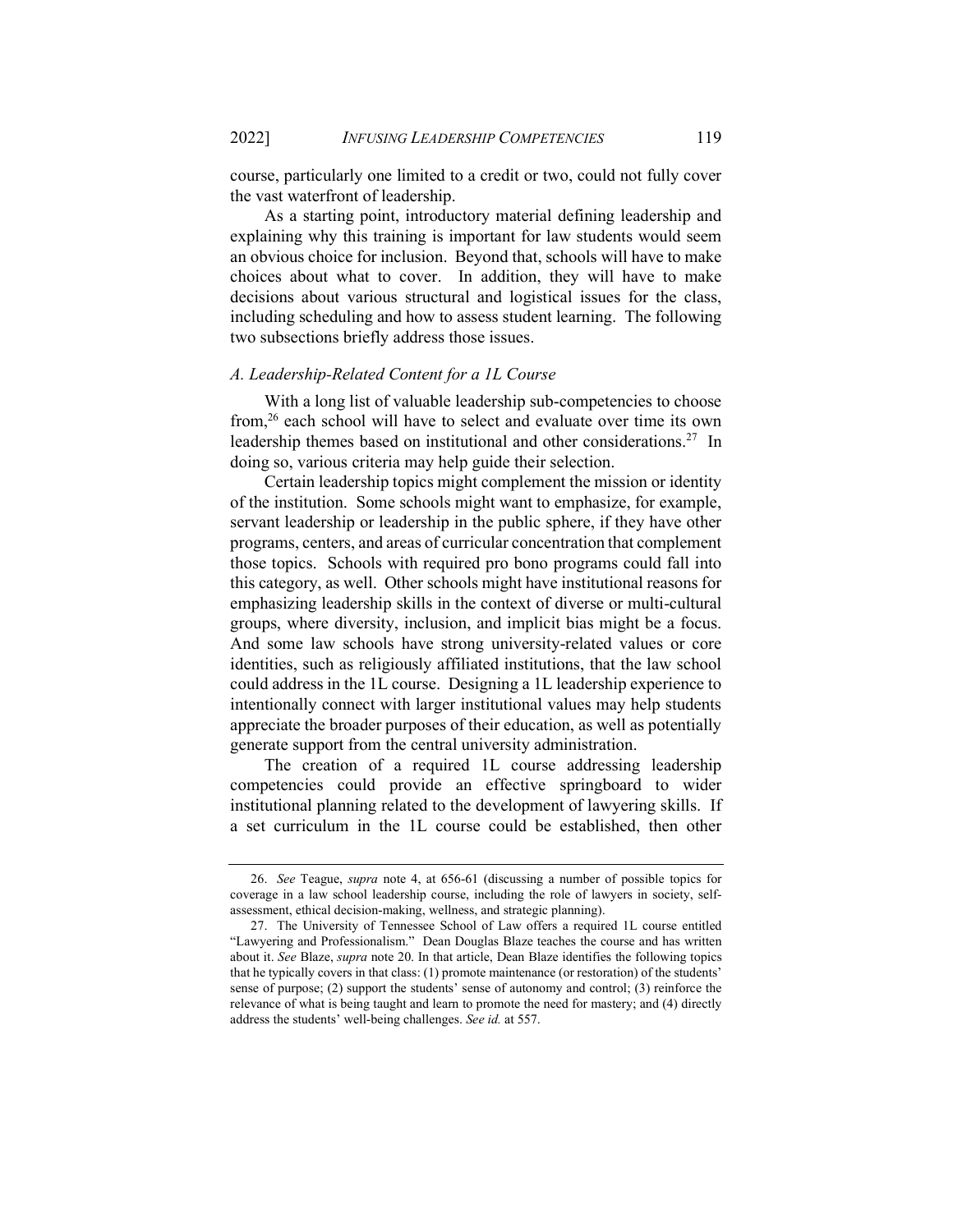courses—such as clinics, externships, and legal writing classes—could intentionally build on those competencies to develop more advanced skills in students.<sup>28</sup> For example, students in the 1L course could be exposed to various interpersonal competencies, such as active listening and intercultural awareness. When those 1L students move into externship and clinical courses in later years, their professors could provide a brief review of that material and then move quickly into how those competencies would play out with clients in the experiential setting.<sup>29</sup> The school could avoid wasteful duplication of coverage and treat the 1L course as providing foundational building blocks for more powerful student experiences later.<sup>30</sup>

This springboard approach would allow the school, as a related matter, to incorporate leadership-related competencies into its institutional learning outcomes. Many schools have already done so, specifically listing leadership, as well as related sub-competencies like active listening, judgment, integrity, and cultural competence as learning outcomes for their J.D. programs.<sup>31</sup> More and more law schools are likely to undertake this broader planning and weave similar subcompetencies into their learning outcomes in light of newly proposed law school accreditation standards, discussed in Part II.<sup>32</sup>

 <sup>28.</sup> Beyond curricular offerings, schools should curate existing leadership and professional identity resources within the law school in areas like admissions, career services, academic support, and student affairs to leverage their expertise in leadership and professional identity development. See Louis D. Bilionis, Professional Formation and the Political Economy of the American Law School, 83 TENN. L. REV. 895, 905-06 (2016).

 <sup>29.</sup> A related tiered approach would be to require focused leadership classes in each year of law school. See generally James, supra note 12, at 417 (describing Elon's program that requires leadership classes that focus on self, others, and the profession).

 <sup>30.</sup> The same theory applies to co- and extra-curricular activities in later semesters. For example, students participating in mock trial, moot court, or pro bono work later in law school could be expected to draw on the foundational knowledge from their 1L leadership or professional identity course.

<sup>31.</sup> See Learning Outcomes 302(c) and (d), supra note 19.

<sup>32.</sup> These proposals are discussed infra Part II and accompanying notes. The current version of the proposed Interpretation of Standard 303(b)(3) states that students' exposure to topics related to professional identity "should not take place solely in one course but should be varied across the curriculum as well as in co-curricular and professional development activities . . . ." Memorandum from Scott Bales & William Adams to Interested Persons and Entities, supra note 21; See COUNCIL OF THE ABA SECTION OF LEGAL EDUC. AND ADMISSIONS TO THE BAR, AM. BAR ASS'N, ABA STANDARDS AND RULES OF PROCEDURE FOR APPROVAL OF LAW SCHOOLS 2020-21, 18 (2020), https://www.americanbar.org /content/dam/aba/administrative/legal\_education\_and\_admissions\_to\_the\_bar/standards/202 0-2021/2020-21-aba-standards-and-rules-for-approval-of-law-schools.pdf; Memorandum of The Standards Committee to The Council (Aug. 16, 2021) (on file at https://taxprof.typepad.com/files/aba-council.pdf).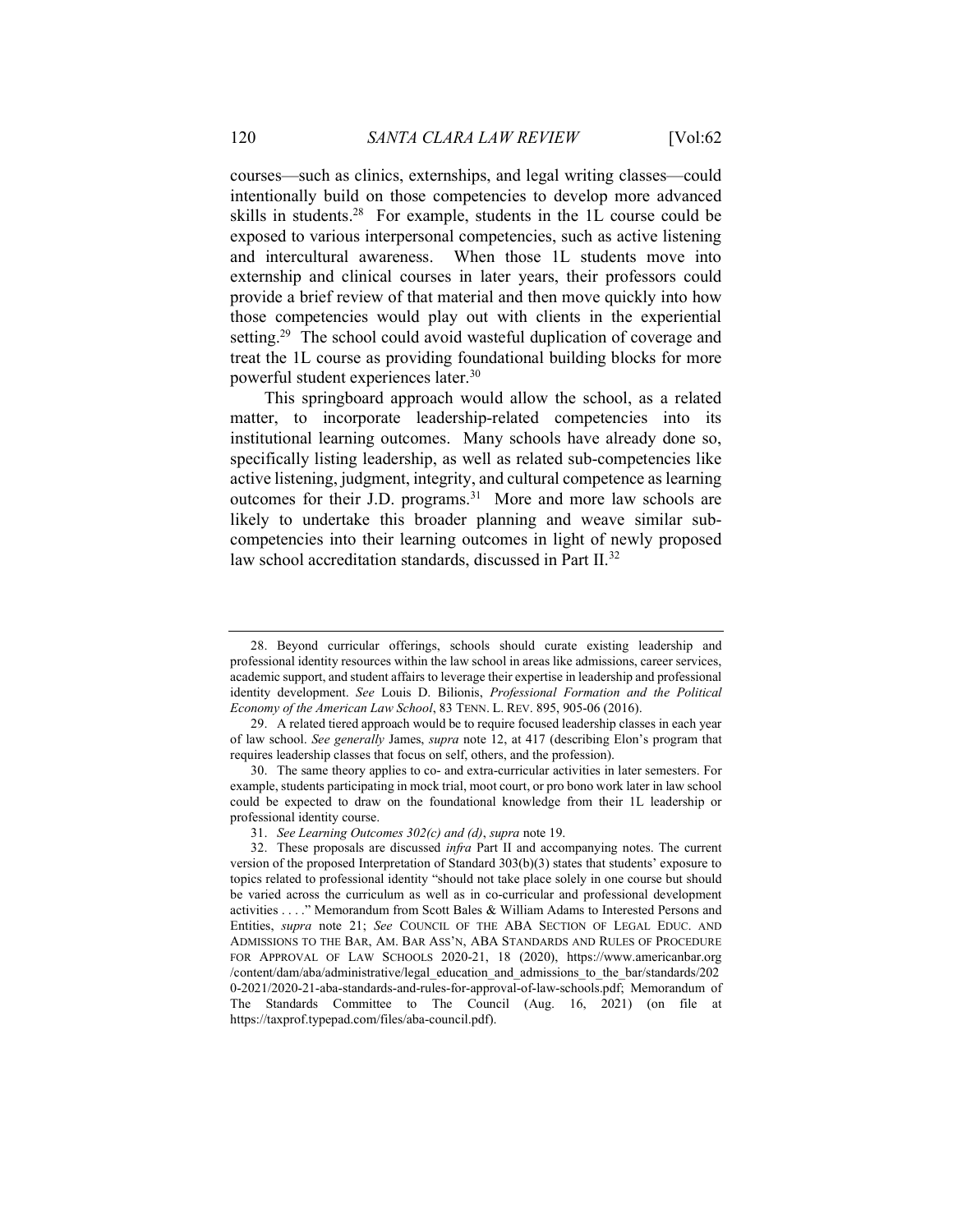#### B. Logistics of a Leadership-Related Course

It is also worth considering how a required 1L course integrating LPI competencies might be structured—in particular, whether it would be condensed or spread across one or two semesters and what kinds of assessments it would include.

When it comes to scheduling a 1L course related to leadership, there are multiple options that could make sense. If the course is limited to one or two credit hours, it might be possible to schedule it for several weekends during the semester. Or it could be taught as an intensive week-long course the week before Fall classes begin or as an intersession class before the start of the Spring term.<sup>33</sup> Courses with more than one or two credit hours would likely need more traditional scheduling. However, schools would need to decide whether to teach these courses in either the Fall or the Spring of the 1L year. Courses centered in the Fall might reinforce the foundational importance of this subject, while those occurring in the Spring might take advantage of the 1Ls' school-related experiences in the Fall. Good reasons justify either approach.

Assessment in such a course presents similar options, as well as a few challenges. 1Ls learning this subject matter are probably not best assessed using traditional midterms and finals. Instead, this material lends itself to reflective exercises, journaling, hands-on work, group projects, and individual meetings. Designing thoughtful assessments of these types is time-consuming, but actually reviewing and commenting on student work product takes even more time. Depending on the teaching resources available, schools offering these types of classes might consider utilizing teaching assistants to help provide students feedback throughout the course.

Along with deciding how to measure student learning in such a required course, each school will need to determine whether to assign traditional letter grades or use pass/fail grading. There are advantages and disadvantages to each system, but schools that usually grade along some type of a required curve in the 1L year might be more comfortable with pass/fail grading in a leadership-related course. One reason justifying that choice is that most students will likely complete the required assignments in a way that demonstrates reflection, growth, and development of the covered competencies.<sup>34</sup>

<sup>33.</sup> See James, supra note 12, at 420 (describing Elon's two-week required leadership class for 2L students over the winter break).

<sup>34.</sup> See supra Part II and accompanying notes (discussing in detail the Professional Identity course at Texas A&M University School of Law). However, on the point of grading, we have utilized both traditional grades and pass/fail grading in the past, and we have settled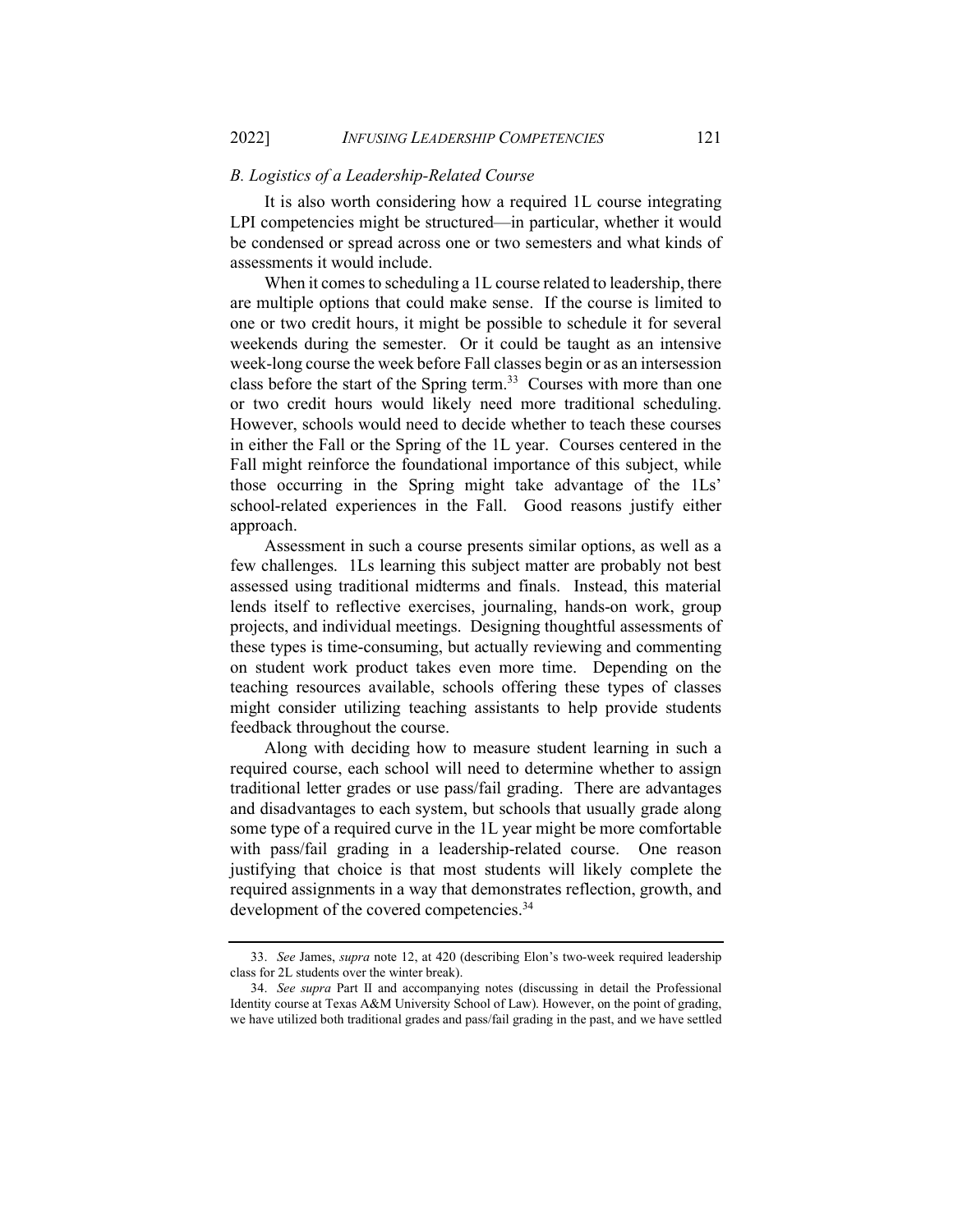## III. PROFESSIONAL IDENTITY AT TEXAS A&M LAW SCHOOL

To offer one concrete example of a leadership-related 1L course, this section provides some details about the Professional Identity course taught at Texas A&M University School of Law, both in terms of content and design.

## A. Leadership and Professional Identity Competencies

Out of the various topics available,<sup>35</sup> we have settled on the competencies below as the central themes in our Professional Identity class at Texas A&M University School of Law.<sup>36</sup> The primary reason for choosing these topics is our judgment that they represent some of the most important foundational competencies of leadership. If our students move on to learn more advanced leadership theories or concepts later in law school, they are best served by having internalized and developed this foundational set of competencies first. In addition, our University has adopted and is guided by six Aggie Core Values,<sup>37</sup> which we believe are well-reflected in our chosen Professional Identity competencies. Consciously connecting with those University values helps underscore the importance of these competencies for our students.

#### 1. Self-directedness

Effective leaders must be able to identify their goals, strategically establish a plan to achieve them, execute, and then learn from any

on pass/fail grading going forward. During the one year of letter grading, it was impossible to conform to the school's traditional grading structure for 1L classes, which imposed a mandatory maximum class grade point average.

<sup>35.</sup> See Hamilton, Leadership of Self, supra note 14, at 572–76 (discussing various leadership sub-competencies that have been identified by other scholars). While these are currently our core themes, we incorporate other topics and related assignments as complements each semester. For example, we usually partner with our Office of Career Services to provide information and training on interviewing, culminating in a mock interview, with written and oral feedback, that we provide for each 1L through Professional Identity. We also require our Fall 1Ls to draft a cover letter to employers, which they receive written feedback on, that can be fleshed out as they develop their personal narrative. And we partner with our local bar associations for student-focused networking events with local lawyers and judges.

 <sup>36.</sup> Selecting the "right" mix of topics in a professional identity and leadership course is challenging for various reasons, including the fact that students come from diverse backgrounds and bring a broad range of development in these areas. See Neil Hamilton & Jerome M. Organ, Thirty Reflection Questions to Help Each Student Find Meaningful Employment and Develop an Integrated Professional Identity (Professional Formation), 83 TENN. L. REV. 843, 876 (2016). Coming up with this set of competencies has required trial, error, and a great deal of humility. See id. at 876.

 <sup>37.</sup> The Aggie Core Values are excellence, integrity, leadership, loyalty, respect, and selfless service. See Core Values, TEX. A&M U. ASS'N OF FORMER STUDENTS, https://www.aggienetwork.com/theassociation/corevalues.aspx (last visited Aug. 24, 2021).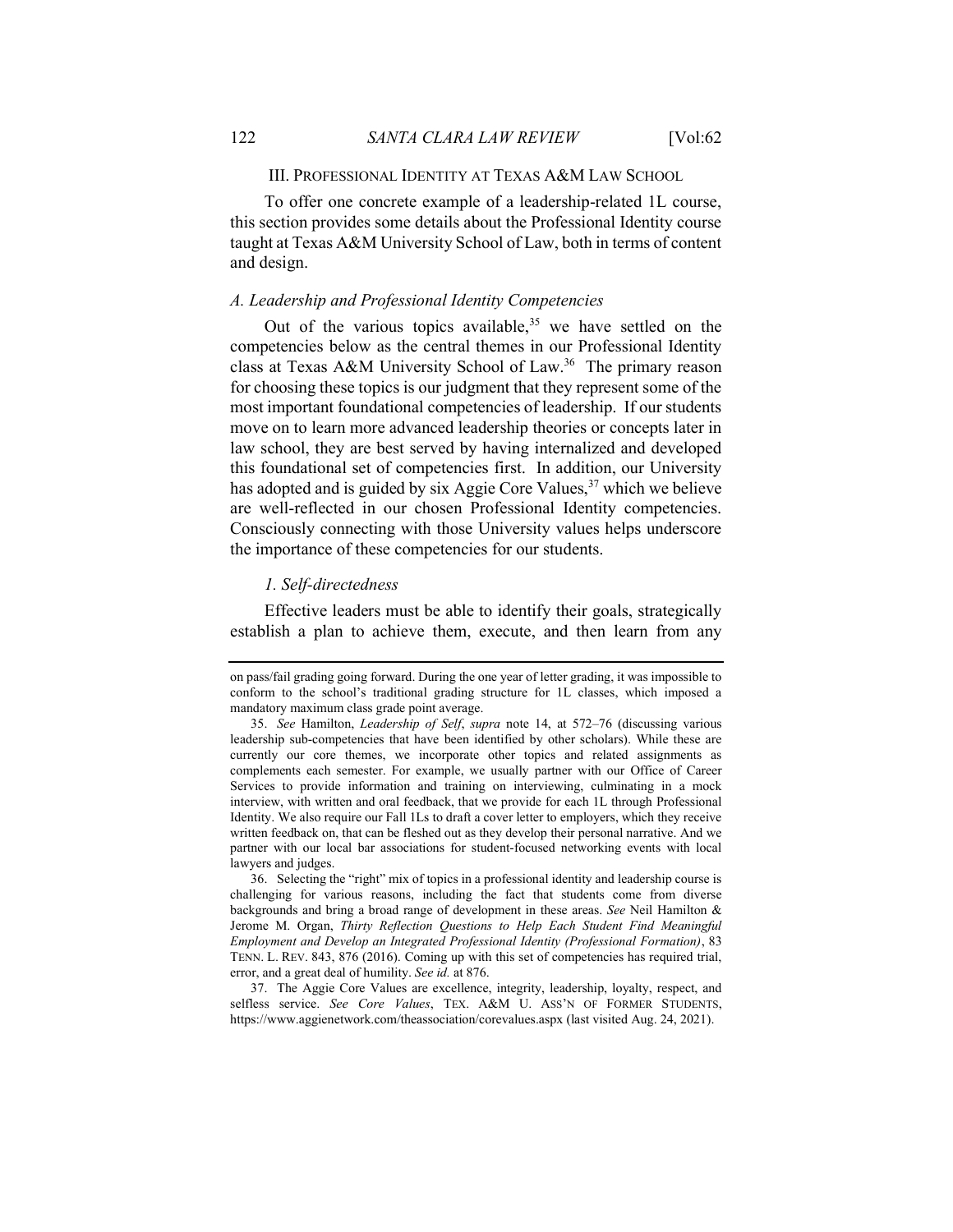shortcomings to recalibrate and refocus on their goals. This, fundamentally, is the process of leading oneself, but it applies equally in the context of leading others. For law students, the quality of being self-directed is also an overarching competency that allows them to effectively navigate law school, acquiring the skills and training that will help them achieve their personal career goals.<sup>38</sup> In large part, this involves students moving from passive observers to engaged learners as they take ownership of and responsibility for their education.<sup>39</sup> Being self-directed is also critical in the practice of law. In particular, this competency has been identified as a distinguishing characteristic of lawyers who excel in practice.<sup>40</sup>

## 2. Emotional Intelligence

Emotional or social intelligence is the ability to recognize and manage one's own emotions and recognize and take into consideration the emotions of others.<sup>41</sup> Emotional intelligence is a core component of effective human interaction, and it is central to effective leadership.<sup>42</sup> Appreciating the emotional motivations of a group allows a leader to more effectively chart a collective path forward and generate support for those choices. Leaders who are tone-deaf to the emotions of others may be able to demand allegiance or respect in the short run, but they will

<sup>38.</sup> See R. Lisle Baker, Designing a Positive Psychology Course for Lawyers, 51 SUFFOLK L. REV. 207, 217 (2018) ("[T]o be successful, law students need to take responsibility for these varied aspects of their future legal careers while in law school."); Hamilton, Leadership of Self, supra note 14, at 579-91.

<sup>39.</sup> See Baker, supra note 38 (noting that students in higher education should "change from thinking like students – learning and applying routine techniques to solve problems – to accepting and internalizing responsibility for others").

<sup>40.</sup> See William D. Henderson, Talent Systems for Law Firms, PD Q. 5, 13 (2017).

 <sup>41.</sup> DANIEL GOLEMAN, WORKING WITH EMOTIONAL INTELLIGENCE, 317 (reprt. ed. 2000) [hereinafter GOLEMAN, WORKING WITH EMOTIONAL INTELLIGENCE]. Emotional intelligence has been broken down in various constituent parts, most recently by Daniel Goleman into twelve competencies: emotional self-awareness, emotional self-control, adaptability, achievement orientation, positive outlook, empathy, organizational awareness, influence, coach and mentor, conflict management, teamwork, and inspirational leadership. See Daniel Goleman & Richard E. Boyatzis, Emotional Intelligence Has 12 Elements. Which Do You Need to Work On?, HARV. BUS. REV. (Feb. 6, 2017), https://hbr.org/2017/02/emotional-intelligence-has-12-elements-which-do-you-need-towork-on.

 <sup>42.</sup> Daniel Goleman has described emotional intelligence as "the sine qua non of leadership." Daniel Goleman, What Makes a Leader?, HARV. BUS. REV. 3 (Jan. 2004), https://hbr.org/2004/01/what-makes-a-leader ("[W]ithout it, a person can have the best training in the world, an incisive, analytical mind, and an endless supply of smart ideas, but he still won't make a great leader.").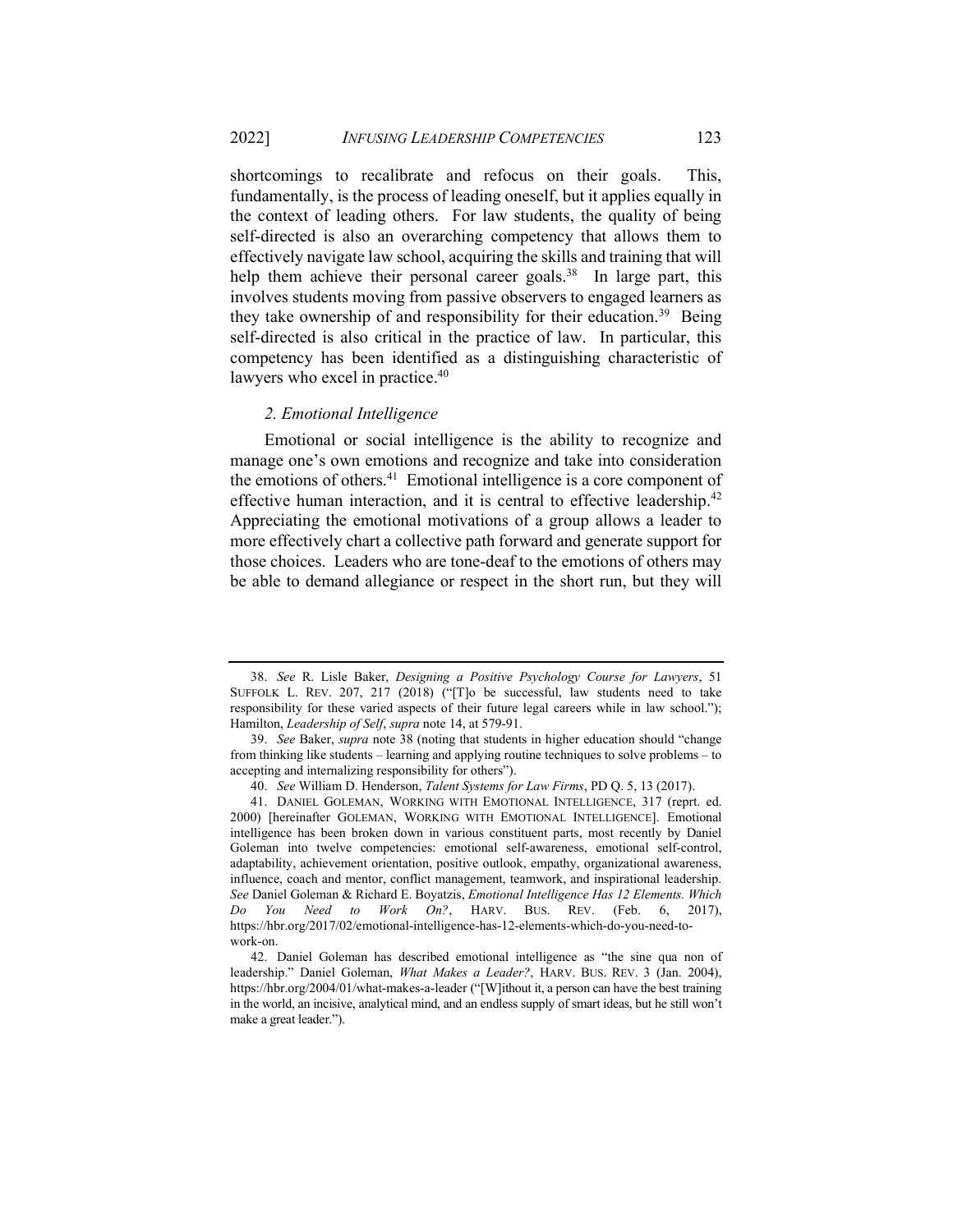have a harder time long term.<sup>43</sup> Emotional intelligence is also critical to lawyering, given how emotionally difficult many legal issues are and how important interpersonal skills are in the practice of law.<sup>44</sup> While lawyers graduating from law school and passing the bar exam can be expected to all possess a minimum level of intelligence and knowledge about substance and skills, they vary widely when it comes to emotional intelligence.<sup>45</sup> The good news is that it can be developed.<sup>46</sup>

## 3. Well-being

 Wellness, health, and balance are important for leaders and for the groups they lead. Short-term success may be possible without taking care of the individuals involved, but serious problems arise over time as we ignore or discount physical and mental health, as well as our need for rest and meaningful connection with others. The high rates of depression and anxiety in law students and lawyers are well-documented,<sup>47</sup> and they suggest that law schools may not be doing all they can to lay a strong foundation for well-being in their students.<sup>48</sup> Many of the responses to this epidemic have been to provide counseling and other tools for students and attorneys who are struggling.<sup>49</sup> As valuable as these efforts are, they may not address the underlying causes of the problems. Instead, approaching well-being as a foundational concept in law school would frame a student's eventual law career as just one part of a broader, healthy life that includes other meaningful components. Family, friends, volunteer work, and outside passions, for example, may ground and

<sup>43.</sup> See RHODE, supra note 1, at 30 (noting research concluding that emotional intelligence allows leaders to "find resonance with wide groups, identify common ground, build rapport, and move people toward a common vision").

<sup>44.</sup> See MARJORIE A. SILVER, Emotional Competence and the Lawyer's Journey, in THE AFFECTIVE ASSISTANCE OF COUNSEL: PRACTICING LAW AS A HEALING PROFESSION 5, 9 (Marjorie A. Silver ed., 2007) ("An inability to understand the emotional undercurrents among our adversaries is [] likely to limit our skill at negotiating and resolving controversies."). In fact, it may be that when it comes to predicting lawyer success, intellectual and professional skills are overrated, and emotional intelligence is underrated. See Alexia Brunet Marks & Scott A. Moss, What Predicts Law Student Success? A Longitudinal Study Correlating Law Student Applicant Data and Law School Outcomes, 13 J. EMPIRICAL LEGAL STUD. 205, 217 (2016) (describing that lawyering work, including interacting with clients, persuading, and exhibiting resilience when confronted with stress, likely draw on emotional intelligence competencies).

<sup>45.</sup> See Kenneth J. Kleppel, Emotional Intelligence is Key to Success, OHIO LAWYER 1 (2007).

<sup>46.</sup> See Marks & Moss, supra note 46, at 217.

<sup>47.</sup> See Pamela Bucy Pierson et al., Stress Hardiness and Lawyers, 42 J. LEGAL PROF. 1, 17-23 (2018).

<sup>48.</sup> See id.

<sup>49.</sup> See, e.g., Commission on Lawyer Assistance Programs, AM. B. ASS'N, https://www.americanbar.org/groups/lawyer\_assistance/ (last visited Aug. 1, 2021).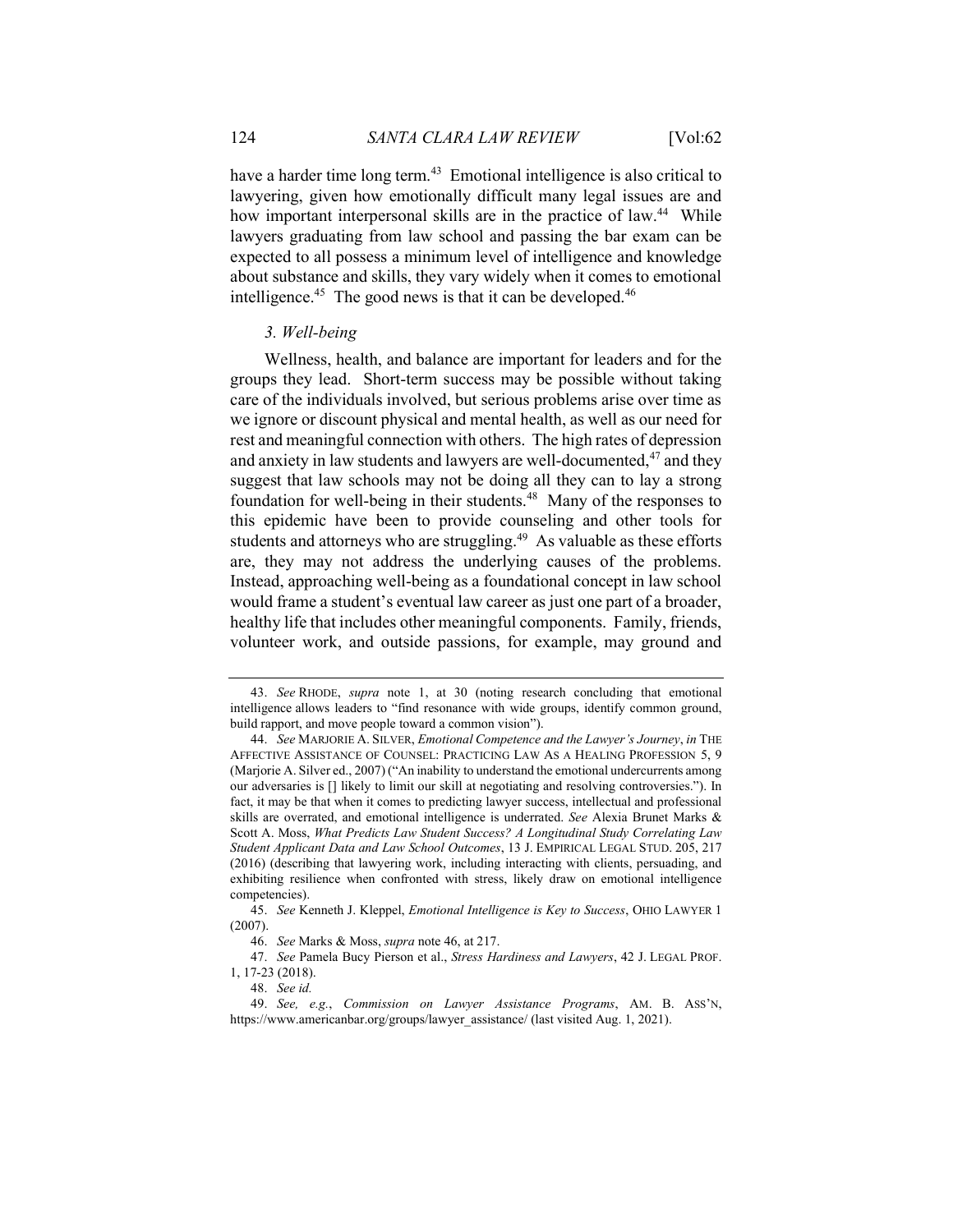center an attorney, which, in turn, may help that person be the most healthy and effective attorney possible.<sup>50</sup>

#### 4. Resilience

 Resilience, or the ability to achieve positive outcomes despite adversity and challenge,<sup>51</sup> is a core life competency, but it is particularly important for leaders.<sup>52</sup> They must be able to work through difficult problems, as well as setbacks and failures, as they help their organizations ultimately succeed. Lawyers face adversity on a daily basis as well, and they often fail. Successful lawyers learn from those experiences and adopt a mindset that allows them to constantly grow and improve. Learning the importance of this competency in law school can help students manage the law school experience more effectively and better prepare them for later work.<sup>53</sup>

#### 5. Networking

 While some may see "networking" as synonymous with cocktail party schmoozing,<sup>54</sup> it is fundamentally about relationship-building.<sup>55</sup> The larger and more diverse a leader's network, the more power she can potentially wield.<sup>56</sup> Being able to effectively navigate relationships with

<sup>50.</sup> Others are approaching this important subject in a similar way. See, e.g., Blaze, supra note 20, at 555.

 <sup>51.</sup> Resilience is positive outcomes despite difficult circumstances. See David Scott Yeager & Carol S. Dweck, Mindsets That Promote Resilience: When Students Believe That Personal Characteristics Can Be Developed, 47 EDUC. PSYCHOLOGIST 302, 303 (2012) (explaining that a behavior or response is "resilient" if it is "positive and beneficial for development (such as seeking new strategies, putting forth greater effort, or solving conflicts peacefully)").

<sup>52.</sup> See Paula Davis, What Resilient Lawyers Do Differently, FORBES (Sept. 26, 2017, 5:04 PM), https://www.forbes.com/sites/pauladavislaack/2017/09/26/what-resilient-lawyersdo-differently/?sh=7575d1423495.

<sup>53.</sup> See Megan Bess, Grit, Growth Mindset, and the Path to Successful Lawyering, 89 UMKG L. REV. 493, 507-520 (2021) (summarizing and reviewing research and scholarship demonstrating the importance of growth mindset to success in law school and the practice of law).

<sup>54.</sup> See NEIL W. HAMILTON, ROADMAP: THE LAW STUDENT'S GUIDE TO MEANINGFUL EMPLOYMENT 143 (2d ed. 2018) [hereinafter HAMILTON, ROADMAP].

<sup>55.</sup> Id.

<sup>56.</sup> See RHODE, supra note 1, at 75-76 (discussing the value of diverse networks to aid in leadership development and execution); id. at 143 ("Networking is the formation of professional, ideally long-term, relationships of trust with others; it is a critical skill for a student to develop in order to be an effective lawyer.") (quoting Steven Tourek, Senior Vice President & Gen. Counsel, Marvin Windows and Doors); Bilionis, supra note 30, at 908 (noting the importance of networking training for students to learn how to navigate their professional environments); Westfahl & Wilkins, supra note 11, at 1703 ("Developing rich internal and external networks creates opportunities for lawyers to leverage their technical and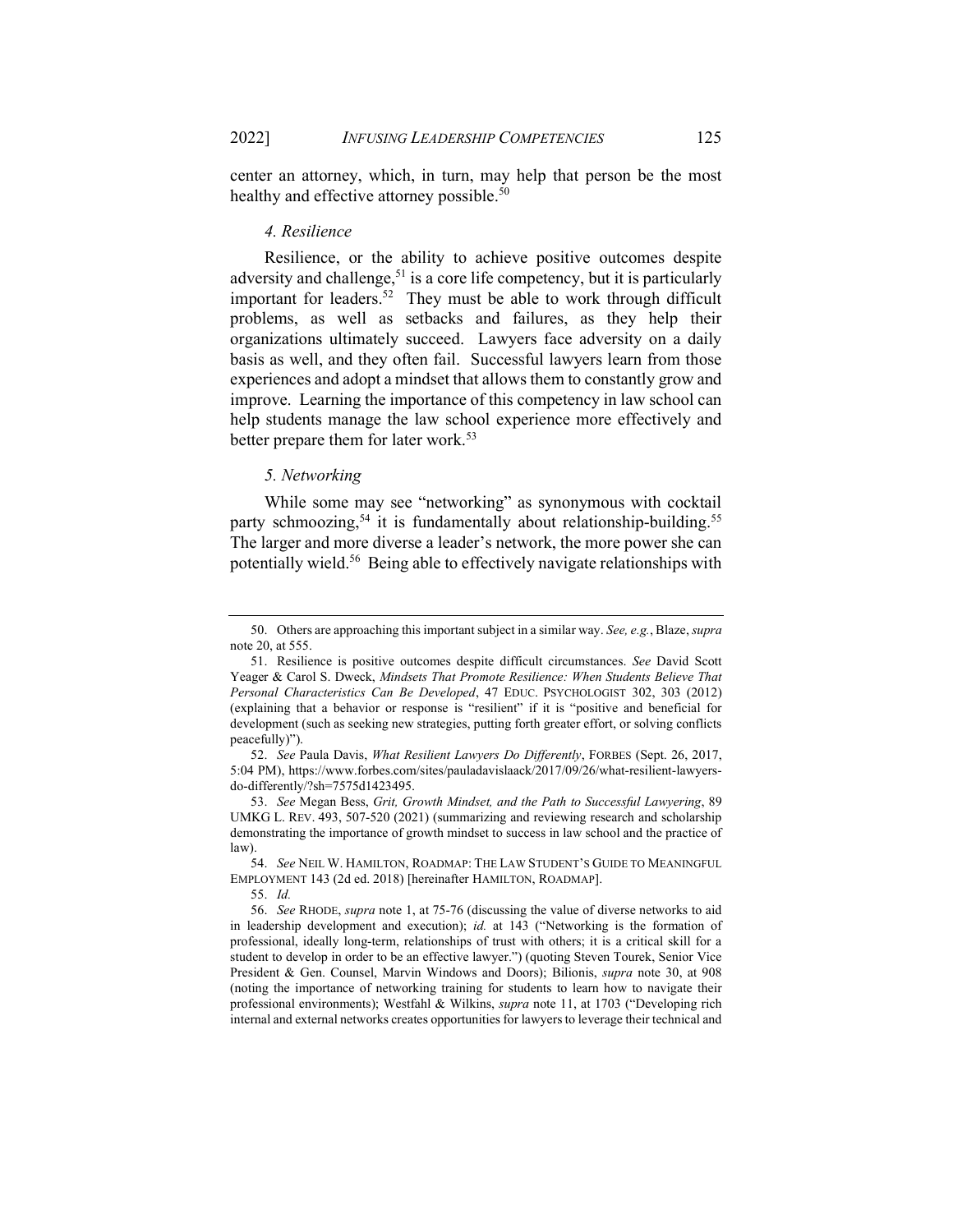a wide range of people also requires related interpersonal skills that are important to lead groups. Similarly, lawyers benefit their clients by being connected through relationships to a wide range of experts, influencers, and decision-makers. Learning how to develop these relationships takes time and practice and can begin in law school. Beyond being important to their eventual clients, law students benefit from networking as they begin to explore the transition from student to professional.<sup>57</sup>

These short descriptions highlight an important point in conceptualizing a 1L leadership-related course: There is tremendous overlap between the foundational competencies for effective leadership and those for effective lawyering. In fact, each of the topics above has been included on listings of the most important competencies for both lawyers and leaders.<sup>58</sup> At more advanced levels, of course, lawyering training and leadership training diverge in their details and areas of focus. But both lawyering and leadership have at their core self-awareness, strong interpersonal skills, and the ability to achieve challenging goals despite setbacks and adversity. As a result, instruction on self-directedness, emotional intelligence, wellness, resilience, and networking helps 1Ls lay a strong foundation for effective leadership while at the same time giving them valuable tools they can use in their eventual law careers. And because lawyers frequently lead as a part of their daily work, there is a strong synergistic reason to address these concepts together in a course for 1Ls. Because of the overlapping and interconnected value of these topics for 1Ls as students, leaders, and future lawyers,<sup>59</sup> I will refer back to this list of "leadership and professional identity" (LPI) competencies.

professional skills in new, interdisciplinary ways, especially as leaders and connectors of ideas, people, and possibilities.").

<sup>57.</sup> See Westfahl & Wilkins, supra note 11, at 1689 ("In order to build satisfying and successful careers, lawyers have always needed to develop three overlapping sets of competencies: technical legal skills and expertise, professional skills that are adaptable to any professional context, and opportunity-creating professional networks.").

<sup>58.</sup> See, e.g., ALLI GERKMAN & LOGAN CORNETT, FOUNDATIONS FOR PRACTICE: THE WHOLE LAWYER AND THE CHARACTER OUOTIENT 1, 26-27 (2016), https://iaals.du.edu/sites/default/files/documents/publications/foundations\_for\_practice\_who le lawyer character quotient.pdf; Teague, supra note 4, at 649; Rhode, supra note 3, at 1609- $12.$ 

 <sup>59.</sup> When schools develop programs or courses in this area, they often use labels of leadership, professional formation, or professional identity. See Bilionis, supra note 30, at 901-02 ("Transmitting the core values of the legal profession, strengthening essential personal leadership capacities, deepening cultural awareness of the profession and the forces shaping its future, and pressing the importance of personal responsibility for ongoing development as a professional are just some of the targeted objectives.").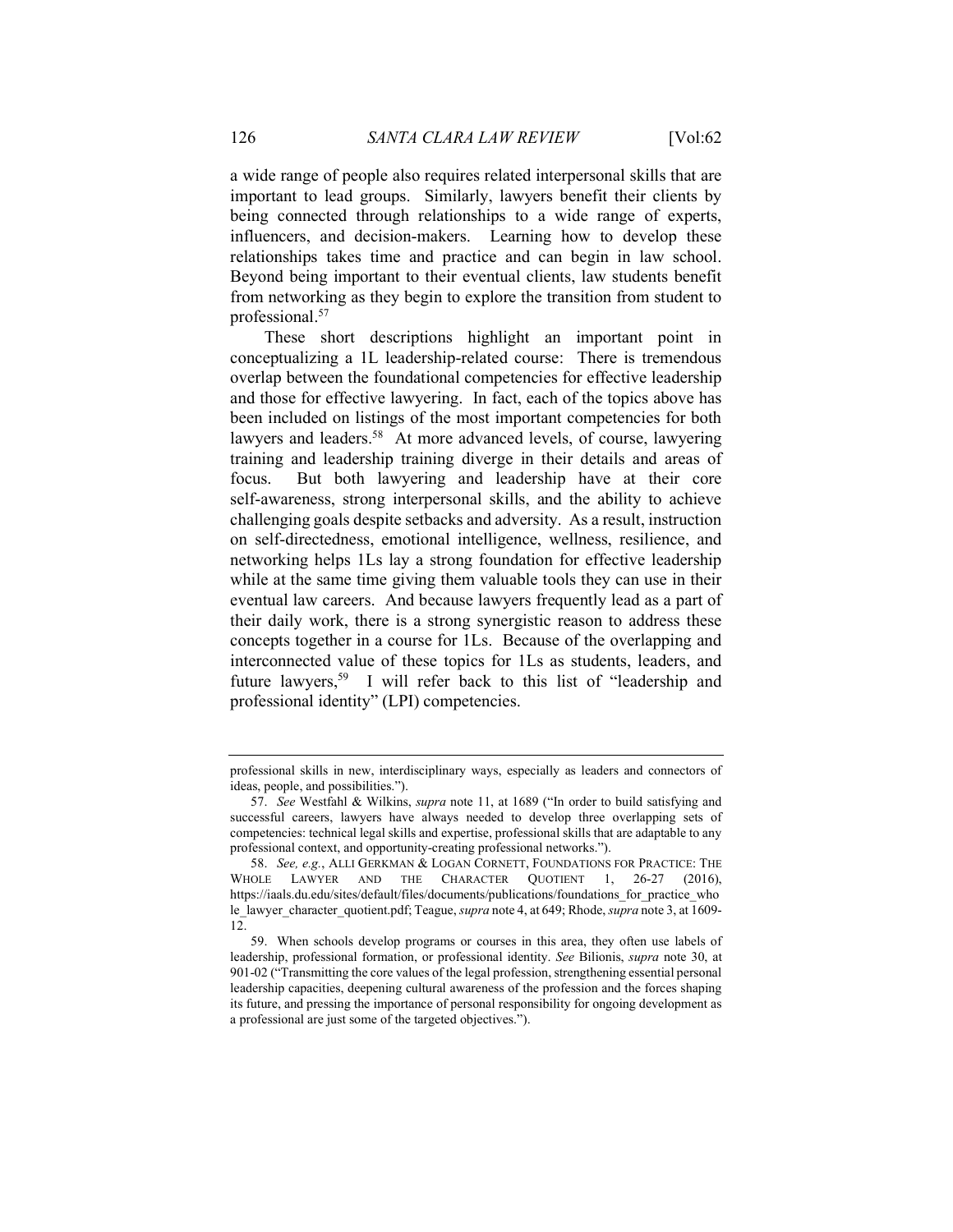Most law students appreciate the value of learning about these competencies when their value in both leadership and lawyer development is explained. But, a small percentage of students inevitably resist this coverage, particularly in a required 1L course, believing that their scarce time is better spent in "traditional" law school classes.<sup>60</sup> One way to address that resistance is to "go where [1Ls] are" in their first year of law school<sup>61</sup> by framing LPI competencies as valuable in addressing the two primary concerns that occupy the minds of most 1Ls: jobs and grades.

Although they come from different backgrounds and have varied study habits and personalities, first-year law students are usually similar in two respects: (1) their primary goal is to acquire meaningful employment; $62$  and (2) they quickly become overwhelmed with the work and pressure of law school, often struggling because of the first grades and feedback they receive.<sup>63</sup> In Professional Identity, our coverage of the LPI competencies emphasizes their value by addressing these common areas of focus. As described more in Part II, our treatment of these topics is designed to help students more effectively identify strengths and passions, evaluate potential career options, and create personal narratives that may resonate with employers in fields that are appealing to them.<sup>64</sup> And it helps students develop the ability to work strategically to improve their academic performance while putting the importance of grades into a realistic context that varies based on their life and work goals.

<sup>60.</sup> See Hamilton & Organ, supra note 38, at 876 (noting that a required professional formation class will get "some student pushback" and that experimentation and "a great deal of humility" is required when selecting and covering the various topics).

<sup>61.</sup> See Hamilton & Organ, supra note 38, at 876 (explaining the authors' breakthrough in teaching professional formation as being the point where they focused course topics on the students' goal of finding meaningful post-graduation employment); see also Blaze supra note 20, at 555-56 (arguing that a leadership curriculum will help meet the psychological needs of law students by addressing their need for mastery, autonomy, and purpose).

<sup>62.</sup> See Neil W. Hamilton, Connecting Prospective Law Students' Goals to the Competencies that Clients and Legal Employers Need to Achieve More Competent Graduates and Stronger Applicant Pools and Employment Outcomes, 9 ST. MARY'S J. ON LEGAL MALPRACTICE & ETHICS 260, 266 (2019) (concluding based on available data that "the most important goal of undergraduate students considering law school is meaningful postgraduation employment with the potential for career advancement that 'fits' the passion/motivating interests/strengths of the student and offers a service career that is both helpful to others and has some work/life balance").

<sup>63.</sup> See Blaze, supra note 20, at 548 ("Student perspectives have narrowed to an almost exclusive attention on exam results, grades, and job interview prospects.").

 <sup>64.</sup> Whether students realize the connection in law school or not, development of leadership competencies will directly improve their performance as lawyers. See Westfahl & Wilkins, supra note 11, at 1709 ("The greatest potential multiplier of student opportunities and career impact is to help students understand and build their leadership capabilities.").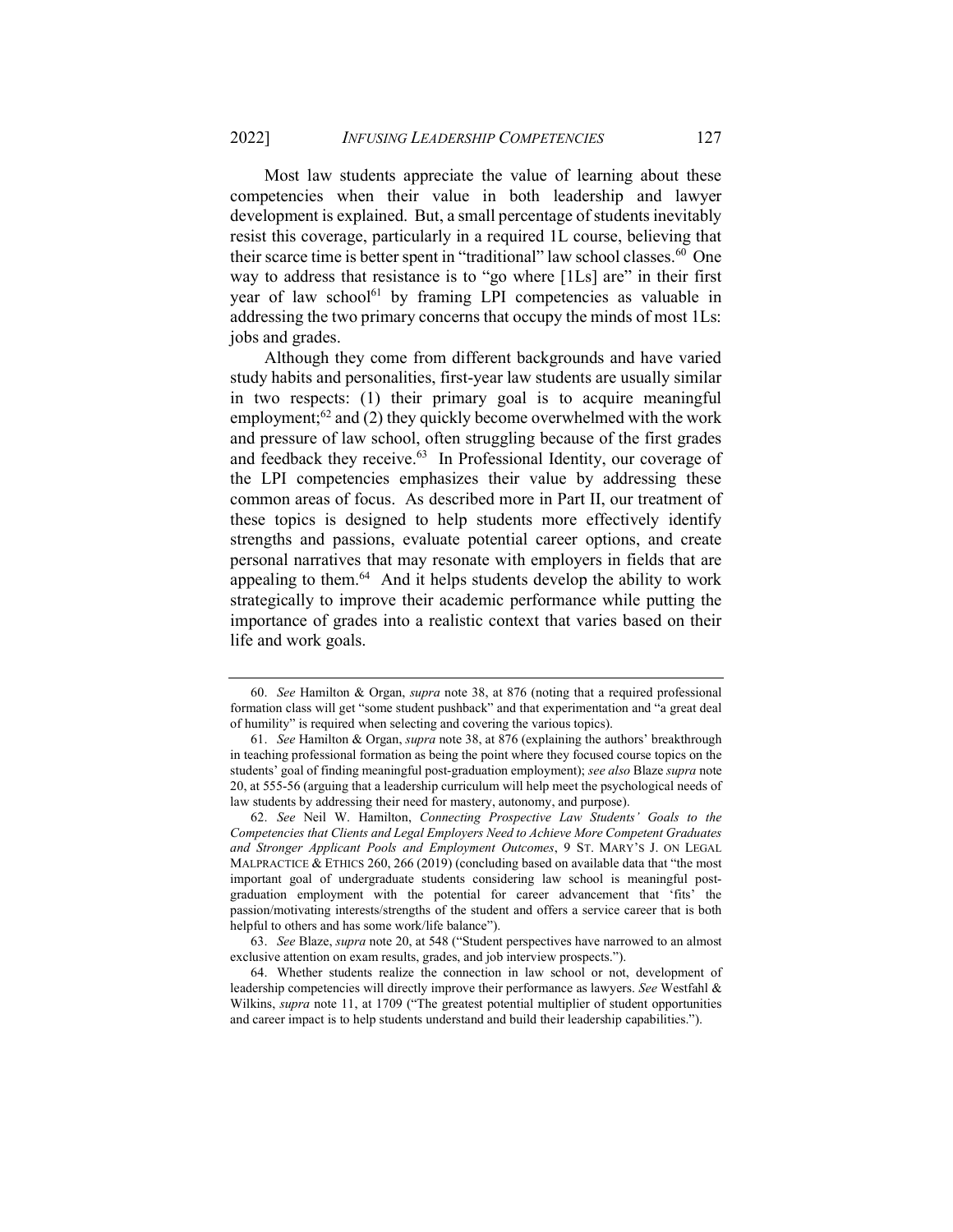Although there are many ways of organizing a 1L course on LPI competencies, in Professional Identity, we choose to spread the one-credit class across the Fall and Spring—one-half credit in each semester. Although this is an unusual format, it allows us to maintain contact with the 1Ls from the beginning of their first-year experience to the end. As described below, the LPI competencies we have chosen to cover are ones that may resonate with students more significantly at different parts of the academic year. In addition, spreading the class across the full year allows us to introduce certain ideas early and then reinforce them periodically over the following two semesters. Because our class is one credit hour, we plan for six classroom hours in the Fall and six in the Spring. We choose to mostly front-load those hours each semester, so 1Ls complete all of the required readings, videos, classes, and assessments before they begin to focus heavily on final exams.

To gauge student progress in the course, we have settled on a series of assessments that are designed to meaningfully probe the specific topics we cover. For example, after our initial module on lawyering competencies and the importance of both self-awareness and selfdirectedness, we ask students to write a reflection on what their specific goals are in attending law school. As a part of that reflection, we ask students to reflect on what they want their lives to be like in ten years and how law fits into those plans. Another reflection comes after we cover the importance of thoughtfully crafted personal narratives. In that assignment, we ask students to identify their strongest lawyering-related competencies, and at least two specific examples from their work, educational, or family past that illustrate those competencies. After a module on effective interviewing strategies, we require each 1L to engage in a mock interview, and we provide both oral and written feedback. And after we conclude the Fall semester with a discussion on well-being, we typically ask students to complete a "PI Check-In," which asks a number of questions related to the students' stress and happiness levels, what factors are most negatively affecting their mental health, and what specific steps the students are taking to address those factors.

To implement a course like Professional Identity for all of our 1L students, we have relied heavily on teaching assistants. In its current iteration, our Professional Identity class currently utilizes twelve upper-level TAs to supervise small groups of 1Ls. Those TAs receive training in assessment, peer mentoring, and academic advising prior to the start of the year. During the course, these TAs assess student writing against rubrics that have been created by the professor and provided to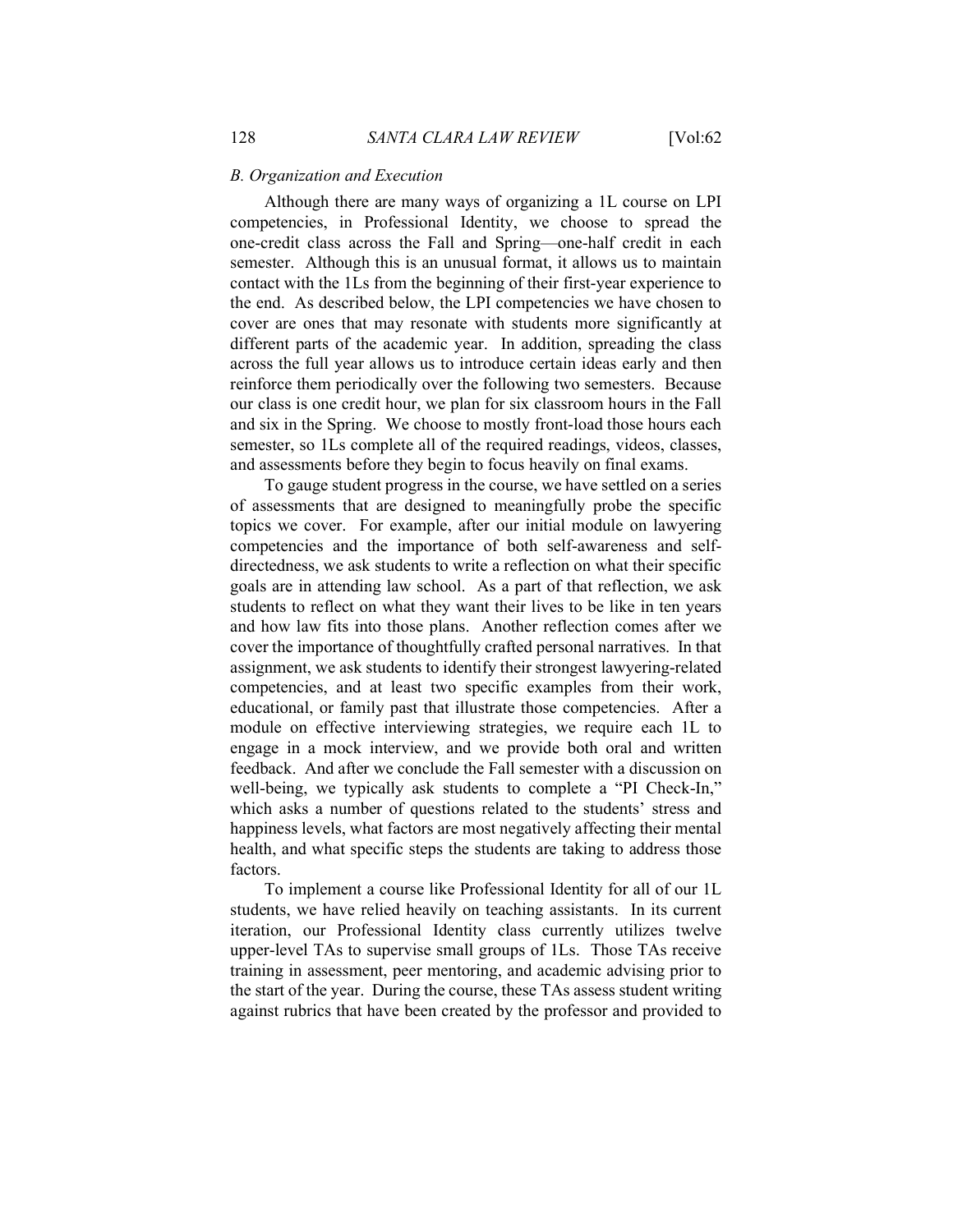everyone; hold weekly office hours for their students; meet one-on-one with each student each semester for a well-being discussion; conduct mock interviews; participate in academic advising of 1Ls; and help facilitate networking activities with local attorneys. Our Professional Identity TAs have been an invaluable part of the program and frequently go beyond the explicit boundaries of their jobs to help students navigate the difficulties of the first year of law school.

## IV. VALUE TO STUDENTS AND THE INSTITUTION OF INTRODUCING LEADERSHIP COMPETENCIES IN A REQUIRED 1L COURSE

LPI competency training for law students prepares them to serve in leadership roles within or outside the practice of law. And because lawyers, in strategizing, advocating, and counseling, lead as part of their daily work,<sup>65</sup> these competencies can help students become more practice-ready and effective in the work they will be called to do, both formally and informally, as lawyers.<sup>66</sup> Introducing this training to 1Ls begins this process early and allows students to develop leadership skills across three years of education. But a curricular change in law school can be difficult and slow, particularly when dealing with the 1L year. Furthermore, adding a 1L leadership-related course does come with various institutional and opportunity costs. As a result, this section provides further reasons to implement a required 1L course addressing LPI competencies beyond the direct benefit that this training would have for students' leadership and lawyering development.

# A. Equip Students with Strategies for Academic Success That Can Be Applied Immediately

Grades are students' most common source of stress in law school.<sup>67</sup> So anything we can do to help them take control over their academic experience and perform more effectively—quickly— is useful.<sup>68</sup> We know that first-year success signals likely strong performance across the

<sup>65.</sup> See Neil W. Hamilton, Ethical Leadership in Professional Life, 6 U. ST. THOMAS L.J. 358, 359 (2009) ("The responsibility to persuade and influence pursuant to a lawyer's independent professional judgment is a form of leadership."); Donald J. Polden, Leadership Matters: Lawyers' Leadership Skills and Competencies, 52 SANTA CLARA L. REV. 899, 903 (2012) (describing both leadership and lawyering to be fundamentally about relationships).

<sup>66.</sup> See Teague, supra note 4, at 648-49.

<sup>67.</sup> See Lawrence S. Krieger & Kennon M. Sheldon, What Makes Lawyers Happy? A Data-Driven Prescription to Redefine Professional Success, 83 GEO. WASH. L. REV. 554, 576 (2015) ("Grade performance is likely the single greatest concern for law students as a group.").

<sup>68.</sup> See Blaze, supra note 20, at 555-56 (discussing the autonomy that a leadership and professional development program can provide 1L students, thereby "increasing student engagement, motivation, and well-being").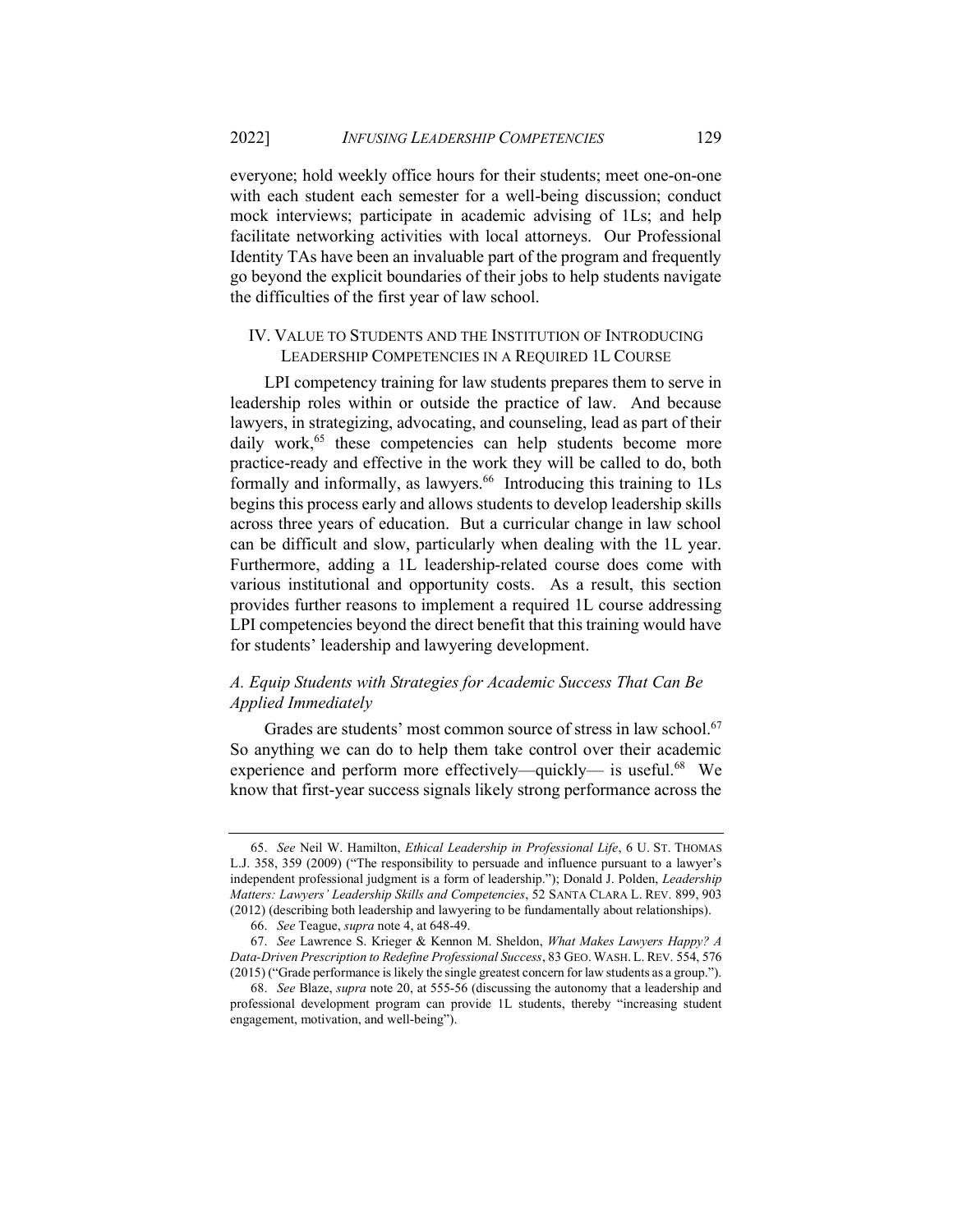remaining two years of law school.<sup>69</sup> But in a recent study, about twenty percent of the variance between students' 1L and final GPAs was determined by factors other than their 1L GPA.<sup>70</sup> As a result, implementing effective learning strategies and adopting the most productive mindset for improvement can help students boost their academic performance. By introducing these concepts mid-1L year, we connect with students early enough to make a meaningful difference in their GPAs before they reach the Fall 2L semester, which is frequently the busiest interviewing season. In addition, introducing them early in the law school experience capitalizes on the time when students are most receptive to learning how to improve. Two LPI competencies are most relevant in this effort: self-directedness and resilience.

The characteristic of being self-directed may be the most important over-arching competency for leaders and lawyers.<sup>71</sup> For law students, it is critically important as students begin law school and respond to professor feedback and early formative and summative assessments.<sup>72</sup> A self-directed learner will follow a general process with four steps. First, what does the student want to achieve?<sup>73</sup> In the context of grades, this is usually straightforward: improvement from the Fall to the Spring of her first year. The student then must identify the specific steps she should take to achieve those goals.<sup>74</sup> What daily, weekly, and monthly work should be completed? The student should focus not just on what she can do directly to help achieve her goal, but what resources she can draw on to assist in the process.<sup>75</sup> For example, seeking out available academic

 <sup>69.</sup> Marks & Moss, supra note 46, at 229 ("[T]he data support the finding that students who do well in their first year do well overall . . . students who do not do well in their first year do not do well overall.").

<sup>70.</sup> See id.

<sup>71.</sup> See HAMILTON, ROADMAP, supra note 56; Neil Hamilton, A Professional Formation/Professionalism Challenge: Many Students Need Help with Self-Directed Learning Concerning Their Professional Development Toward Excellence, 27 REGENT U. L. REV. 225, 225 (2015).

<sup>72.</sup> See Hamilton, Leadership of Self, supra note 14, at 589 ("Student growth toward later stages of a commitment to continuous professional development will lead to improved academic performance in general . . . .") (citing others).

 <sup>73.</sup> In the context of grades, this may be a relatively simple goal: improvement. In the context of career choices, it is much more complicated. At the core of this inquiry, however, is self-awareness: what does the student want, and what is she willing to sacrifice to succeed? These are core leadership questions, as well. See Rhode, *supra* note 3, at 1611 ("The first step on lawyers' paths to leadership, then, is understanding what they want, what capabilities and experiences are necessary to achieve it, and what stands in the way.").

<sup>74.</sup> See Hamilton, *Leadership of Self, supra* note 14, at 578-79. Although this is a process that often does not come naturally to most 1Ls, first-generation students often seem to struggle with it initially.

 <sup>75.</sup> Drawing on available resources with the belief that they can help the student improve academically is an important dimension of a growth mindset. See Sue Shapcott, Sarah Davis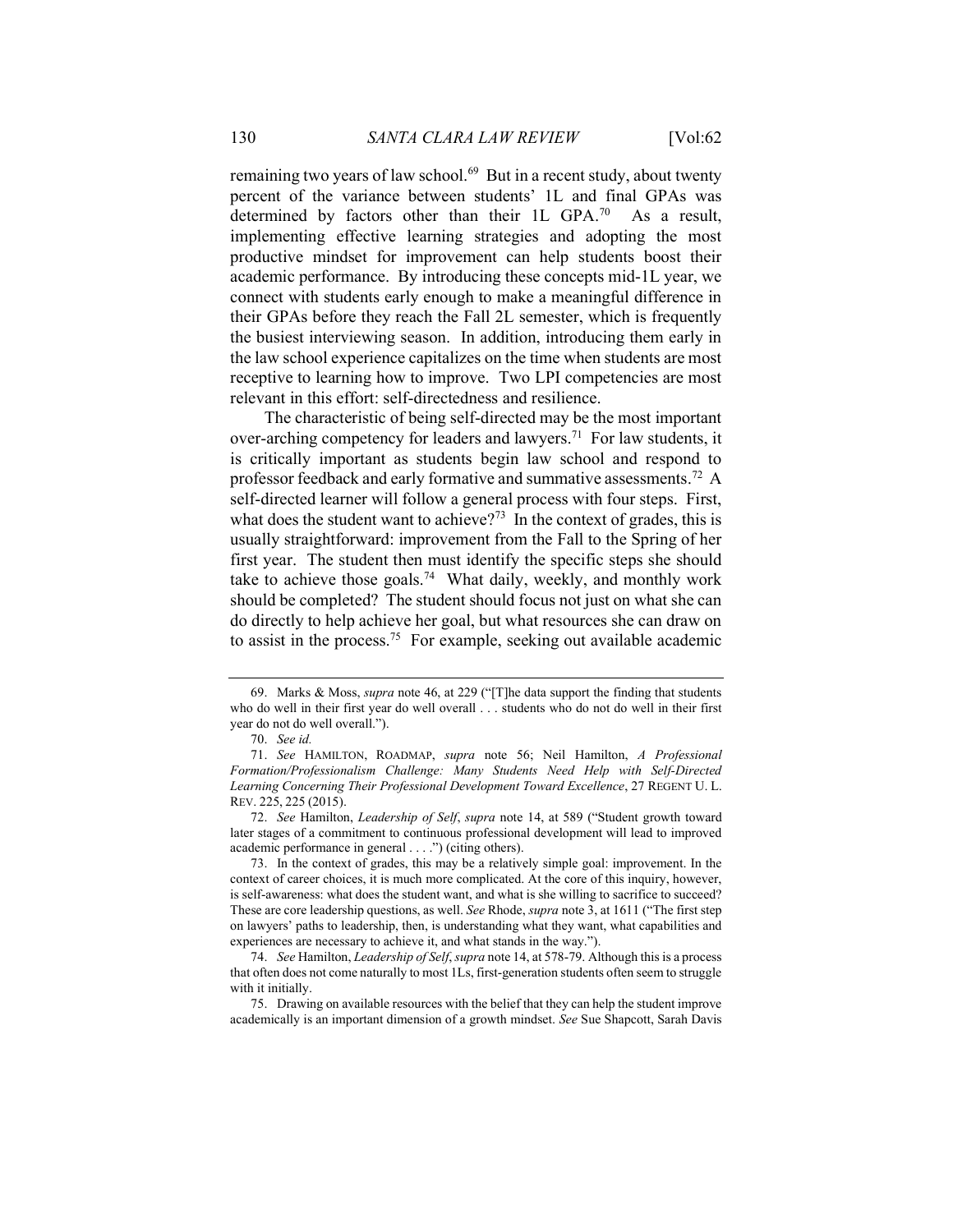support resources, attending office hours, asking questions, and working practice problems with a study group. Third, she has to execute and actually undertake the steps identified. Fourth and finally, after executing—in the academic setting, taking her final exams and receiving grades—she has to evaluate whether she achieved her goals. If not, what changes will be implemented going forward? Effective reflection at this stage requires related competencies, including self-awareness, humility, and a belief that improvement is possible.<sup>76</sup> It involves unpacking both what worked well and what needs to be changed as the student then refocuses on a new goal for the coming semester and begins the process again.<sup>77</sup>

A lack of self-directedness in 1Ls manifests in a number of different but obvious ways, all usually demonstrating that they often do not prioritize high-value work that could directly improve their final grades. First-year students frequently run out of time during the semester and do not complete their outlines; they have inadequate time to work practice problems; if they do, they rarely get professor feedback on their practice answers; and they often do not attend office hours to ask questions and discuss murky areas of law. These omissions can flow from not having a clear idea of exactly which tasks are important and necessary to maximize students' chances of success on exams.<sup>78</sup> Notably, students who excel early in law school often represent the exceptions to these rules.<sup>79</sup>

In Professional Identity, we discuss the importance of self-directedness early and often. In our first Fall class, students are introduced to the topic in the context of careers: identifying practice areas and settings that are a good match for each student's passions, strengths, and life goals; laying out a plan to acquire the competencies over three years that will best prepare them for career success; and developing a personal narrative that articulates their passions and

<sup>&</sup>amp; Lane Hanson, The Jury is In: Law Schools Foster Students' Fixed Mindsets, 42 LAW & PSYCHOL. REV. 1, 10-11 (2018).

<sup>76.</sup> See id. at 9 ("Students with growth mindset persist at challenging tasks embrace mastery goals, ask for help, and learn from their mistakes.").

<sup>77.</sup> Id.

<sup>78.</sup> See Jennifer M. Cooper & Regan A. R. Gurung, Smarter Law Study Habits: An Empirical Analysis of Law Learning Strategies and Relationship with Law GPA, 62 ST. LOUIS U. L.J. 361, 367 (2018) (concluding that "passive learning strategies like reading and rereading without practice applying the law is negatively correlated with law school academic success, while active learning strategies like retrieval, self-testing, and elaboration that involve practice applying the law are positively correlated with law school academic success.").

<sup>79.</sup> See id. at 375 (noting study behaviors for high performing students).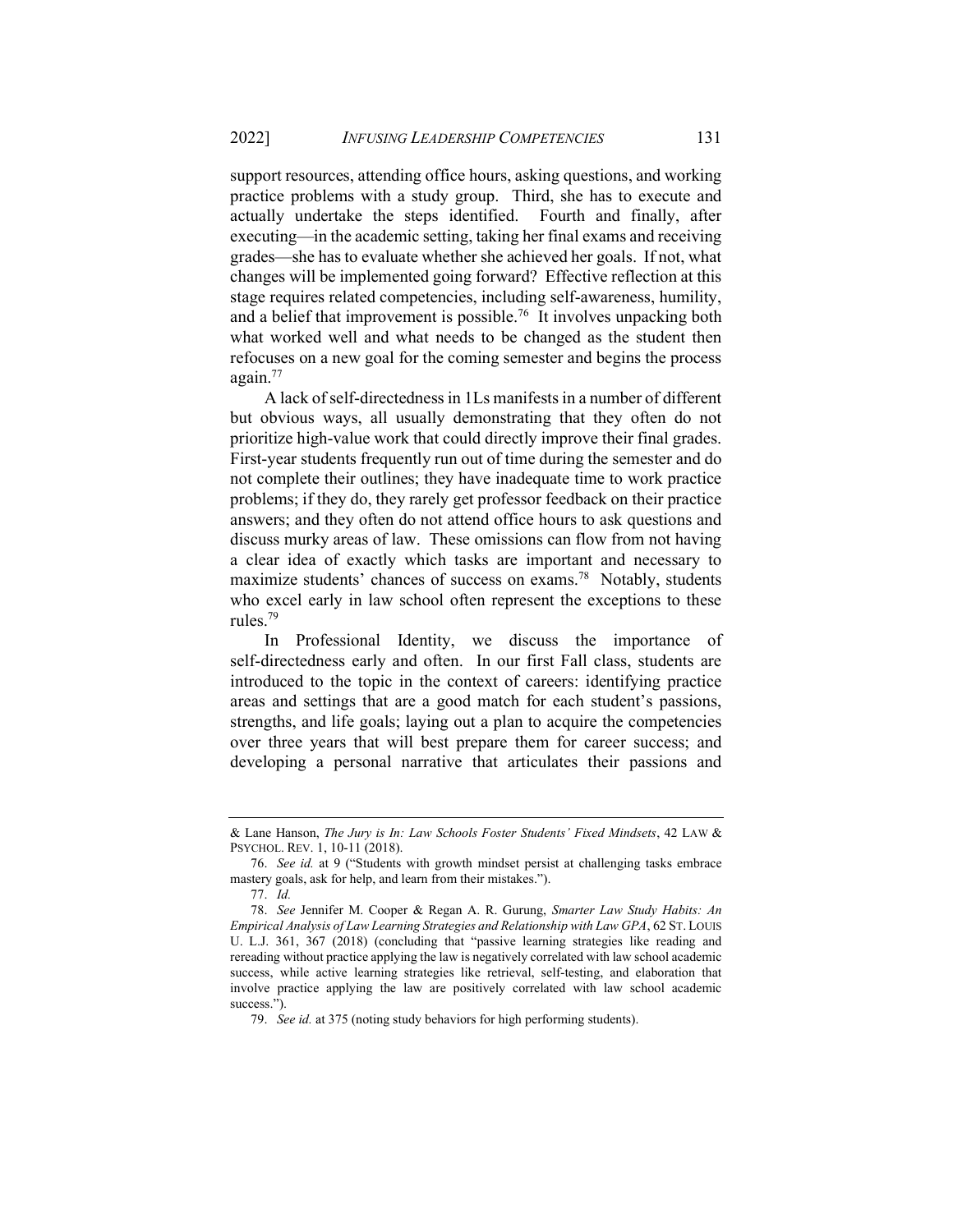strengths in a way that resonates with potential employers.<sup>80</sup> But in the early Spring, the skill of self-directedness allows us to strategically—and in a healthy manner—address Fall grades and how to improve students' performance in the Spring. While "being self-directed" may seem like an abstract concept to some students, "improving my grades" is a very practical one, and students pay attention. As we discuss how to strategically approach improving their grades, students, we hope, absorb the larger value of being self-directed in other aspects of law school, as well as their eventual legal practice.

As we consider Fall grades and how to respond to them in the Spring, we drill down into strategies to help students identify what specific steps they can take to get closer to their academic goals. When we discuss how grades are determined and what tasks they spent their time on in the Fall, students frequently conclude that they allotted more time than was necessary preparing for class, with the result being inadequate time devoted to digesting what happened in class, working practice questions, and soliciting professor feedback.<sup>81</sup> When students explain why they spent hours poring over the casebook for a third or fourth time, they usually say they wanted to avoid being embarrassed by a professor if called on. $82$  We discuss how that is an understandable feeling, but that it may be holding them back from a stronger academic performance.<sup>83</sup> Preparation for a class is obviously important, but class participation usually plays a small role, if any, in the student's final course grade. As students get comfortable with the idea of going through the reading just once or twice (if that is enough to understand the reading), they begin to realize how they could use those extra hours in ways that would be more strategically directed to improving their course grade, like working practice problems and getting feedback from their study group, teaching assistant, or professor.<sup>84</sup> This is a very

<sup>80.</sup> See generally HAMILTON, ROADMAP, supra note 56 (describing a process for exploring career interests that match students' interests and strengths, as well as laying out a strategy for acquiring meaningful employment).

<sup>81.</sup> See generally Sarah J. Schendel, What You Don't Know (Can Hurt You): Using Exam Wrappers to Foster Self-Assessment Skills in Law Students, 40 PACE L. REV. 154, 155 (2020) (addressing students' frequent inability to accurately self-assess their work).

 <sup>82.</sup> This is a very common response. Okianer Christian Dark, Principle 6: Good Practice Communicates High Expectations, 49 J. LEGAL EDUC. 441, 441 (1999).

 <sup>83.</sup> Intertwined in these discussions is the importance of being self-aware and recognizing our motivations. Recognizing the power of our emotions in these contexts can help students plan more effective strategies for the future. See GOLEMAN, WORKING WITH EMOTIONAL INTELLIGENCE, supra note 43, at 4-6; James, supra note 12, at 412-13.

<sup>84.</sup> Daniel Schwarcz & Dion Farganis, The Impact of Individualized Feedback on Law Student Performance, 67 J. LEGAL EDUC. 139, 171 (2017) (concluding in an empirical study that providing individualized feedback to law students improves their ability to generate high quality exam answers).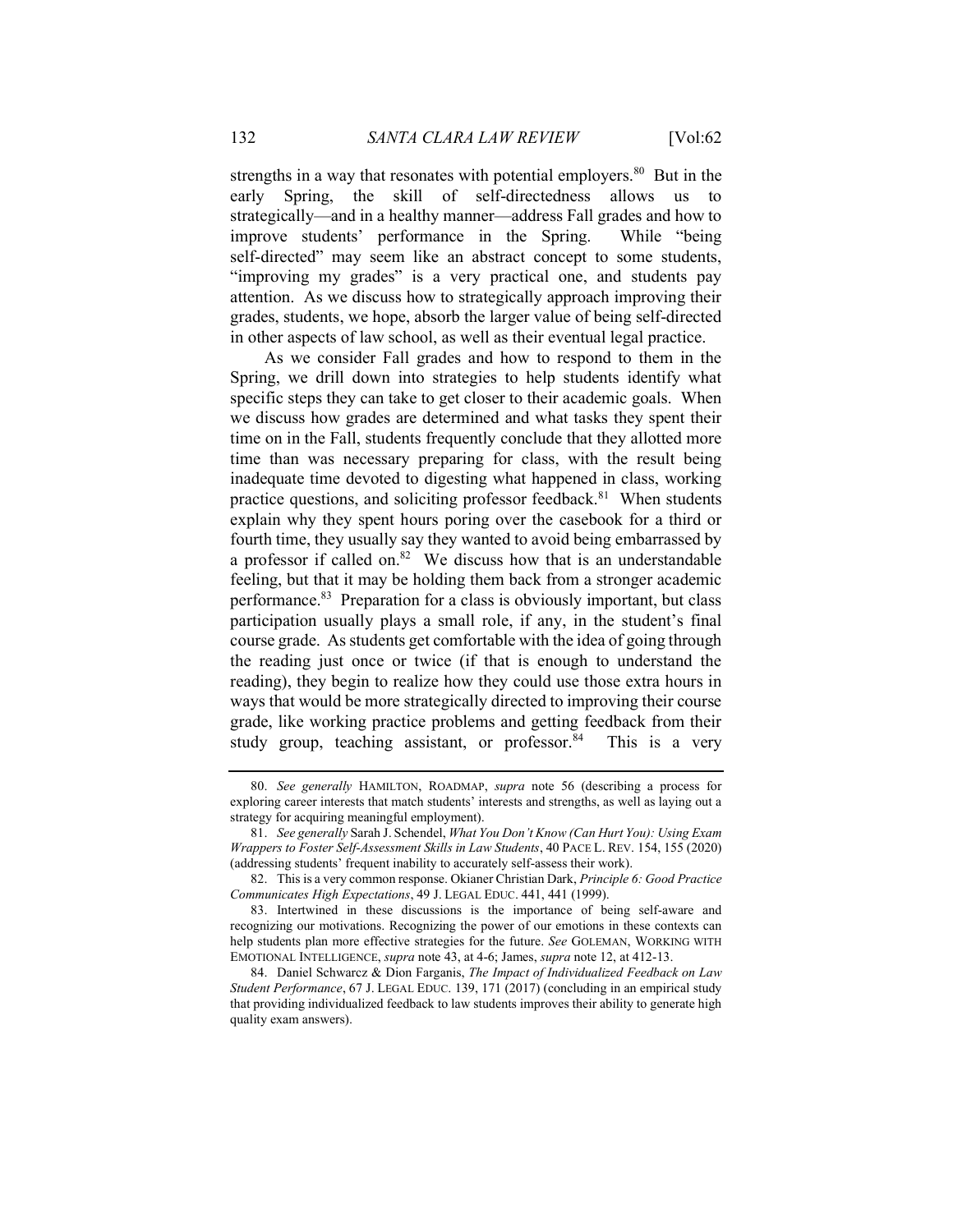straightforward application of "work smarter, not harder," and it provides an illustration of the value of being self-directed that 1Ls seem to appreciate.

A second LPI competency that positions students for academic success is resilience.<sup>85</sup> Millennial law students may suffer from a resilience deficit to begin with.<sup>86</sup> But this competency tends to resonate most with 1Ls at the beginning of the Spring semester, as they make sense of their Fall grades and class ranking. At that time, many 1Ls struggle with doubt about their identity, $87$  whether they are smart enough for law school, and whether they will be able to achieve their career goals. Mental health issues also frequently arise or are exacerbated at this time, as well. $88$ 

In the early Spring, we talk about the importance of resilience, but we approach it as a competency that will be important to their success as lawyers, given the failures, pressures, and difficulties that permeate the profession.<sup>89</sup> Lawyers achieve success by persisting through these challenges, remaining resilient, and strategically adjusting course.<sup>90</sup> If students are able to effectively develop resilience, it will be a competitive advantage for them later as attorneys.<sup>91</sup> We discuss the fact that although resilience would seem to be a critical competency for lawyers, there is some reason to believe that lawyers, as a group, are actually less resilient than the average person.<sup>92</sup> We discuss why that

<sup>85.</sup> See George S. Everly, Jr., Dennis K. McCormack & Douglas A. Strouse, Seven Characteristics of Highly Resilient People: Insights from Navy SEALs to the "Greatest Generation", 14 INT'L J. OF EMERGENCY MENTAL HEALTH 137, 139 (2012) (identifying the following core characteristics of resilient people: calm, innovative, and non-dogmatic thinking; decisive action; tenacity; interpersonal connectedness; honesty; self-control; and optimism).

<sup>86.</sup> See Kimberly R. Kass, Millennials, Deliberate Learning, Motivation, and Resilience, LEARNING CURVE (forthcoming Jan. 2018), http://ssrn.com/abstract=3113603.

 <sup>87.</sup> In one candid conversation with a Spring 1L who was disappointed with his Fall grades, I asked him why higher grades were important to him, in particular. After pausing, the student told me that he honestly did not know who he was without high grades.

 <sup>88.</sup> NAT'L TASK FORCE ON LAW, WELL-BEING, THE PATH TO LAWYER WELL-BEING: PRACTICAL RECOMMENDATIONS FOR POSITIVE CHANGE 35 (2017), https://www.americanbar.org/content/dam/aba/images/abanews/ThePathToLawyerWellBein gReportRevFINAL.pdf ("Law students start law school with high life satisfaction and strong mental health measures. But within the first year of law school, they experience a significant increase in anxiety and depression. Research suggests that law students are among the most dissatisfied, demoralized, and depressed of any graduate student population.").

<sup>89.</sup> See Shapcott, Davis & Hanson, supra note 77, at 9.

<sup>90.</sup> See id. at 2-3.

<sup>91.</sup> See NAT'L TASK FORCE ON LAWYER WELL-BEING, supra note 90, at 13 (describing students' resilience as a competitive advantage in the job search process and in the practice of law).

<sup>92.</sup> See Larry Richard, Resilience and Lawyer Negativity, WHAT MAKES LAWYERS TICK? (Sept. 19, 2012), https://www.lawyerbrainblog.com/2012/09/resilience-and-lawyer-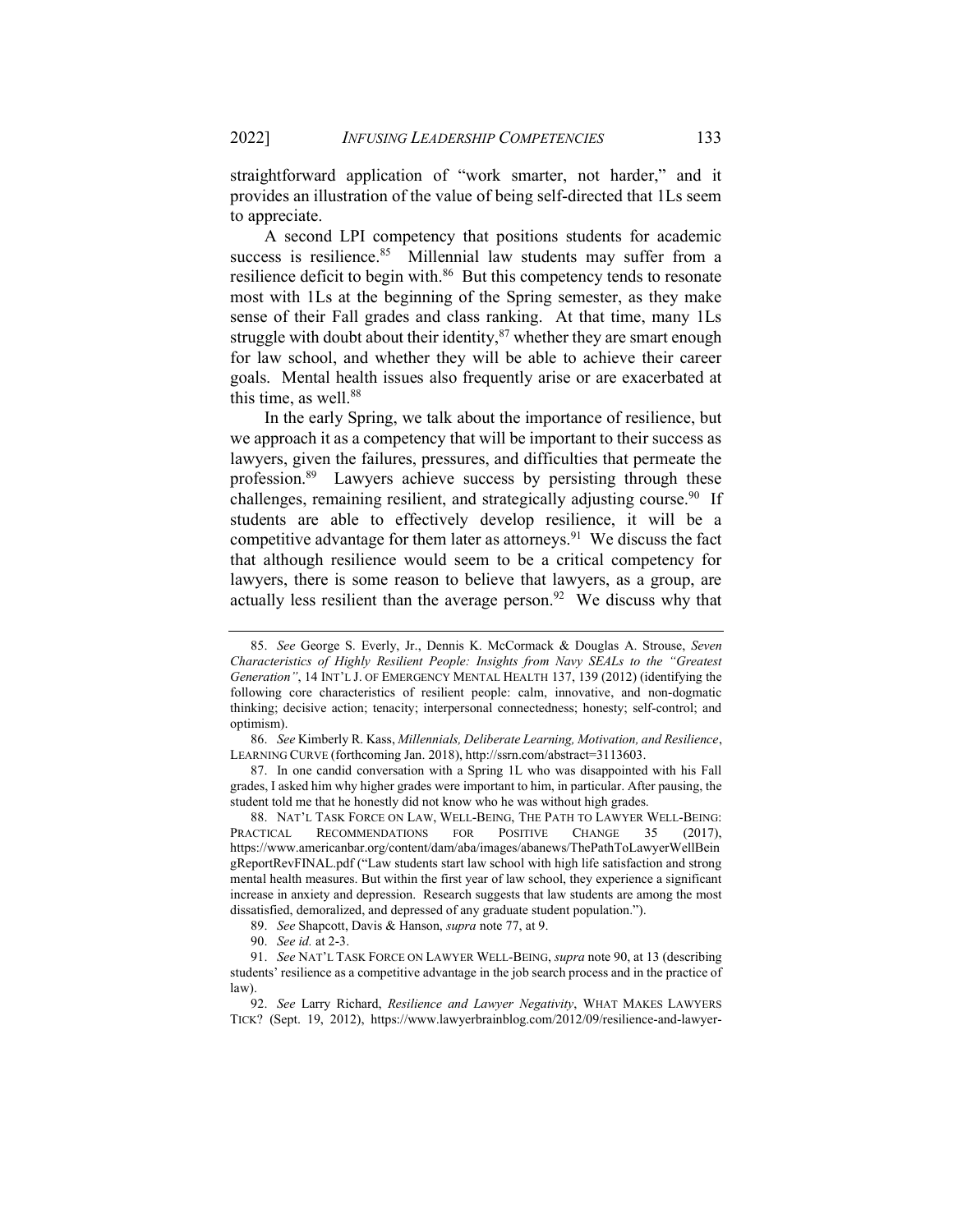might be the case—for example, lawyers have often excelled in school and may not have been challenged academically, so they may not have needed to develop resilience in that setting. $93$  We then talk about ways to cultivate resilience, including being honest with themselves about the details of what has happened, focusing on what they can control, and adopting the mindset that growth and improvement are always possible with adequate strategic planning. $94$  As we talk about resilience from a lawyer's perspective—weathering and growing from disappointing results to be more effective later—we occasionally draw parallels between what lawyers often have to deal with and what students are experiencing with discouraging grades and rankings, but grades are not the focus.

The power of adopting a growth mindset<sup>95</sup> early in law school is critical. Somewhere from mid-Fall to the first week of Spring, many 1Ls appear to lose the enthusiasm and spirit that were so pronounced during the first weeks of class.<sup>96</sup> These students, particularly if they receive Fall grades that are disappointing to them, seem to resign themselves to trudge through the rest of law school, weighed down by the burdens and stress of school and without confidence that things can or will get better. This perception is supported by empirical data, which show that law students' mindsets become increasingly more fixed $97$  from the first to the third year of law school.<sup>98</sup> In other words, students may lose confidence in their abilities to improve and grow as they move through law school. If we are going to counteract that troubling pattern, we need to intervene early with a message about resilience that resonates with 1Ls. For students adopting a growth mindset, disappointing Fall grades do not

negativity/; Shapcott, Davis & Hanson, supra note 77, at 7 (opining that the high stress of both law school and the practice of law are negatively associated with resiliency).

 <sup>93.</sup> Kaci Bishop, Framing Failure in the Legal Classroom: Techniques for Encouraging Growth and Resilience, 70 ARK. L. REV. 959, 978 (2018).

 <sup>94.</sup> Pierson et al., supra note 49, at 40 (discussing the importance of control in determining overall happiness and stress hardiness among lawyers). All of this work relates directly to being self-directed. See Shapcott, Davis & Hanson, *supra* note 77, at 10-11 (noting that students with growth mindsets "are more likely to persist at challenging tasks, embrace mastery goals, ask for help, and learn from their mistakes").

 <sup>95.</sup> Students with a growth mindset are more likely to "persist at a challenging task, embrace mastery goals, ask for help, and learn from their mistakes." See Shapcott, Davis & Hanson, supra note 77, at 9.

<sup>96.</sup> See Blaze, supra note 20, at 548.

 <sup>97.</sup> Students with a fixed mindset are "motivated by a need to demonstrate their intelligence," which is apparent in their tendency to avoid challenges, disregard feedback, and blame others for their disappointing performances. See Shapcott, Davis & Hanson, supra note 77, at 9.

<sup>98.</sup> See Shapcott, Davis & Hanson, *supra* note 77, at 23 ("Between the first and the third year in law school, participants' reported a significantly lower growth mindset.").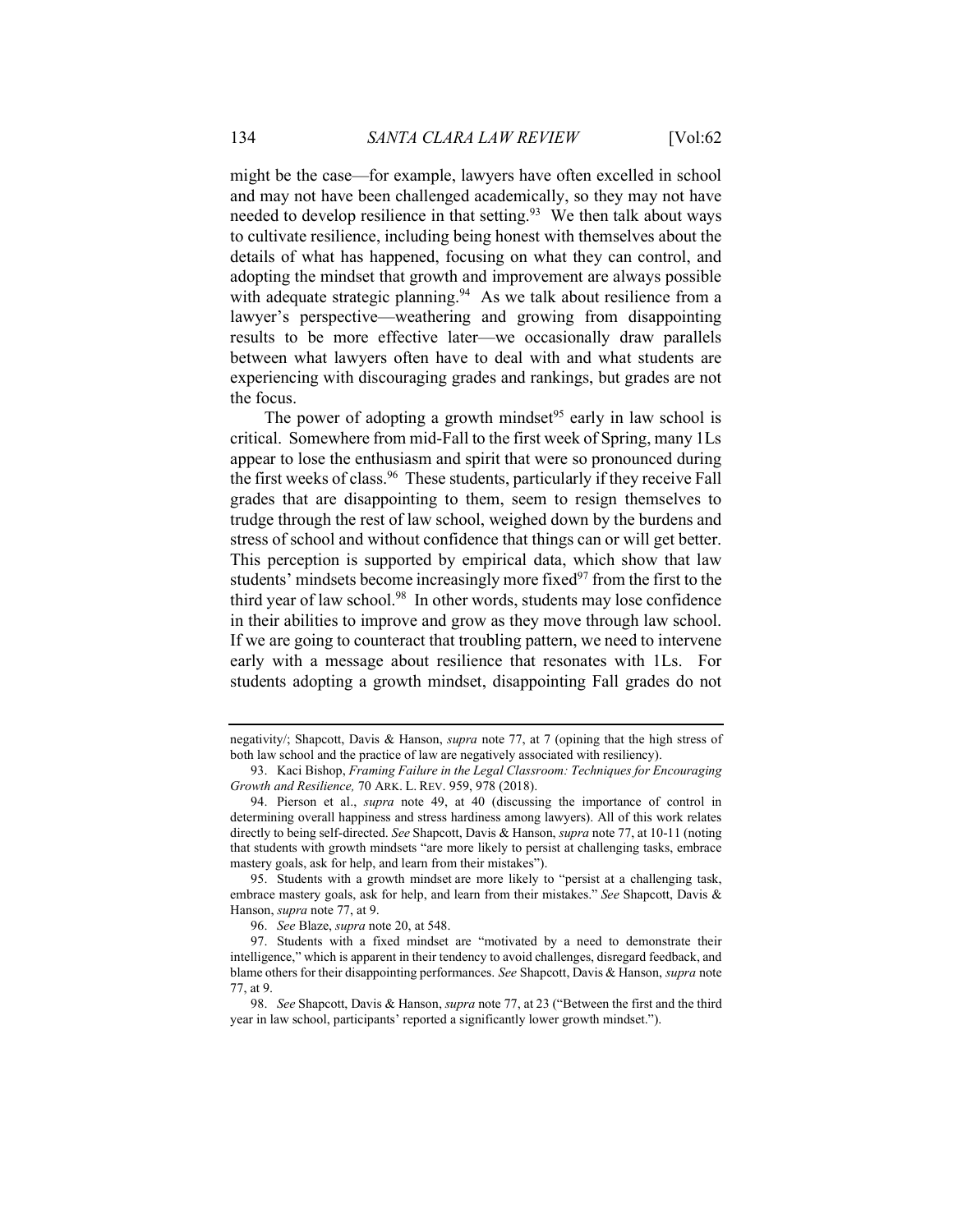define their abilities in law school or the later practice of law.<sup>99</sup> Instead, grades provide a snapshot in time form of feedback to students on how effectively they are moving towards their goals.<sup>100</sup> Showing 1Ls midyear how they can strategically reorient to perform better academically will help them appreciate the value of resilience. Hopefully, this will also help counteract the shift to increasingly fixed mindsets that they would otherwise experience.

When we discuss how to actually be resilient in Professional Identity, we identify the importance of  $grit$ .<sup>101</sup> We also emphasize the importance of strategic pivoting, or adjusting focus or strategy to more effectively pursue a goal. Fundamental to strategic pivoting is the idea of quitting. Not big-picture quitting, like dropping out of law school, but "micro-quitting," or abandoning strategies and techniques that, upon reflection, have not proven successful in generating the success the student wants. Grittiness and being determined have been hallmarks of these students' lives so far. Quitting, for the most part, has not been. Sometimes law students need explicit permission to abandon a study habit or an allocation of time that is not yielding the desired results. Giving up in that context is not a big-picture failure. Instead, it is a rational and growth-minded reaction to what is essentially a dead-end, and a commitment to identify and then grittily pursue more productive paths to success.<sup>102</sup>

Finally, self-directedness and resilience are only as good as the inputs that students consider.<sup>103</sup> Many students do change strategies and implement new techniques to improve grades in their 1L Spring, but they

102. See Duckworth et al., supra note 103, at 1092 ("Moving on from dead end pursuits is essential to the discovery of more promising paths.").

<sup>99.</sup> See generally Carrie Sperling & Susan Shapcott, Fixing Students' Fixed Mindsets: Paving the Way for Meaningful Assessment, 18 LEGAL WRITING 39 (2012) (providing suggestions for alternative forms of instruction and feedback that would help students develop growth mindset, leading to deeper learning and better performance).

 <sup>100.</sup> Goals are near the heart of growth and fixed mindset theories. Individuals with fixed mindsets are performance-oriented, and their goal is to outperform everyone else in the assessment; growth mindset individuals are focused on learning and developing the skill in question. See Carol S. Dweck & Ellen L. Leggett, A Social-Cognitive Approach to Motivation and Personality, 95 PSYCHOL. REV. 256, 259 (1988).

 <sup>101.</sup> Grit is "perseverance and passion for long-term goals" and involves "working strenuously toward challenges, maintaining effort and interest over years despite failure, adversity, and plateaus in progress." Angela L. Duckworth et al., Grit: Perseverance and Passion for Long-Term Goals, 92 J. PERSONALITY & SOC. PSYCHOL. 1087, 1087-88 (2007); see generally, CAROL S. DWECK, MINDSET: THE NEW PSYCHOLOGY OF SUCCESS (updated ed. 2016); Katherine R. Von Culin, Eli Tsukayama & Angela L. Duckworth, Unpacking Grit: Motivational Correlates of Perseverance & Passion for Long-Term Goals, 9 J. POSITIVE PSYCHOL. 306 (2014); see generally Bess, supra note 55 (discussing the concept of grit as applied to law school and effective lawyering).

<sup>103.</sup> See Hamilton, Leadership of Self, supra note 14, at 571.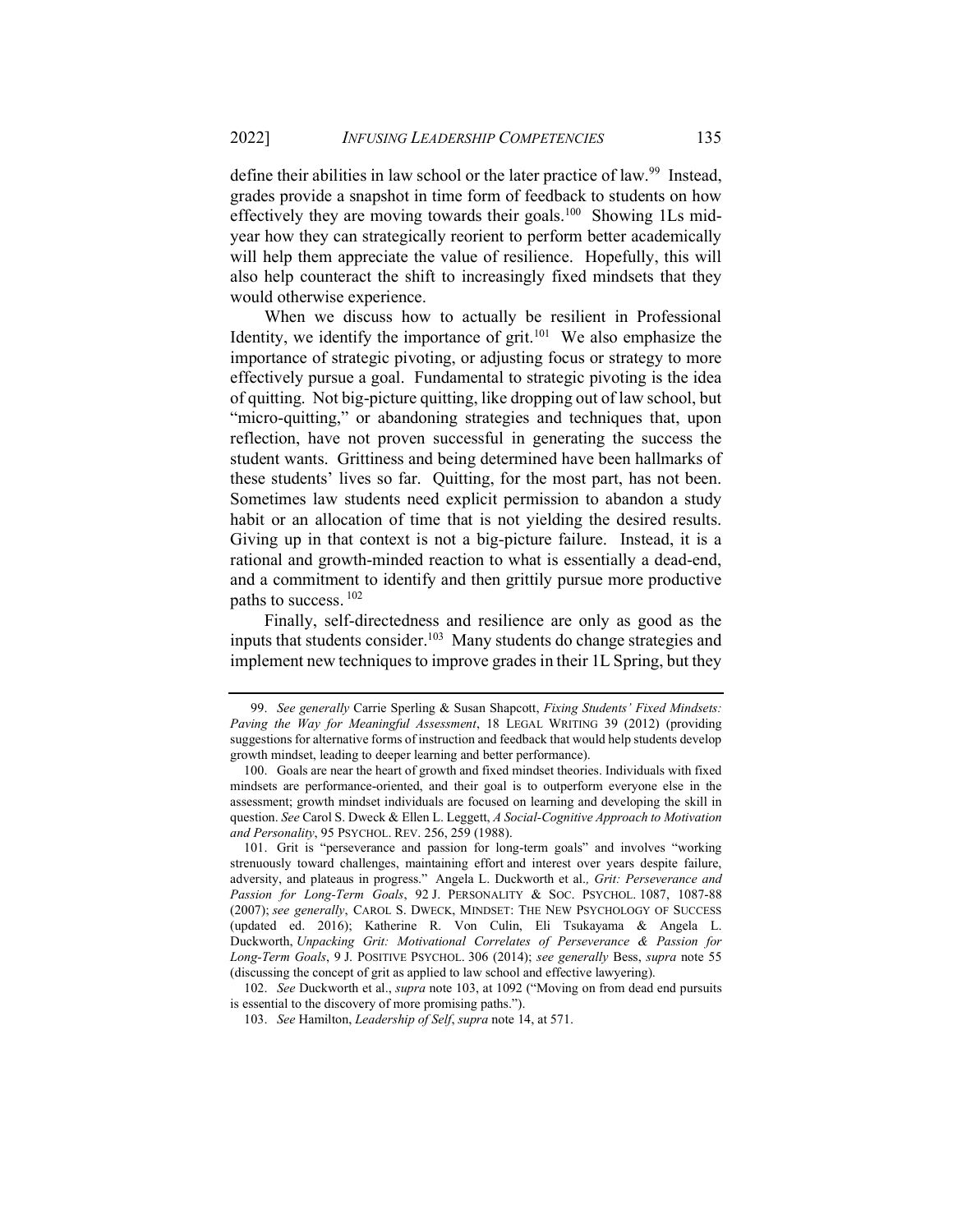do so haphazardly, without much evidence of exactly what happened in the Fall or why their new strategies are likely to yield better results. In considering how to be effectively self-directed and resilient, students need to gather granular data on exactly how they performed in each of their classes and then look for patterns across the board. "I made all Bs in the Fall" is of limited value for Spring pivoting. If, instead, for example, a student knows that she consistently scored above average on multiple choice questions and below average on essays and in legal writing in the Fall, that tells her something useful about where she might direct more focused effort in the Spring. When explained in this way, 1Ls appreciate the importance of gathering accurate and useful information as a first step in the process of strategically pivoting towards their academic goals. And we signal for them that the same dynamic will exist later in life as they evaluate ways to pursue their clients' goals or those of their employer in the face of adversity and setback. Once again, we have circled back to being self-directed.

#### B. Reframe Law School to Prepare for a More Effective Career Search

Perhaps the most powerful benefit flowing from 1L coverage of LPI competencies is helping students rethink the purpose of law school early in their first semester. We do that by introducing a conversation about career goals, as well as what skills and competencies legal employers will be looking for when they interview and hire. That discussion leads us to the relative importance of grades. Understanding why employers hire certain applicants can help 1Ls more usefully allocate their time and energy across the remainder of law school. And having those discussions early in the 1L year takes advantage of the fact that students are more malleable then than they will become later.<sup>104</sup>

In Professional Identity, we discuss why students have come to law school. The quick response: to get a job. That allows us to start a conversation about the difference between a job and a rewarding career that will be impactful for their clients and society. Although students are sure about their larger goal, they have trouble with follow-up questions: How do they plan to get the first job to begin their career? What will differentiate them from other applicants—students who are just as smart as they are? How will they use their law school experiences to prepare themselves most effectively to enter the job market? These questions allow us to then integrate data on what legal employers value in the

<sup>104.</sup> See supra notes 99, 100 and accompanying text; Shapcott, Davis & Hanson, supra note 77, at 23 ("Between the first and the third year in law school, participants' reported a significantly lower growth mindset.").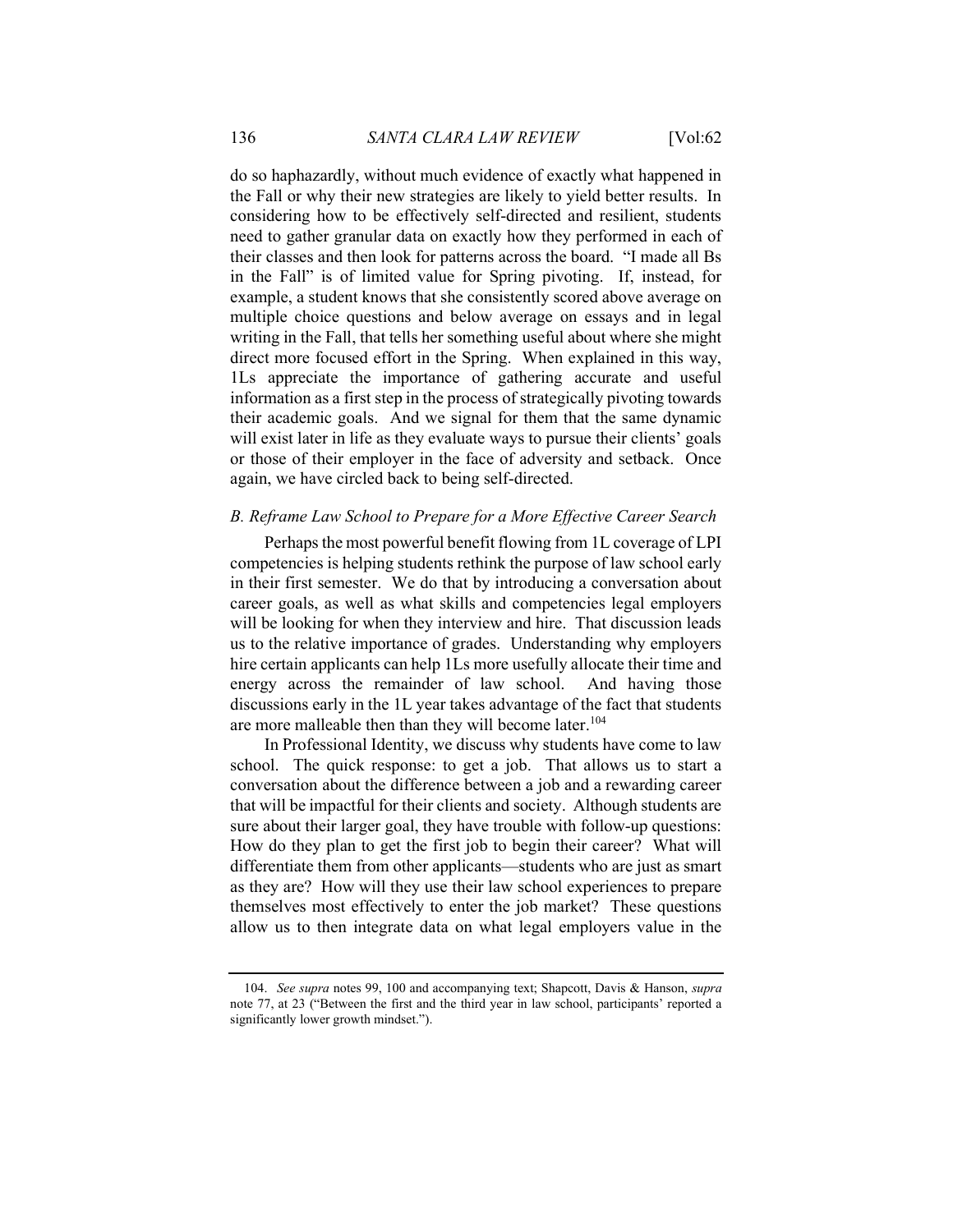hiring process, as well as the value of self-awareness and selfdirectedness, particularly as they relate to making choices about extra-curricular activities and course planning in law school.

After years of surveys and studies, we have enough data to confidently say that legal employers across the board highly value a set of traits, characteristics, and skills that are referred to with various unsatisfying labels like "soft skills," "interpersonal skills," or "non-cognitive skills."<sup>105</sup> As others have explained and listed over the years, these traits and competencies include things like working well on diverse teams, taking initiative, developing and using emotional intelligence, engaging in effective listening, receiving feedback well, managing deadlines effectively, and practicing good judgment.<sup>106</sup> These are the competencies that help a person work effectively with and for others, and law is a profession centered on human relationships.<sup>107</sup> Legal employers from prosecutors' offices to solo practitioners to large law firms have confirmed that these lawyering competencies are extremely important to them when they hire and when they later promote attorneys.<sup>108</sup> As a general matter, employers want new attorneys to come preloaded with interpersonal skills, diligence, integrity, good judgment, the ability to effectively communicate, and strategic problem-solving skills.<sup>109</sup> Employers will then build onto that foundation and train the new attorney in the lawyering tasks that are valuable for their clients.<sup>110</sup>

When we discuss what legal employers value in Professional Identity, our conversation inevitably turns quickly to grades. Counterbalancing students' perception that grades are the sole determinant of success on the job market is a tough slog. But for the purposes of this article, we can limit our focus to a few uncontroversial points. Many legal employers, across a wide range of practice areas, settings, and geographic locations, do not prioritize grades. In fact, a

<sup>105.</sup> See generally Hamilton, supra note 64, at 269-89 (summarizing the data related to what skills and competencies legal employers and clients value); HAMILTON, ROADMAP, supra note 56, at 17-35; GERKMAN & CORNETT, supra note 60, at 9-10. These skills and competencies dovetail with those valued in leaders. See Rhode, supra note 3, at 1609-10.

<sup>106.</sup> See, e.g., GERKMAN & CORNETT, supra note 60, at 9-10.

<sup>107.</sup> See Polden, supra note 67, at 903.

<sup>108.</sup> See HAMILTON, ROADMAP, supra note 56, at 17-35 (discussing studies of various types of employers and the convergence of lawyering competencies that they value).

<sup>109.</sup> See Westfahl & Wilkins, supra note 11, at 1671 (describing the traditional model of lawyer training in which legal employers and clients want new lawyers to know how to "think like a lawyer" and be interdisciplinary problem solvers before they are trained in hard legal skills by the employer).

 <sup>110.</sup> The practical training that law students receive in school is a valuable step in their development of both hard and soft lawyering skills. But recent data suggests that legal employers do not prioritize a student's ability to perform lawyering tasks in the initial hiring process. See GERKMAN & CORNETT, supra note 60, at 9-10.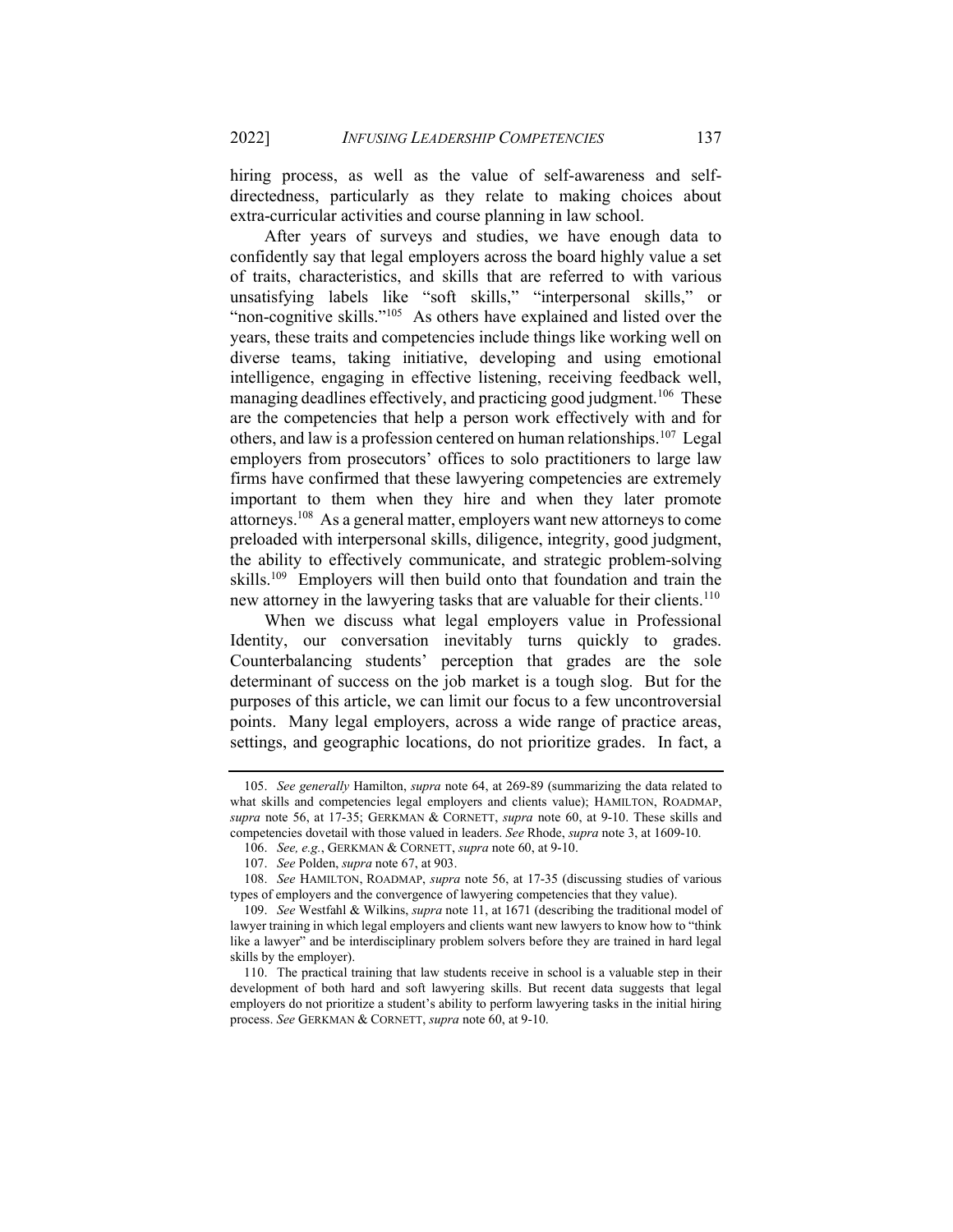large number of legal employers do not list grade requirements or preferences at all in their hiring notices.<sup>111</sup> Instead, these employers look primarily for the interpersonal skills and lawyering competencies discussed earlier, as well as experience in certain areas, passion for the subject matter, and other non-grade attributes.<sup>112</sup> The employers that do care about high class rank are mostly large law firms, and those employers also care about this same set of competencies that is unrelated to grades.<sup>113</sup> Anyone with experience in large law firms or in counseling students about employment knows various examples of students with high grades who interviewed poorly and did not receive an offer or did not receive a return offer from a large law firm because of a deficit in interpersonal competencies.<sup>114</sup>

Part of this initial introduction to lawyering competencies should be to ask students to reflect deeply on why they came to law school in the first place. This requires honest reflection and self-awareness.<sup>115</sup> What goals do they have at this point? How do they see themselves fitting into the practice of law? What life do they want to live outside of law, and how does law further those life goals? What are their passions and strengths? Formulating answers to these kinds of questions can be challenging for many 1Ls, but providing them information about and exposure to various legal jobs, settings, and practice types—including general comparative information about salaries, required hours, flexibility of schedules, and other factors—can help students begin to identify possible answers.<sup>116</sup> Through this process, with adequate guidance, a student can decide for himself how important grades are in

 <sup>111.</sup> ALLI GERKMAN & LOGAN CORNETT, FOUNDATIONS FOR PRACTICE: HIRING THE WHOLE LAWYER: EXPERIENCE MATTERS 10 (2016), https://iaals.du.edu/sites/default/ files/documents/publications/foundations for practice hiring the whole lawyer.pdf

<sup>(</sup>highlighting top hiring criteria for legal employers) [hereinafter GERKMAN & CORNETT, HIRING THE WHOLE LAWYER].

<sup>112.</sup> See HAMILTON, ROADMAP, supra note 56, at 17-35 (discussing studies of various types of employers and the convergence of lawyering competencies that they value).

 <sup>113.</sup> Clearly there are other post-graduation employers that do prioritize high grades, such as judges, public interest fellowships, and honors programs within various governmental agencies.

<sup>114.</sup> See GERKMAN & CORNETT, HIRING THE WHOLE LAWYER, supra note 113 (noting employers, including those hiring top students with law review experience from top schools, are dissatisfied with the preparation of new lawyers).

<sup>115.</sup> See James, supra note 12, at 412-13.

 <sup>116.</sup> Another important component of this process is helping students recognize their own strengths and passions. Personality tests and practice area assessments can be useful tools in this effort. In addition, individualized counseling or coaching can help students identify in their past education, work, extracurricular, and volunteer experiences various values and priorities that might illuminate the search for the right career fit.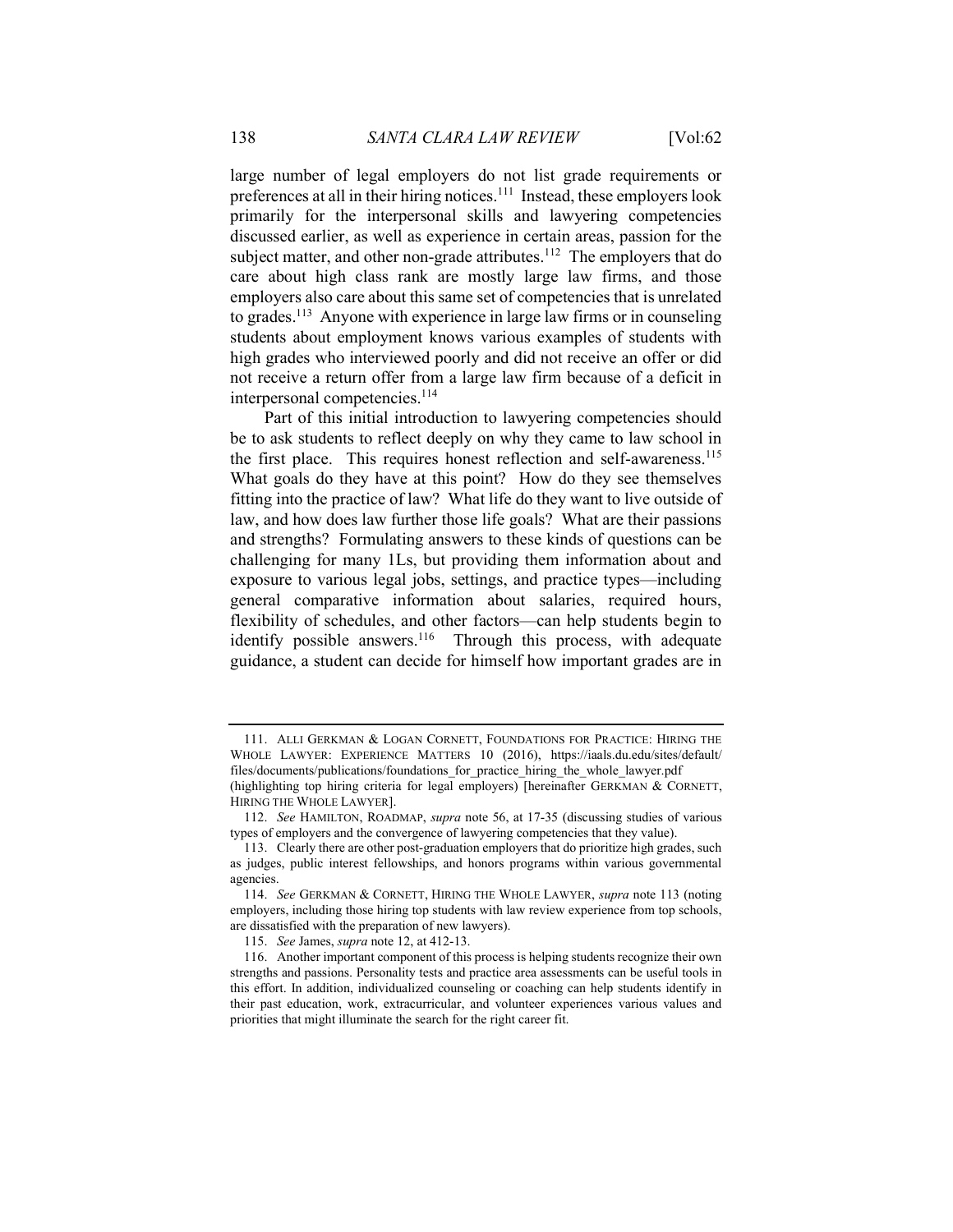the overall effort of preparing to enter the student's chosen career path.<sup>117</sup>

Once grades are put into context, students can reframe the potential of the next three years. Law school then becomes, to a large extent, an opportunity to develop specific lawyering competencies that will help each student be a more compelling applicant for law jobs and more effective later in the practice of law,  $118$  rather than just a blind chase for the highest grades possible. Classes become ways for students to explore potential practice areas they had not considered; deepen an existing area of knowledge; expose them to an adjunct professor who works in an area of interest; build valuable practical skills in externships or clinics; or hone oral presentation or group collaboration skills. Serving in a leadership capacity on a journal or for a student organization can provide experience leading diverse teams, resolving conflict, juggling multiple responsibilities, and working under tight deadlines. Participating in mock trial, moot court, and alternative dispute resolution competitions helps students learn how to communicate more effectively orally and in writing. Working as a teaching assistant can provide training in interpersonal areas, including emotional intelligence, navigating difficult conversations, and learning how to enforce rules and consider exceptions to them. Pro bono opportunities allow students to explore or deepen their commitment to service, help them learn how to work effectively on teams, and present an opportunity to practice active listening and empathy.

Reframing law school by focusing on the development of lawyering competencies is made easier by other data from legal employers: the best evidence that students have the competencies necessary to be effective in the practice of law is employment experience, including clinical and other experiential work during law school.<sup>119</sup> Supervisors and employers have the highest quality perspective on the student's interpersonal skills, integrity, diligence, and ability to work effectively in a professional setting—and their opinion and perspective matter when students interview later. Sharing this data with students early also allows us to

 <sup>117.</sup> Having said this, the reality is that in over fifteen years of counseling students, I have never had to encourage a student to take grades more seriously. The typical problem is just the opposite. Many students prioritize grades over all other concerns, often for reasons they cannot articulate. It is certainly reasonable for a student to want high grades for internal reasons—for example, to show herself that she can compete well with other smart students or for external reasons—for example, she wants a job at a large law firm. But a drive for high grades comes at a cost. Students should be counseled about that cost, as well as whether that cost is associated with a commensurate payoff in terms of internal and external motivators, including improved job prospects in career paths the student actually wants.

<sup>118.</sup> See HAMILTON, ROADMAP, supra note 56, at 61-185 (discussing the importance of competency development across law school).

<sup>119.</sup> See GERKMAN & CORNETT, HIRING THE WHOLE LAWYER, supra note 113.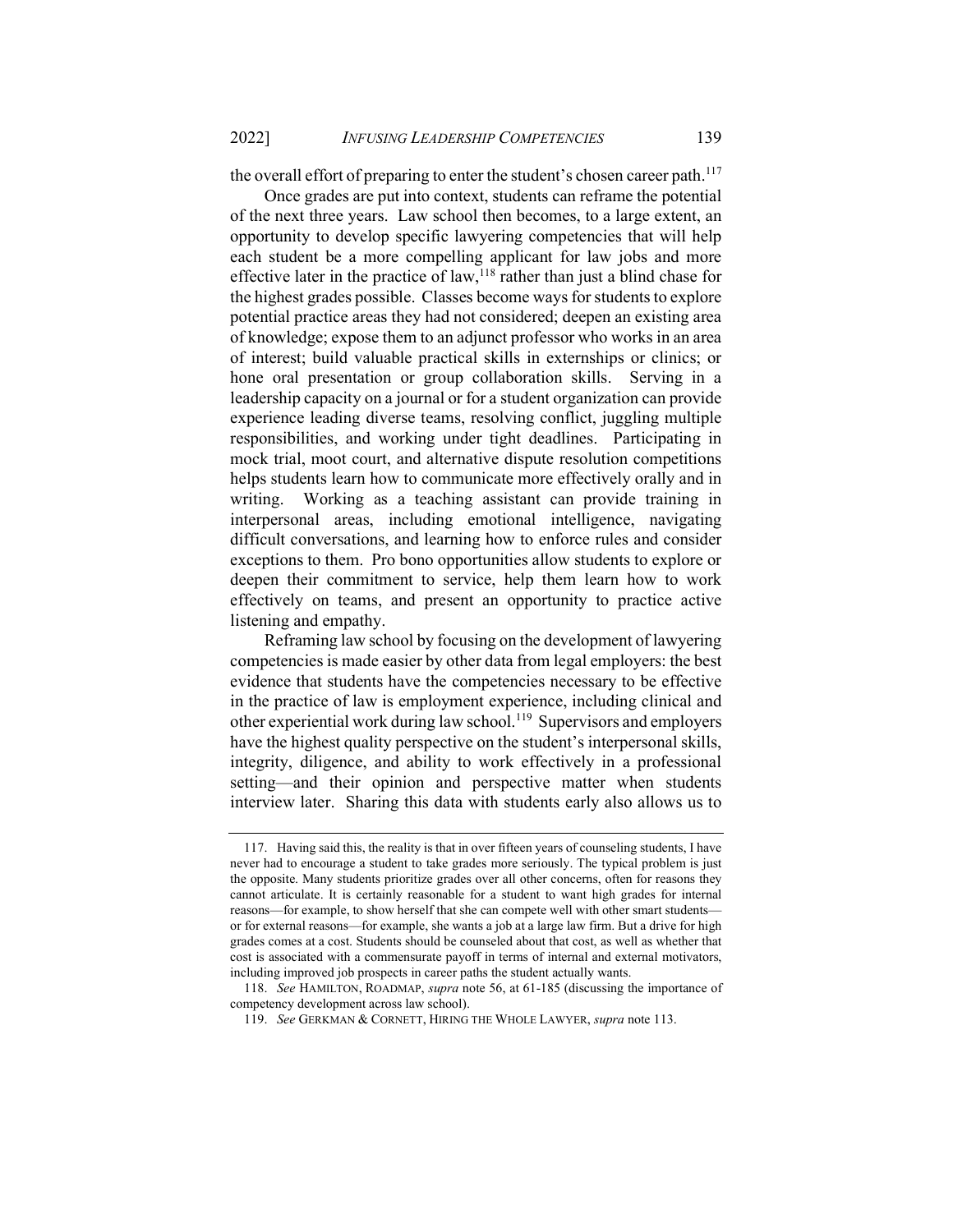emphasize the various benefits of participating in clinics and externships and working as judicial interns as upper-level students. Beyond the valuable transferable skills that students learn in these settings, students also potentially develop trusted references who can vouch for their lawyering competencies. And yet again, all of this information helps students be more effectively self-directed as they chart their course in law school.

This approach to reframing the educational experience has the added benefit of potentially re-igniting students' passions about being in law school and pursuing a career helping clients achieve their goals.<sup>120</sup> Viewing law school as an opportunity primarily to develop specific competencies that legal employers value and make students more effective in their eventual careers can create additional meaning because that allows students to sharpen their focus on their own individual goals. That new focus allows students to thoughtfully put grades into perspective and develop specific competencies that are a good fit for the student's chosen career direction. Taking control over the law school experience in this way should also help students deal with the emotional and mental health challenges that law school frequently triggers, as well as the common plunge in enthusiasm mid-1L year, $^{121}$  discussed earlier.

# C. Construct a Personal Narrative and Prepare for Effective Interviews and Professional Development

Exploring LPI competencies can also provide the opportunity for students to create a personal narrative that weaves together the student's strengths, passions, and goals with the competencies that legal employers value. Crafting a compelling narrative can be challenging for students and they may benefit from individualized counseling or coaching in this area.<sup>122</sup> This time investment may give students a competitive advantage in the market, however, as legal employers

 <sup>120.</sup> An added benefit might be to help counterbalance the "public interest drift" that is typically seen in law school – where a large percentage of students who enter wanting to work as a public interest lawyer abandon that goal during the first or second year. See John Bliss, From Idealists to Hired Guns? An Empirical Analysis of "Public Interest Drift" in Law School, 51 U.C. DAVIS L. REV. 1973, 1980-81 (2018).

<sup>121.</sup> See Blaze, supra note 20, at 548 ("Student perspectives [narrow] to an almost exclusive attention on exam results, grades, and job interview prospects" and that many students forget "their own unique reasons for coming to law school or, at least, feel less connected to that original sense of purpose. As a result, student enthusiasm for the process of learning the law and how to use the law fades.").

<sup>122.</sup> See Susan R. Jones, The Case for Leadership Coaching in Law Schools: A New Way to Support Professional Identity Formation, 48 HOFSTRA L. REV. 659, 659 (2020) (describing the professional development benefits that would flow from personalized and confidential coaching of law students in areas that include career choice and strategic job searches).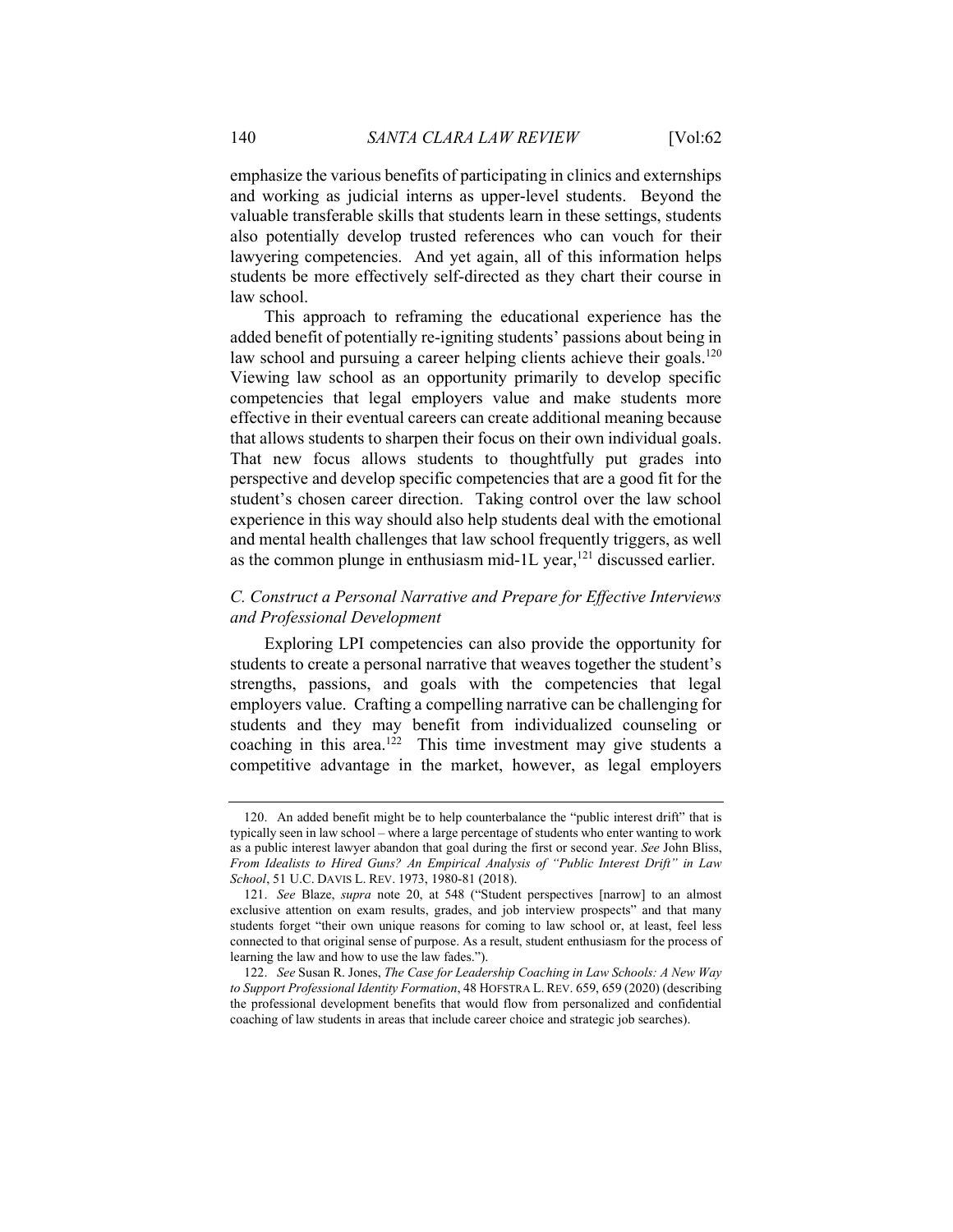increasingly look for evidence that applicants have the lawyering competencies and skills they seek.<sup>123</sup> This is especially true today, as employers appear less willing to provide training to new hires.<sup>124</sup>

First-year students frequently express pessimism about being able to effectively explain to a legal employer why they should be hired, given that they have no legal experience. But every student has educational, work, family, travel, or volunteer experience that, when framed strategically, can help create a personal narrative that highlights competencies and transferable skills that will be valuable in a law setting. For example, a student might say that her only work experience has been at a coffee shop over the last three summers. But if you dig further, the student might describe that she was promoted from cashier to assistant manager during those three summers. As she was promoted, she was asked to take on additional responsibilities, ultimately juggling several important tasks, including allocating shifts to fellow employees, coming up with a plan to reduce costs for the company, and working through a shortage of ingredients caused by recent bad weather. With a little sharpening, "I worked at a coffee shop" becomes several focused sentences about transferable skills that matter to a legal employer—such as the ability to effectively manage multiple tasks at once, adapting well to changed circumstances, and keeping an eye on the bottom line while doing a job successfully. Framed effectively, the prior work done by the student becomes a series of specific examples that illustrate the competencies she developed.<sup>125</sup> This concrete evidence of competencies may be even more important to employers in the hiring process than the existence of the competencies themselves, given the increasing use of behavioral questions in interviews.<sup>126</sup>

A personal narrative also allows the unique background and experiences of each student to be thoughtfully considered. Depending on life and family circumstances, some students may not have had the opportunity to work in professional settings—or even outside the home. For example, some students' primary work experiences before law

<sup>123.</sup> See Teague, supra note 4, at 648-49 (discussing the importance that legal employers place in the hiring process of students demonstrating interpersonal skills and other lawyering competencies).

<sup>124.</sup> See Westfahl & Wilkins, supra note 11, at 1682-83.

 <sup>125.</sup> All of this is important as legal employers recognize that clients are "placing greater emphasis on whether their outside counsel understand their businesses and have a broad range of 'complementary competencies' to go along with their technical legal skill." See Westfahl & Wilkins, supra note 11, at 1699.

<sup>126.</sup> See HAMILTON, ROADMAP, *supra* note 56, at 1-2, 24 (highlighting the frequency of behavioral interview questions and the importance of students having specific evidence of competencies to discuss).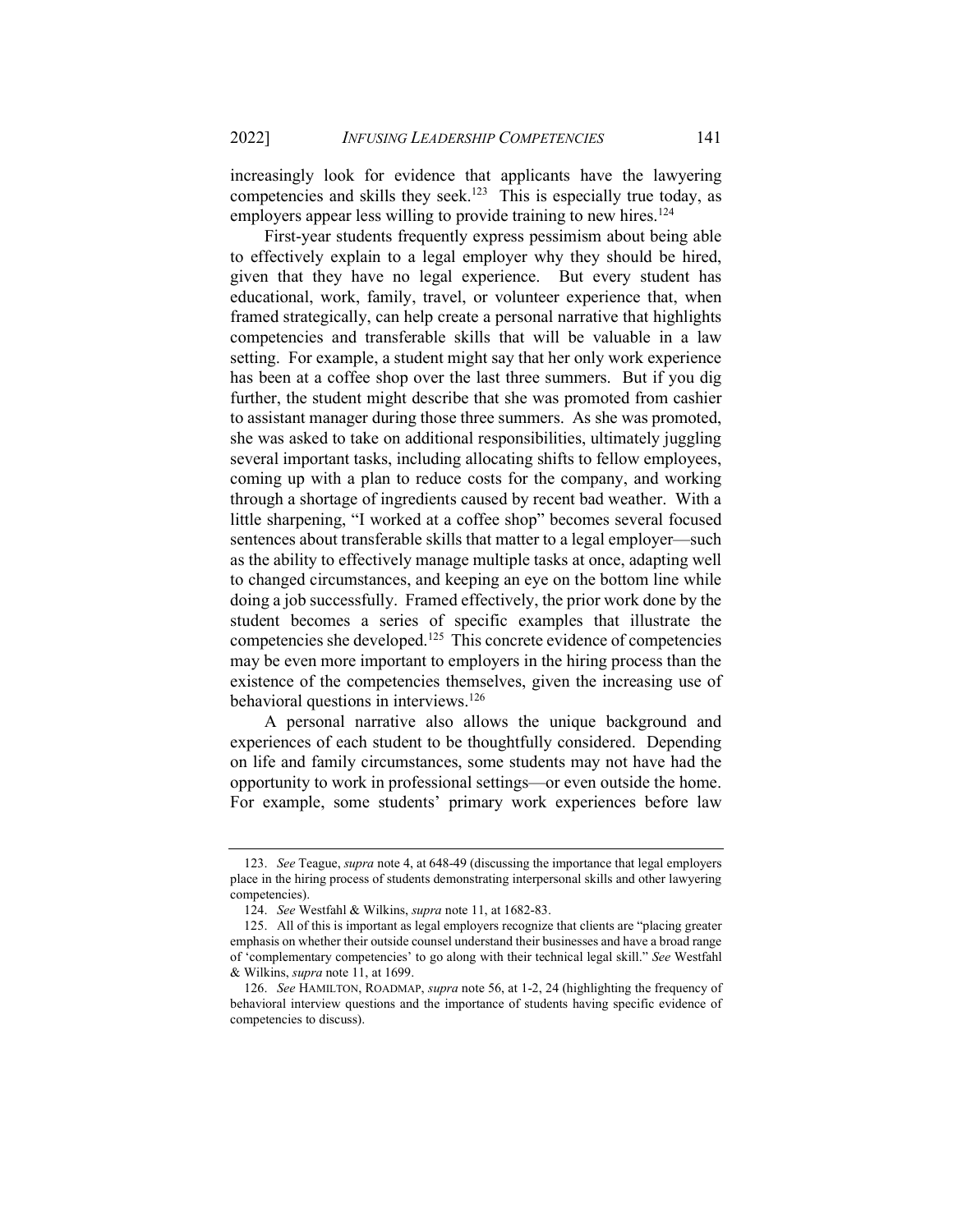school have been helping to take care of their younger siblings or ailing family members. Sometimes students feel uncomfortable talking about these experiences, believing that legal employers will not find value in them. However, taking family responsibilities seriously through the sustained provision of care and support reflects a great deal about these students' character, work effort, and commitment to values that legal employers do care about. By working individually with these students, schools can help all of their 1Ls articulate the valuable transferable skills and competencies that legal employers value.

While a student's narrative has direct value in networking or interview settings, it also is useful to professional development. An accurate and effective narrative helps a student reflect deeply on her skills, strengths, passions, and areas for future growth. For example, suppose a student says she is passionate about working as a criminal prosecutor but has no experience talking extemporaneously. In that case, that is a potential competency to explore and improve in law school. An honest personal narrative then becomes the linchpin that helps the student connect with specific law school courses and activities to develop lawyering competencies relevant to that student's specific career and life goals. The narrative becomes central to effectively reframing law school and being self-directed in engaging with law school opportunities.

Finally, a student's personal narrative is a snapshot in time, but it should be fluid and develop semester-by-semester. As a student explores and engages in new school and work activities, his interests might change. Different lawyering competencies might become more or less important, and additional evidence of competencies—now more focused in the legal world—should be added. Therefore, while a thoughtfully considered personal narrative should be a powerful way for students to authentically connect their existing passions and strengths to legal employers, it should not cement the student into his current interests and experiences.

## D. Address Mental Health Concerns Both Reactively and Proactively

Law school has a significant and well-recognized deleterious effect on the mental health of students.<sup>127</sup> Experts and scholars have identified

<sup>127.</sup> See, e.g., Kennon M. Sheldon & Lawrence S. Krieger, Understanding the Negative Effects of Legal Education on Law Students: A Longitudinal Test of Self-Determination Theory, 33 PERSONALITY AND SOC. PSYCHOL. BULL. 883, 883-84, 893 (2007) (concluding that law school usually has "a corrosive effect on the well-being, values, and motivation of students, ostensibly because of its problematic institutional culture"); Jerome M. Organ, David B. Jaffe & Katherine M. Bender, Suffering in Silence: The Survey of Law Student Well-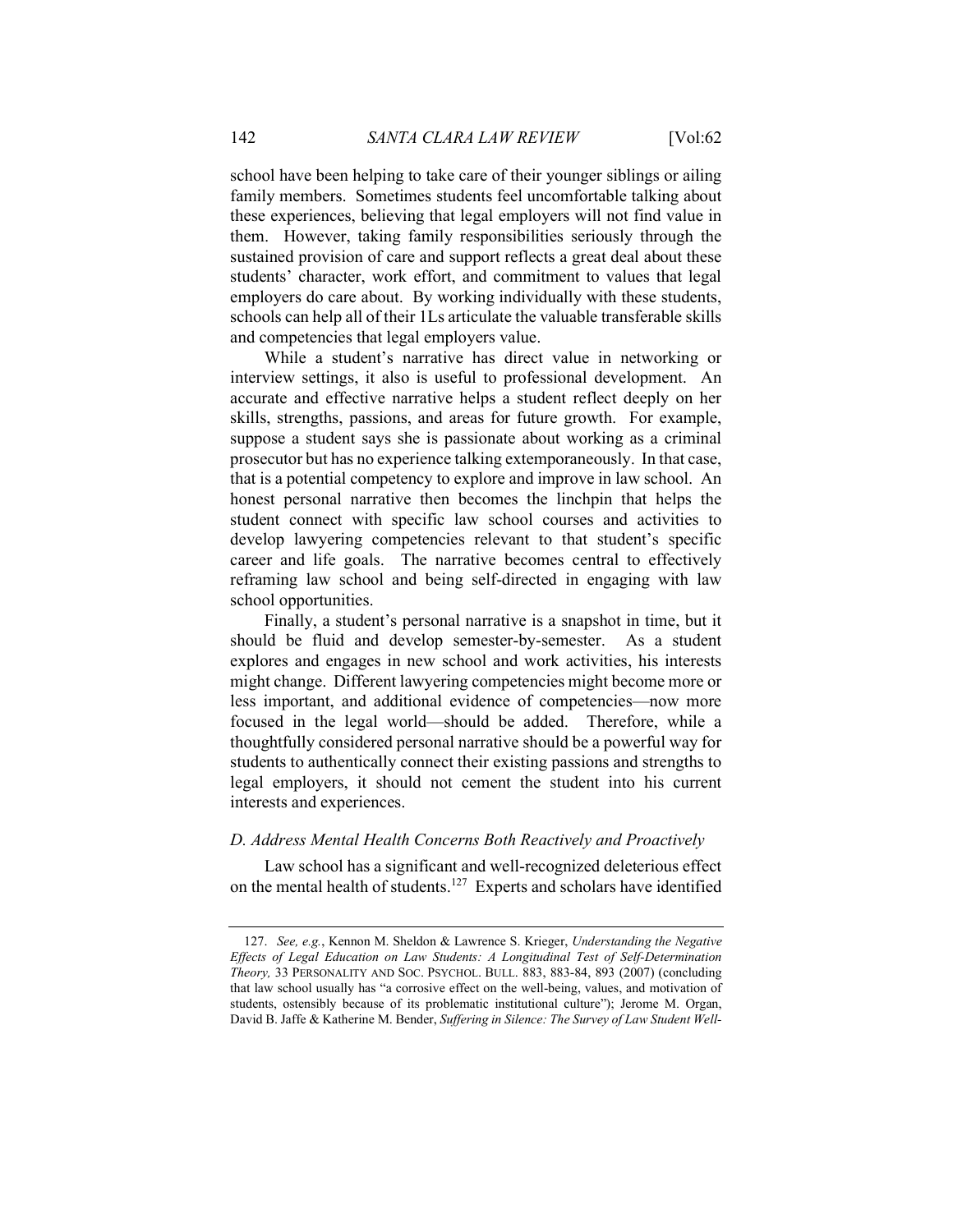a number of contributing factors, including the personality traits of the average student who attends law school, the focus on dispassionate analytical reasoning in law school, the exam-heavy final grade calculation in many classes, and the typical atmosphere of competition in law school.<sup>128</sup> The pressures students face in law school only increase as they enter the practice of law.<sup>129</sup> Unhealthy levels of stress and anxiety can be harmful both to students' well-being and their effectiveness as lawyers.<sup>130</sup> LPI competencies may be one piece of a response to this mental health problem in the first year of law school.

Students frequently complain that they feel out of control in law school.<sup>131</sup> This, combined with the overwhelming focus on analytical over interpersonal development, can dehumanize the experience and help create intense anxiety and depression.<sup>132</sup> While recognizing that struggle in school and as a lawyer is normal,<sup>133</sup> competencies such as self-awareness, self-directedness, and resilience can help students take control over their law school experience. These competencies, particularly when added to related information about what legal employers are looking for in new hires, can empower students to create meaning in their law school choices. With a self-directed and strategic approach to skill development in law school, students can pick the classes and activities they spend time on, with an eye to the professional development they want to achieve, reducing the chances that they will become overwhelmed by law school.<sup>134</sup> At the very least, they would be more likely to find value in the struggle, which may make them more resilient and growth-minded now and in the future.<sup>135</sup>

Being and the Reluctance of Law Students to Seek Help for Substance Use and Mental Health Concerns, 66 J. LEGAL EDUC. 116, 136-39 (2016).

<sup>128.</sup> See Pierson et al., *supra* note 49, at 16-18.

<sup>129.</sup> See Shapcott, Davis & Hanson, supra note 77, at 4-5.

<sup>130.</sup> See Jarrett A. Green & Rebecca A. Simon, Self-Mastery: The Pathway to Peak Performance and Well-Being in the Law, 48 SW. L. REV. 207, 210 (2019) ("[T]he scientific research unambiguously reveals that stress and emotional struggles are not only unnecessary for optimal performance, but in fact *obstruct* optimal performance.").

<sup>131.</sup> See Susan Daicoff, Articles Lawyer, Know Thyself: A Review of Empirical Research on Attorney Attributes Bearing on Professionalism, 46 AM. U. L. REV. 1337, 1378 (1997) (discussing student's constant feelings of distress throughout law school).

<sup>132.</sup> See id. at 1380-82.

<sup>133.</sup> See Catherine Martin Christopher, Normalizing Struggle, 73 ARK. L. REV. 27, 28 (2020).

<sup>134.</sup> See Blaze, supra note 20, at 554-55 (summarizing available data as supporting "the proposition that a motivating law school environment is one that fosters a student's sense of self-direction, demonstrates the relevance of the material being learned and the process of learning it, and is supportive of the individual interests and values of the student," resulting in "increased student well-being, engagement, and academic performance").

 <sup>135.</sup> Studies have shown a positive correlation between growth mindsets and overall life satisfaction and happiness. See Shapcott, Davis & Hanson, supra note 77, at 22. Adopting a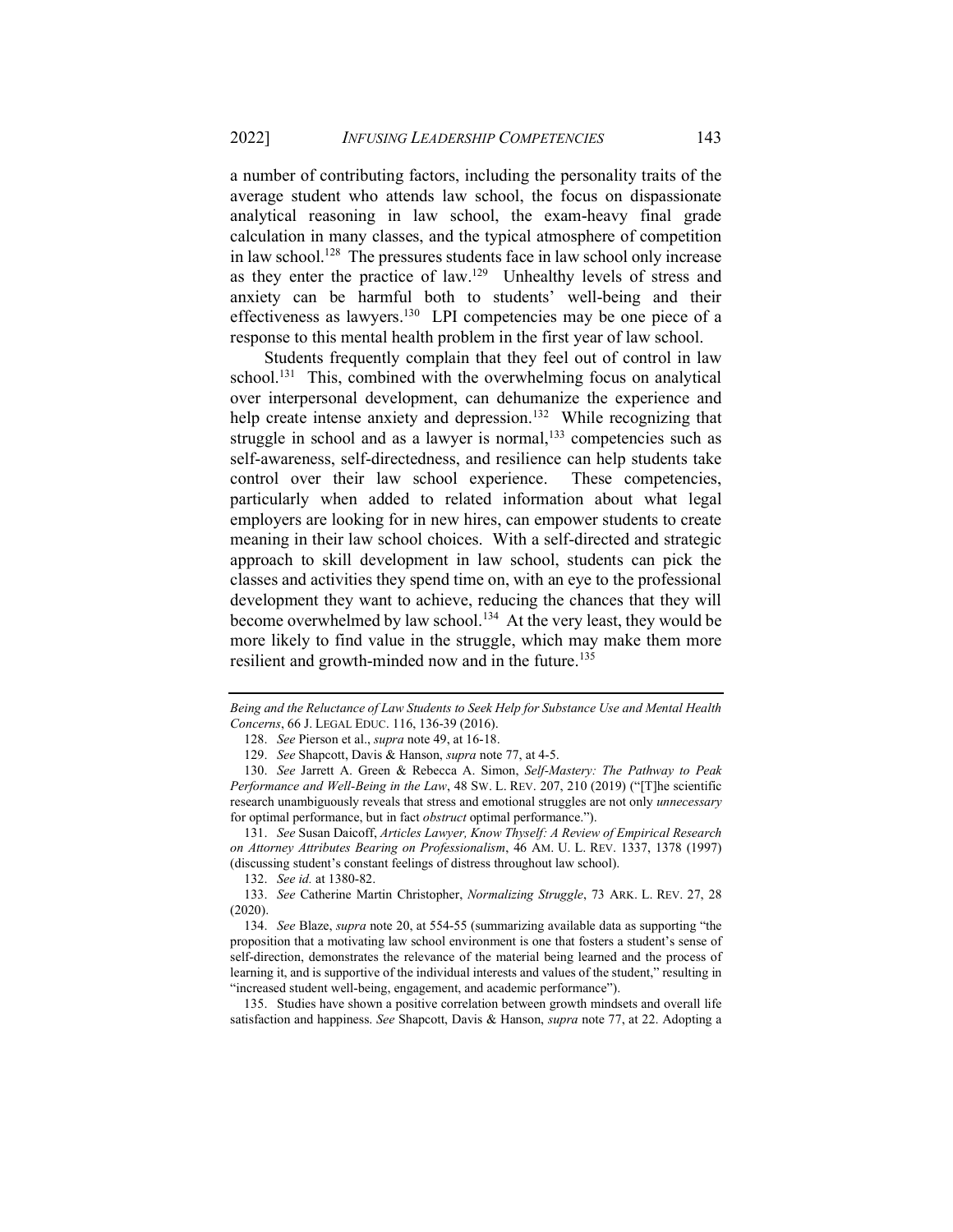Students embodying the LPI competencies will also be reflective and thoughtful about aligning their passions, strengths, and life goals with a law career that is consistent with them.<sup>136</sup> Lawyers are not required to sacrifice all of their non-law relationships and interests for the practice of law. Perhaps those of us in legal education can do a better job explaining the range of employment available in the legal job market, as well as the tradeoffs that exist in any position. Discussing the costs associated with jobs is important, as students often focus solely on what they will earn, receive, or gain from a position. With this in mind, we ask our 1Ls in Professional Identity to reflect on their life goals and how the practice of law might fit into those goals, and we specifically ask students what they are willing to give up for the job and life they value. There is no right or wrong answer. But a student who achieves a work-life tradeoff in the practice of law consistent with his own values is more likely to be more content and satisfied with his career choices long-term.<sup>137</sup>

LPI competencies also explicitly emphasize well-being as an important component of leadership.<sup>138</sup> Inspiring others to follow through challenging times can be difficult work, both physically and mentally. To be effective over time, leaders should prioritize self-care, not just so they remain effective in dealing with complicated decisions and emotions, but also to model healthy behavior and choices for the people around them.<sup>139</sup> Well-being can be introduced early in the 1L experience, and it should be revisited at strategic points during all three years. While eating well and exercise are familiar parts of a well-being program, one often-overlooked LPI competency that can be useful in this effort is networking. Practicing lawyers in the community can help share their own experiences working through the challenges of law school, as

growth mindset in law school may also help counteract the tendency of most lawyers to not reach out for help when they need it. See Pierson et al., supra note 49, at 12.

 <sup>136.</sup> This process of becoming more in-tune with one's passions, strengths, and goals may have broader benefits for law students. See SILVER, supra note 46, at 9, 11-12 ("Lack of selfawareness takes its toll on lawyers, leading to disproportionately high levels of stress, substance abuse, and depression.").

<sup>137.</sup> See Krieger & Sheldon, supra note 69, at 592 ("[D]ata consistently indicate that a happy life as a lawyer is much less about grades, affluence, and prestige than about finding work that is interesting, engaging, personally meaningful, and focused on providing needed help to others."); Pierson et al., *supra* note 49, at 46 ("[E]very lawyer who indicated experiencing no meaning in their practice of law reported high levels of stress.").

<sup>138.</sup> See infra Section II.A.3.

<sup>139.</sup> See RHODE, supra note 1, at 82-83 ("Lawyer well-being is a critical leadership issue both because the pressures of their position make leaders particularly susceptible to stress and mental health difficulties, and because leaders bear part of the responsibility for workplace conditions that give rise to such difficulties in others and impair organizational performance.").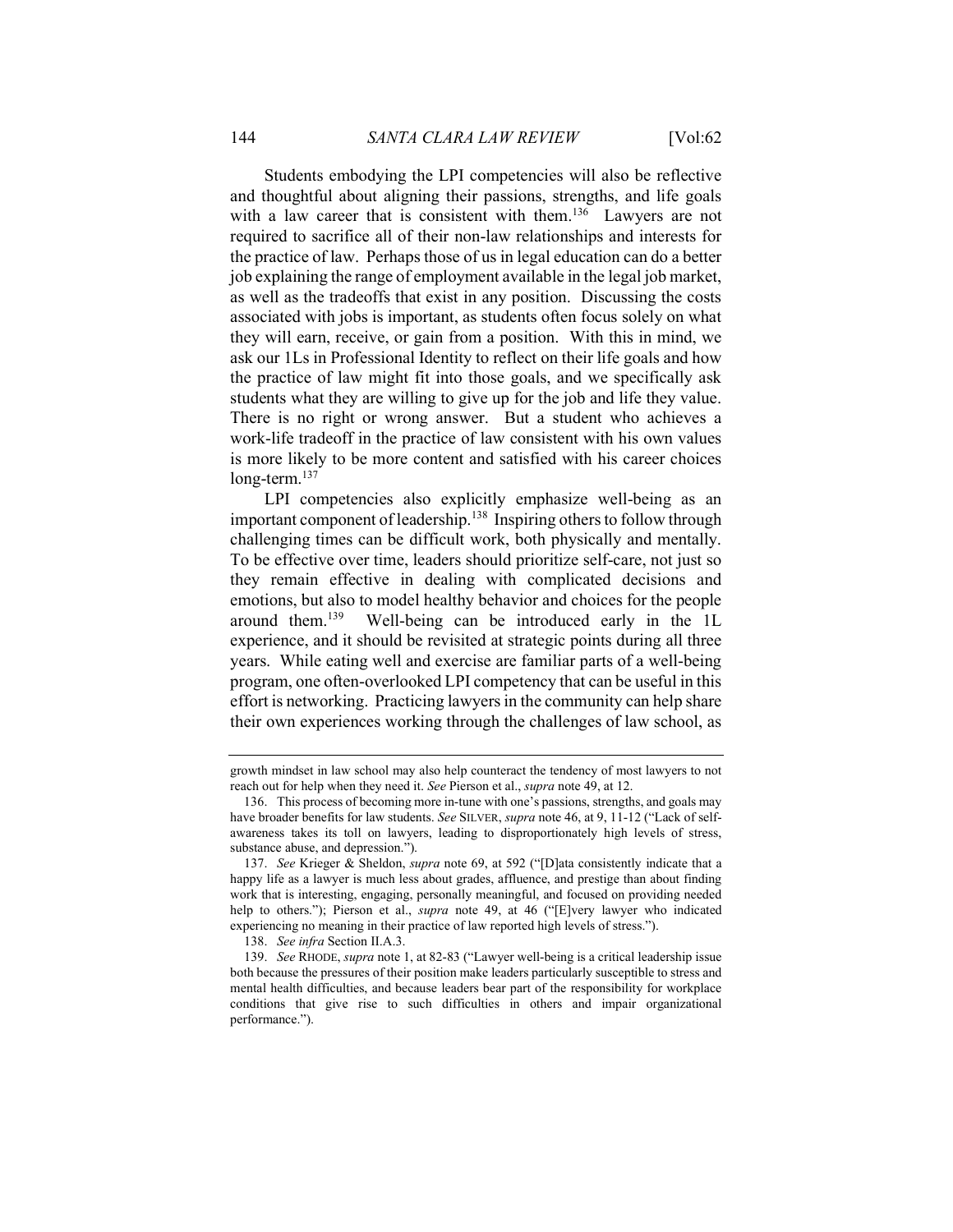well as the efforts they took to remain healthy. In addition, these lawyers can help students keep their law school experiences in perspective, focusing on the longer-term picture of passing the bar exam and starting practice. Beyond individual mentoring or networking experiences, local bar associations would likely be willing to recruit lawyers to serve on panels to discuss mental health concerns, as well as how to effectively prepare for life as an attorney. By prioritizing well-being even in the midst of a busy and stressful year, 1Ls set themselves up for better mental health and success both in the remainder of law school and after graduation.<sup>140</sup>

# E. Institutional Benefits of a 1L Course Integrating Leadership Competencies

The benefits discussed above have focused on what students gain—apart from focused development of leadership and lawyering competencies—from taking a class integrating LPI competencies in their 1L year. There are also other benefits that flow primarily to the institution. Three of those benefits are discussed very briefly below, but there are others, as well, that may be harder to predict or quantify. For example, students who are introduced early to the idea of being self-directed can develop tools to address mental health and well-being. Furthermore, students who are encouraged to explore career paths that match up with their passions and strengths are more likely to be satisfied and content in the practice of law. To the extent they trace their satisfaction as lawyers back to their law schools, they are likely to be more engaged alumni. However, the following subsections quickly address three additional benefits for the institution that are perhaps more concrete.

## 1. Improve Employment Outcomes

All schools want to provide their students with the best chance to gain meaningful employment upon graduation. While there are various factors that bear on the employability of law students, most of the LPI competencies relate directly to this goal.<sup>141</sup> In particular, 1Ls who

 <sup>140.</sup> This is important given how unlikely lawyers are to take care of their mental health. See Robert B. Thornhill, Alcohol Abuse and Mental Health Concerns Among American Attorneys, 77 ALA. LAW. 199, 199 (2016) ("As a group [] attorneys are among the last to seek assistance, or to even acknowledge a problem.").

 <sup>141.</sup> A recent study identified the top ten most commonly valued competencies of legal employers when they hire new attorneys. See GERKMAN & CORNETT, supra note 60, at 26 (discussing self-direction, resilience, and emotional intelligence, in particular, which are woven throughout those top ten competencies).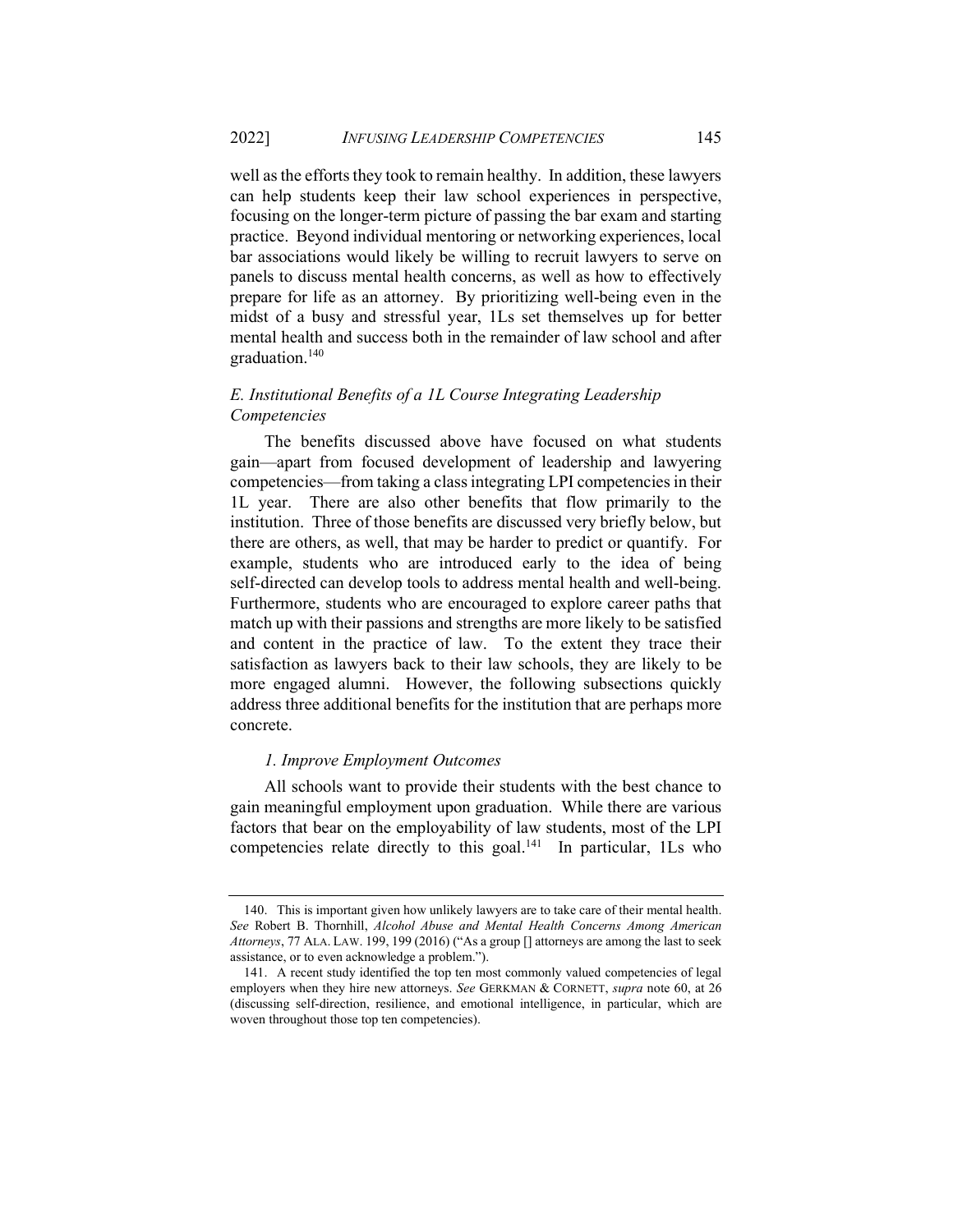develop the beginning stages of a professional network, improve their emotional intelligence, adopt a growth mindset, become more resilient, and, most importantly, internalize a self-directed approach to achieving goals should be well-positioned for the job search.<sup>142</sup> In addition, students who combine development of these competencies with the creation of an effective but fluid personal narrative to articulate those competencies, should improve their employability.

#### 2. Satisfy ABA Standards

Now is an especially important time for law schools to consider required training for 1Ls in LPI competencies because the American Bar Association appears poised to implement related changes to its law school accreditation standards. On February 19, 2021, the Council for the ABA's Section on Legal Education and Admissions to the Bar approved a recommendation from the Standards Committee modifying Section 303.<sup>143</sup> If these changes are implemented, accredited law schools would be required to provide "substantial opportunities to students for . . . the development of a professional identity."<sup>144</sup> A related draft Interpretation explains that "[p]rofessional Identity includes, but is not limited to, the knowledge, skills, values and morals, goals, and personality traits considered foundational to successful legal practice."<sup>145</sup> The Interpretation goes on to state that students should be provided "frequent opportunities to develop their professional identity" and that those opportunities should be "varied across the curriculum as well as in co-curricular and professional development activities . . . . "<sup>146</sup> As discussed throughout this article, the LPI competencies provide foundational training not just in leadership, but also in core aspects of what it means to be an effective lawyer. And they fall within the ambit of the draft Interpretation quoted above.<sup>147</sup> Including these competencies

<sup>142.</sup> See Neil W. Hamilton & Jerome M. Organ, Each Law Student Must Take Increasing Ownership Over Professional Development During Law School, PD Q. 27, 28-29 (2018) (observing that "given that legal employers greatly value initiative, ownership, and a proactive commitment to continuous professional development . . . it makes common sense that a proactive student who is at a later stage of ownership over continuous professional development is also likely to be proactive and effective in the search for post-graduation employment.").

 <sup>143.</sup> Bales & Adams, supra note 21, at 1.

<sup>144.</sup> Id. at 2.

<sup>145.</sup> Id.

<sup>146.</sup> Id. at 2-3.

 <sup>147.</sup> As described throughout this article, the LPI competencies provide students with tools for law school success and the creation of a professional identity that that will serve them well in practice. See, e.g., supra Section III.A (discussing the importance of resilience to effective lawyering).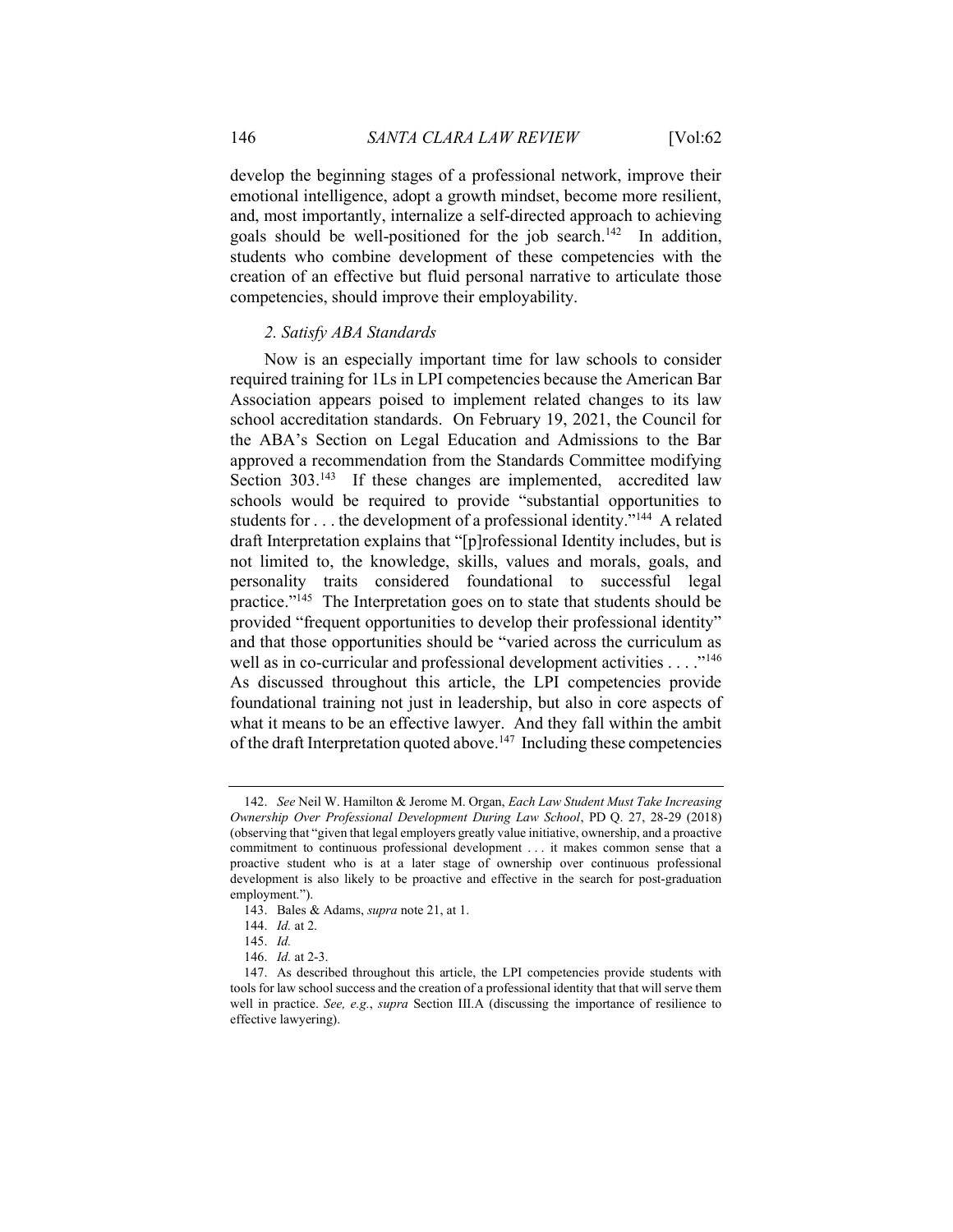as the core pillars in a 1L course like Professional Identity<sup>148</sup> could be the central hub of a professionalism program helping the institution demonstrate compliance with the new Standard 303.

More broadly, however, a 1L course addressing LPI competencies would directly address Standard 302(d), which requires law schools to establish learning outcomes that include student competence in "[o]ther professional skills needed for competent and ethical participation as a member of the legal profession."<sup>149</sup> Leadership constitutes a professional skill necessary for lawyers, and the development of students' professional identities should be considered necessary to competently carry out their responsibilities as attorneys.<sup>150</sup> This position is supported by ABA Interpretation 302-1, which states that law schools may determine the professional skills they want to address, but those skills may include topics such as "conflict resolution . . . collaboration, cultural competency, and self-evaluation."<sup>151</sup>

#### 3. Begin a Commitment to Competency-Based Legal Education

Integrating LPI competencies into a 1L course and then throughout upper-level offerings would also allow institutions to begin planning and adopting true competency-based learning outcomes for their J.D. programs. With the American Bar Association's 2014 revisions to its accreditation standards, United States law schools are required to provide evidence that their graduates have developed and demonstrated competence in the enumerated learning outcomes, rather than simply that they sat in classrooms for the required number of hours and received passing grades.<sup>152</sup> True competency development will require law schools to create rubrics or similar guides for their learning outcomes

 <sup>148.</sup> As with leadership, discussed supra at note 5 and accompanying notes, "professionalism" training in law school has developed over time, despite a lack of agreement on exactly what professionalism means, and takes various forms. See generally Alison Donahue Kehner & Mary Ann Robinson, Mission: Impossible, Mission: Accomplished, or Mission: Underway? A Survey and Analysis of Current Trends in Professionalism Education in American Law Schools, 38 U. of DAYTON L. REV. 57, 62-67, 69 n.56 (2012) (outlining the history and development of professional education in law school, including different approaches to professionalism training).

<sup>149.</sup> See ABA Standards and Rules of Procedure for Approval of Law Schools 2020-21, supra note 34, at 17.

<sup>150.</sup> See Teague, supra note 4, at 649 ("Leadership strategies and skills meet the requirement in ABA Standard 302 for competency in 'other professional skills needed for competent and ethical participation as a member of the legal profession.' " ) (citation omitted).

<sup>151.</sup> See ABA Standards and Rules of Procedure for Approval of Law Schools 2020-21, supra note 34, at 18.

<sup>152.</sup> See Hamilton, Leadership of Self, supra note 14, at 569-72 (discussing the ABA's adoption of competency-based standards and some implications for assessment in law schools).